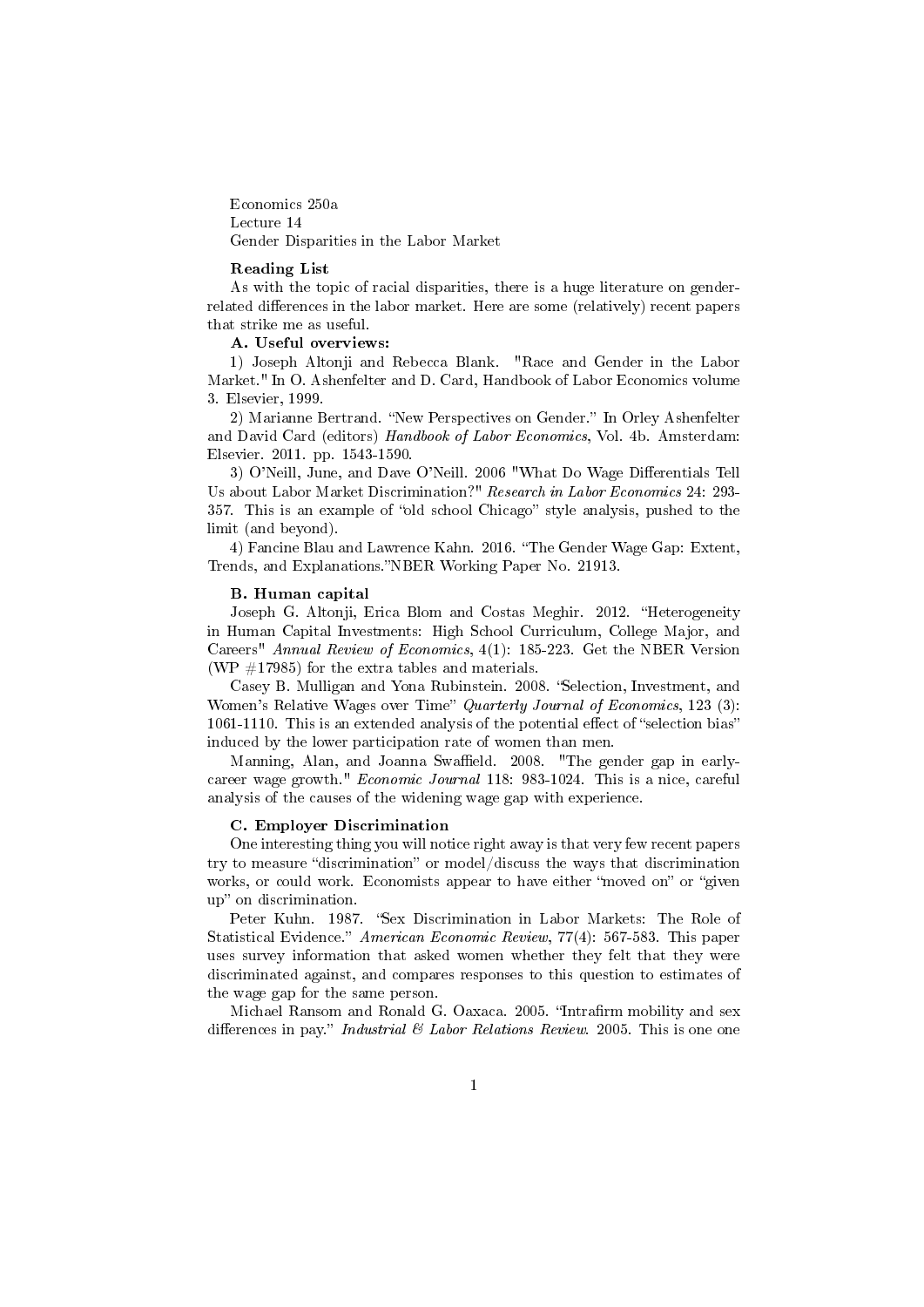of the few papers to carefully document how an employer set up "occupations" to enforce gender segregation and facilitate lower pay for women.

Goldin, Claudia and Cecilia Rouse. 2000. "Orchestrating Impartiality: The Impact Of 'Blind' Auditions On Female Musicians," American Economic Review, 90(4): 715-741.

David Neumark, Roy Bank and Kyle Van Nort. 1996 "Sex Discrimination in Restaurant Hiring: An Audit Study" Quarterly Journal of Economics 111 (3): 915-941. This is an older audit study. By today's standards it has a number of weaknesses, but there are relatively few recent studies focused on gender.

#### D. Bargaining

Babcock, Linda, and Sara Laschever. Women don't ask: Negotiation and the gender divide. Princeton University Press, 2009.

Jenny Säve-Söderbergh. "Are Women Asking for Low Wages? Gender Differences in Wage Bargaining Strategies and Ensuing Bargaining Success. Unpublished Paper, Stockholm University, Swedish Inst. for Social Research.

David Card, Ana Rute Cardoso, and Patrick Kline. 2016. "Bargaining, Sorting, and the Gender Wage Gap: Quantifying the Impact of Firms on the Relative Pay of Women." Quarterly Journal of Economics, 131(2): 633-686.

#### E. Supply-Based Models

Bowlus, Audra J., 1997. A search interpretation of male-female wage differentials. Journal of Labor Economics 15, 625-657.

Barth, Erling, and Harald Dale-Olsen, "Monopsonistic Discrimination, Worker Turnover, and the Gender Wage Gap," IZA Discussion Paper No. 3930, 2009.

David Card, Ana Rute Cardoso, Joerg Heining and Patrick Kline. "Firms and Labor Market Inequality: Evidence and Some Theory". NBER Working Paper 22850, November 2016.

#### F. Compensating Differences (Broadly construed)

#### a. hours-based stories

Bertrand, Marianne, Claudia Goldin, and Lawrence F. Katz. 2010. "Dynamics of the Gender Gap for Young Professionals in the Financial and Corporate Sectors." American Economic Journal: Applied Economics, 2(3): 228-55.

Goldin, Claudia. 2014. "A Grand Gender Convergence: Its Last Chapter." American Economic Review 104(4): 1091-1119.

#### b. avoiding competition

Muriel Niederle and Lise Vesterlund. 2007. "Do Women Shy Away from Competition? Do Men Compete Too Much?" Quarterly Journal of Economics 122(3): 1067-1101.

Jeffrey A. Flory, Andreas Leibbrandt, and John A. List. 2015 "Do Competitive Workplaces Deter Female Workers? A Large-Scale Natural Field Experiment on Job Entry Decisions." Review of Economic Studies 82 (1): 122-155

#### G. Other Pyschological Stories

a. Fear of Earning More than One's Spouse

Marianne Bertrand, Emir Kamenica, and Jessica Pan. 2015 "Gender Identity and Relative Income within Households" Quarterly Journal of Economics (2015)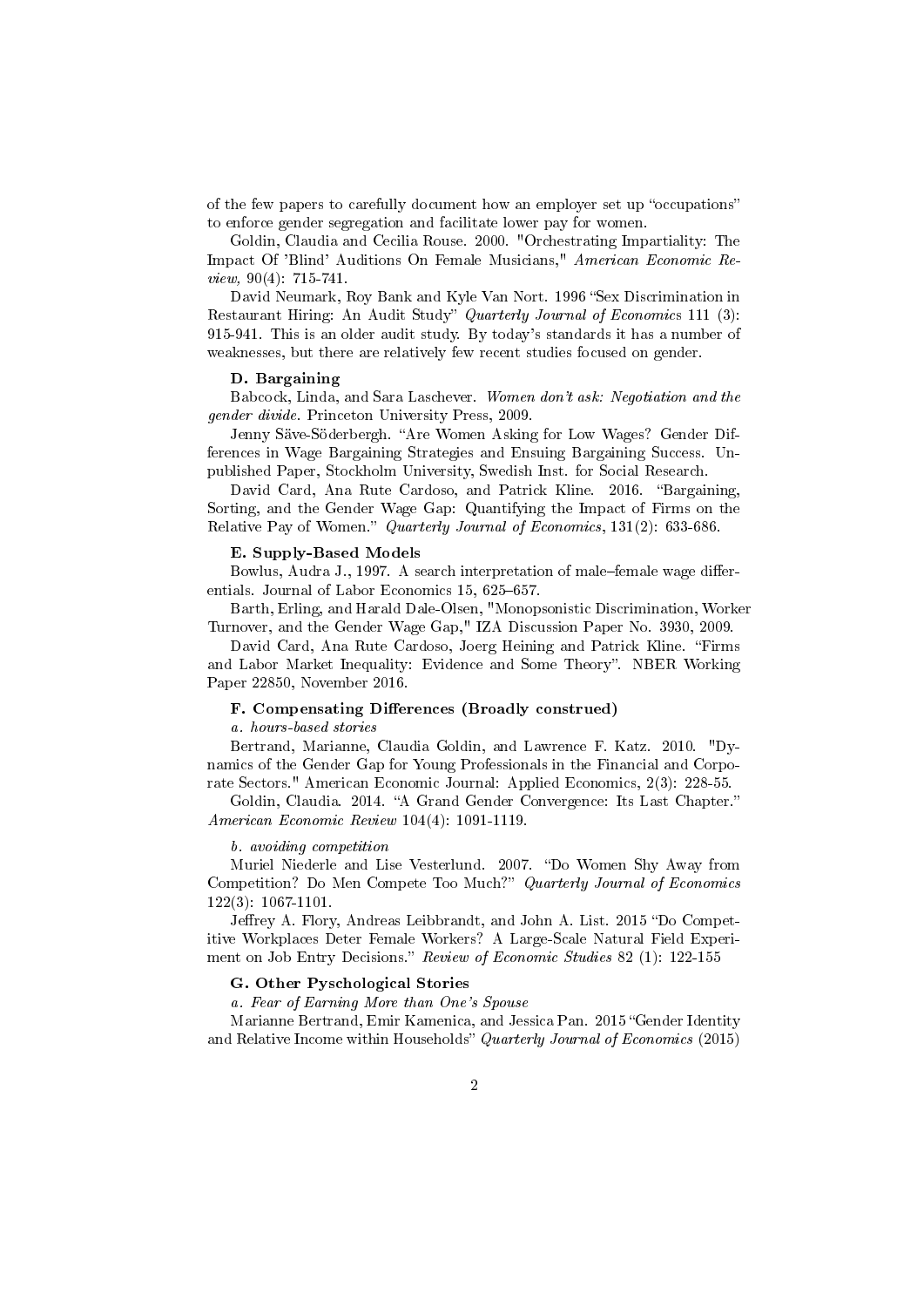130 (2): 571-614. In this paper, it is argued that married women have a strong aversion to earning more than their spouse. They argue that this exerts a negative effect on women's earnings!

b. Gender Indentity

Nicole M. Fortin. 2008. "The Gender Wage Gap among Young Adults in the United States The Importance of Money versus People." Journal of Human Resources 43(4): 884-918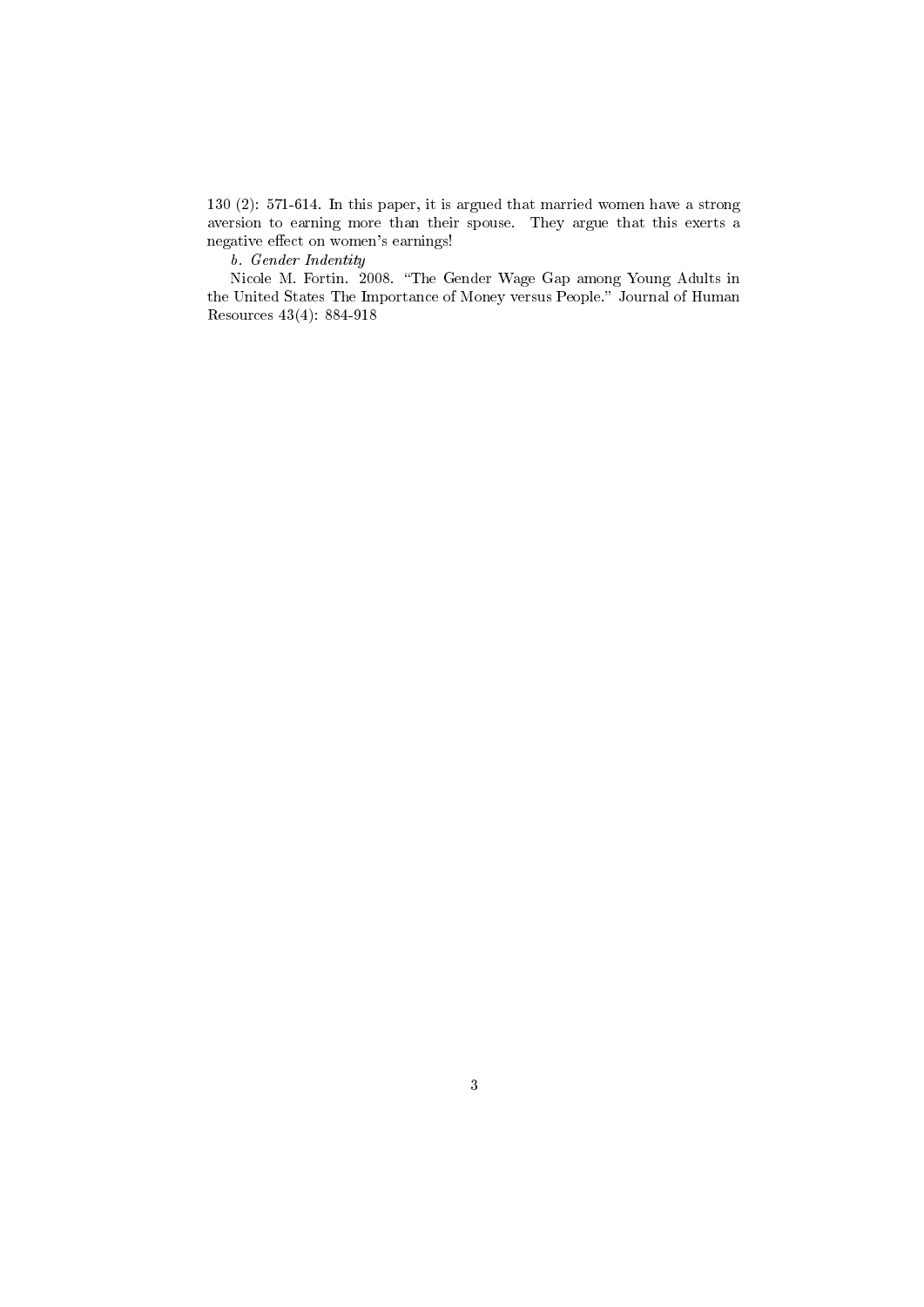

Notes: Updated version of Figure 7-2 from Blau, Ferber, and Winkler (2014); for additional information on references, see p. 148. Workers aged 16 and over from 1979 onward, and 14 and over prior to 1979.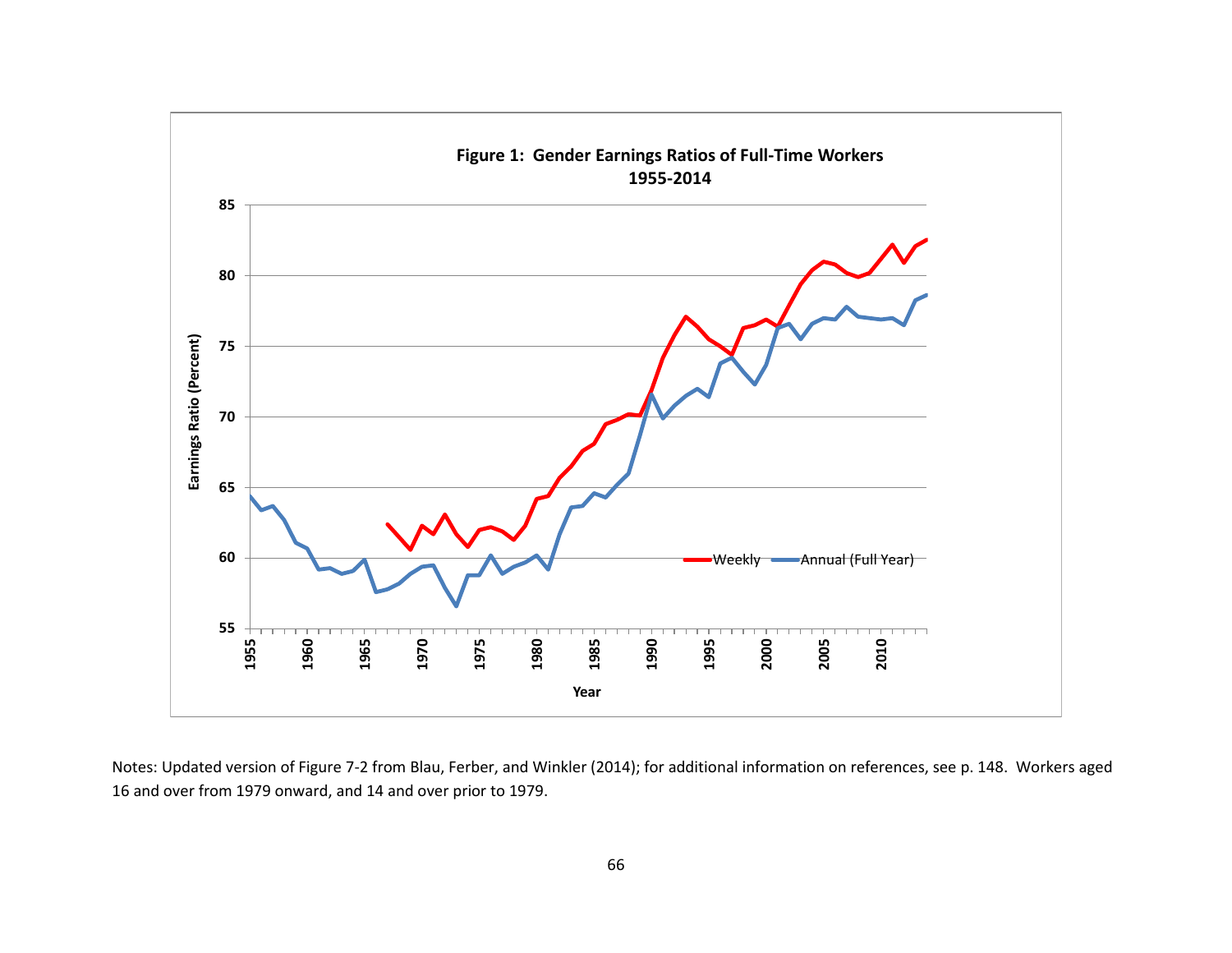

Notes: Updated version of Figure from Blau, Ferber and Winkler (2014) based on data from the Current Population Survey available at [www.bls.gov](http://www.bls.gov/) and Employment & Earnings, various issues.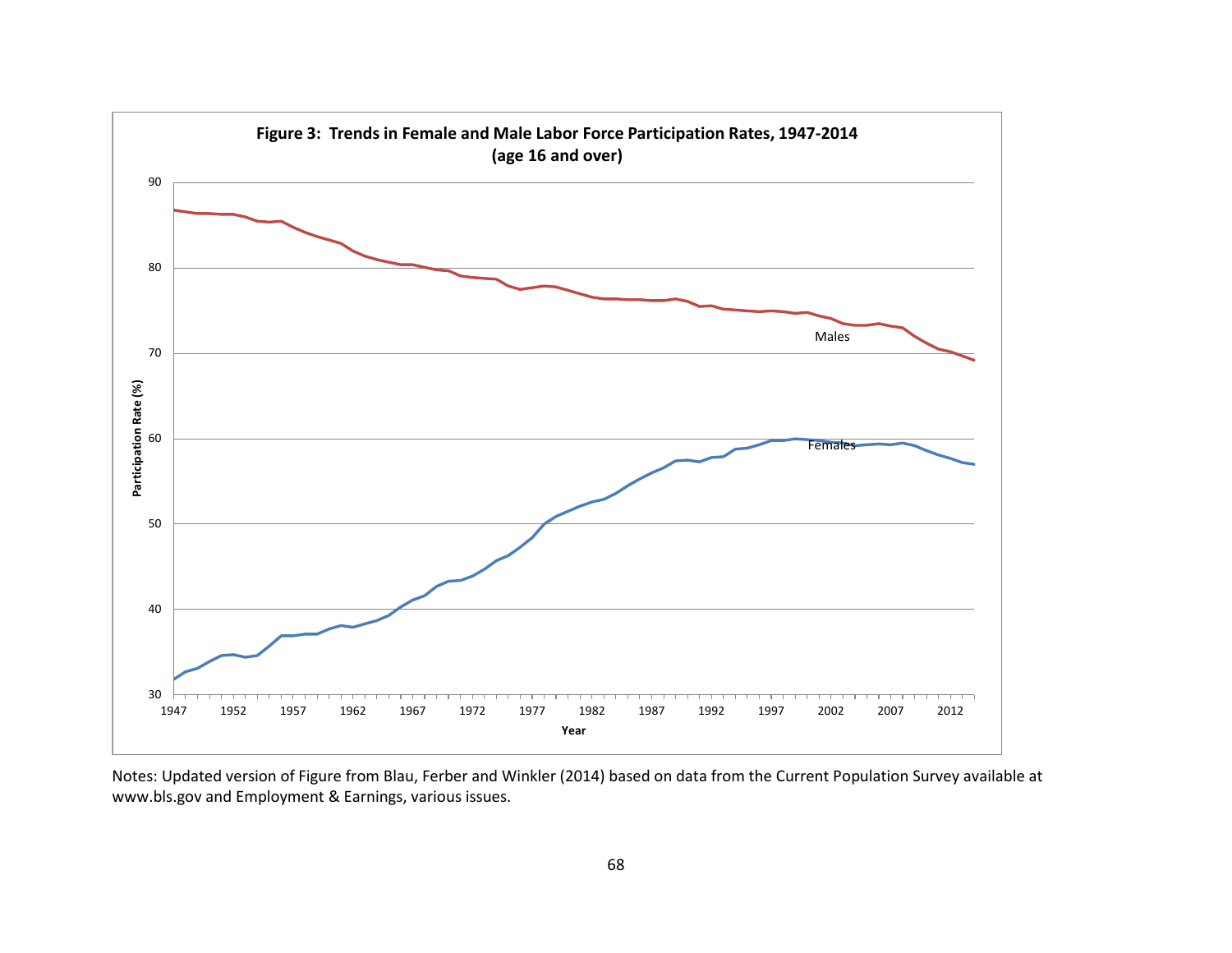| Men   | Women | Mean        |       |       |                                                                                                                                                 |
|-------|-------|-------------|-------|-------|-------------------------------------------------------------------------------------------------------------------------------------------------|
|       |       |             |       |       |                                                                                                                                                 |
|       |       |             |       |       |                                                                                                                                                 |
| 2282  | 1491  | 62.1%       | 64.8% | 60.1% | 62.4%                                                                                                                                           |
| 2617  | 2068  | 74.0%       | 76.3% | 72.4% | 74.6%                                                                                                                                           |
| 2391  | 2146  | 77.2%       | 80.3% | 79.8% | 73.8%                                                                                                                                           |
| 2368  | 2456  | 79.3%       | 81.5% | 82.4% | 73.9%                                                                                                                                           |
|       |       |             |       |       |                                                                                                                                                 |
|       |       |             |       |       |                                                                                                                                                 |
| 21428 | 13484 | 63.5%       | 68.7% | 61.9% | 64.3%                                                                                                                                           |
| 21343 | 16487 | 72.4%       | 78.1% | 72.2% | 71.4%                                                                                                                                           |
| 17520 | 14231 | 77.1%       | 81.3% | 76.2% | 76.1%                                                                                                                                           |
| 24229 | 20718 | 82.3%       | 87.6% | 82.2% | 76.6%                                                                                                                                           |
|       |       | Sample Size |       |       | 10th Percentile 50th Percentile 90th Percentile<br><b>Panel Study of Income Dynamic (PSID)</b><br><b>March Current Populations Survey (CPS)</b> |

## **Table 1: Unadjusted Female/Male Log Hourly Wage Ratios, Full Time Workers**

Notes: Sample includes nonfarm wage and salary workers age 25-64 with at least 26 weeks of employment. Entries are exp(D), where D is the female mean log wage, 10th, 50th or 90th percentile log wage minus the corresponding male log wage.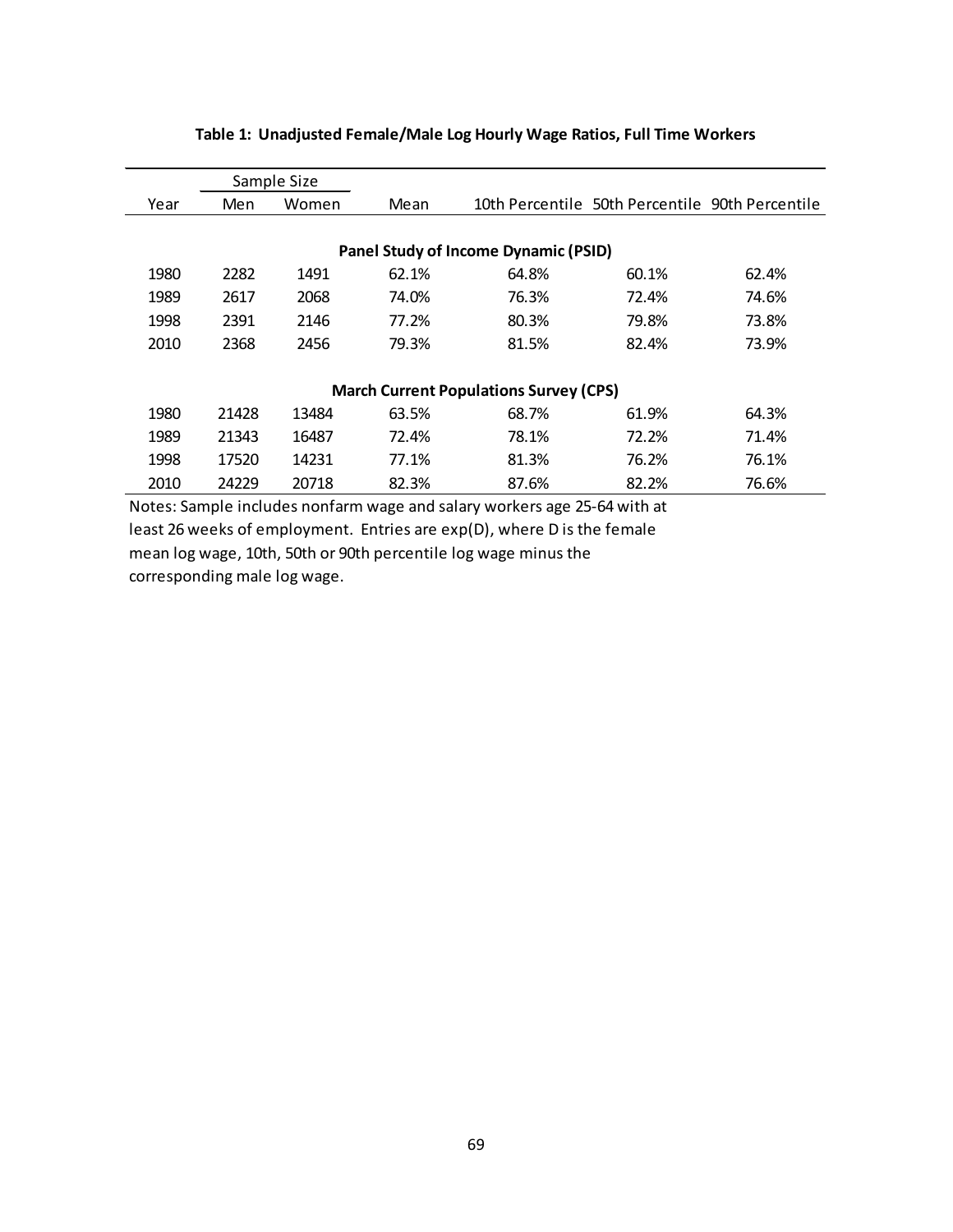| Year                                 | Men   | Women | Men-Women |
|--------------------------------------|-------|-------|-----------|
|                                      |       |       |           |
| <b>Years of Schooling</b>            |       |       |           |
| 1981                                 | 13.3  | 13.2  | 0.2       |
| 1990                                 | 13.8  | 13.7  | 0.0       |
| 1999                                 | 14.2  | 14.3  | $-0.1$    |
| 2011                                 | 14.3  | 14.5  | $-0.2$    |
| <b>Bachelor's Degree Only</b>        |       |       |           |
| 1981                                 | 18.1% | 15.3% | 2.7%      |
| 1990                                 | 20.0% | 17.6% | 2.3%      |
| 1999                                 | 23.4% | 22.2% | 1.2%      |
| 2011                                 | 26.2% | 24.7% | 1.5%      |
| <b>Advanced Degree</b>               |       |       |           |
| 1981                                 | 10.0% | 7.4%  | 2.5%      |
| 1990                                 | 10.3% | 8.7%  | 1.6%      |
| 1999                                 | 11.7% | 10.8% | 0.9%      |
| 2011                                 | 12.9% | 15.7% | $-2.8%$   |
| <b>Years of Full Time Experience</b> |       |       |           |
| 1981                                 | 20.3  | 13.5  | 6.8       |
| 1990                                 | 19.2  | 14.7  | 4.5       |
| 1999                                 | 19.8  | 15.9  | 3.8       |
| 2011                                 | 17.8  | 16.4  | 1.4       |

**Table 2: Schooling and Actual Full Time Work Experience by Gender, PSID**

Notes: Sample includes full time nonfarm wage and salary workers age 25-64 with at least 26 weeks of employment.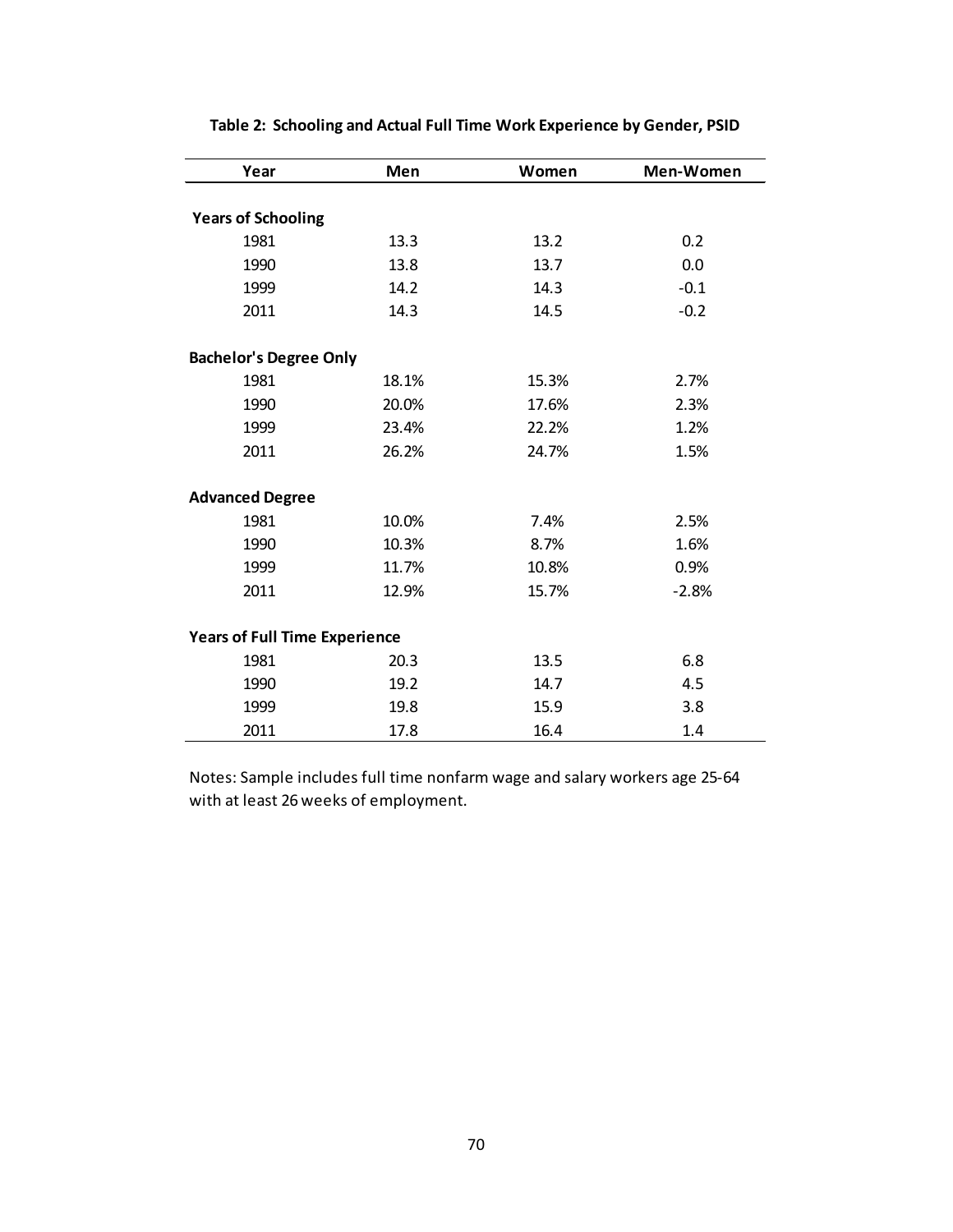| Year                                  | Men   | Women | Men-Women |
|---------------------------------------|-------|-------|-----------|
|                                       |       |       |           |
| <b>Managerial Jobs</b>                |       |       |           |
| 1981                                  | 21.5% | 9.2%  | 12.3%     |
| 1990                                  | 21.1% | 10.9% | 10.2%     |
| 1999                                  | 21.8% | 15.3% | 6.5%      |
| 2011                                  | 18.3% | 16.2% | 2.2%      |
| <b>Professional Jobs</b>              |       |       |           |
| 1981                                  | 17.0% | 21.8% | $-4.8%$   |
| 1990                                  | 19.4% | 26.1% | $-6.6%$   |
| 1999                                  | 20.4% | 26.9% | $-6.4%$   |
| 2011                                  | 21.7% | 31.1% | $-9.4%$   |
| "Male" Professional Jobs              |       |       |           |
| 1981                                  | 14.6% | 10.1% | 4.5%      |
| 1990                                  | 17.3% | 14.1% | 3.2%      |
| 1999                                  | 17.6% | 13.2% | 4.4%      |
| 2011                                  | 18.6% | 17.8% | 0.8%      |
| <b>Collective Bargaining Coverage</b> |       |       |           |
| 1981                                  | 34.5% | 21.1% | 13.3%     |
| 1990                                  | 25.4% | 19.4% | 6.1%      |
| 1999                                  | 21.5% | 18.2% | 3.3%      |
| 2011                                  | 17.4% | 18.9% | $-1.5%$   |

## **Table 3: Incidence of Managerial or Professional Jobs and Collective Bargaining Coverage by Gender, PSID**

Notes: Sample includes full time nonfarm wage and salary workers age 25-64 with at least 26 weeks of employment. "Male" Professional jobs are professional jobs excluding nurses and K-12 and other non-college teachers.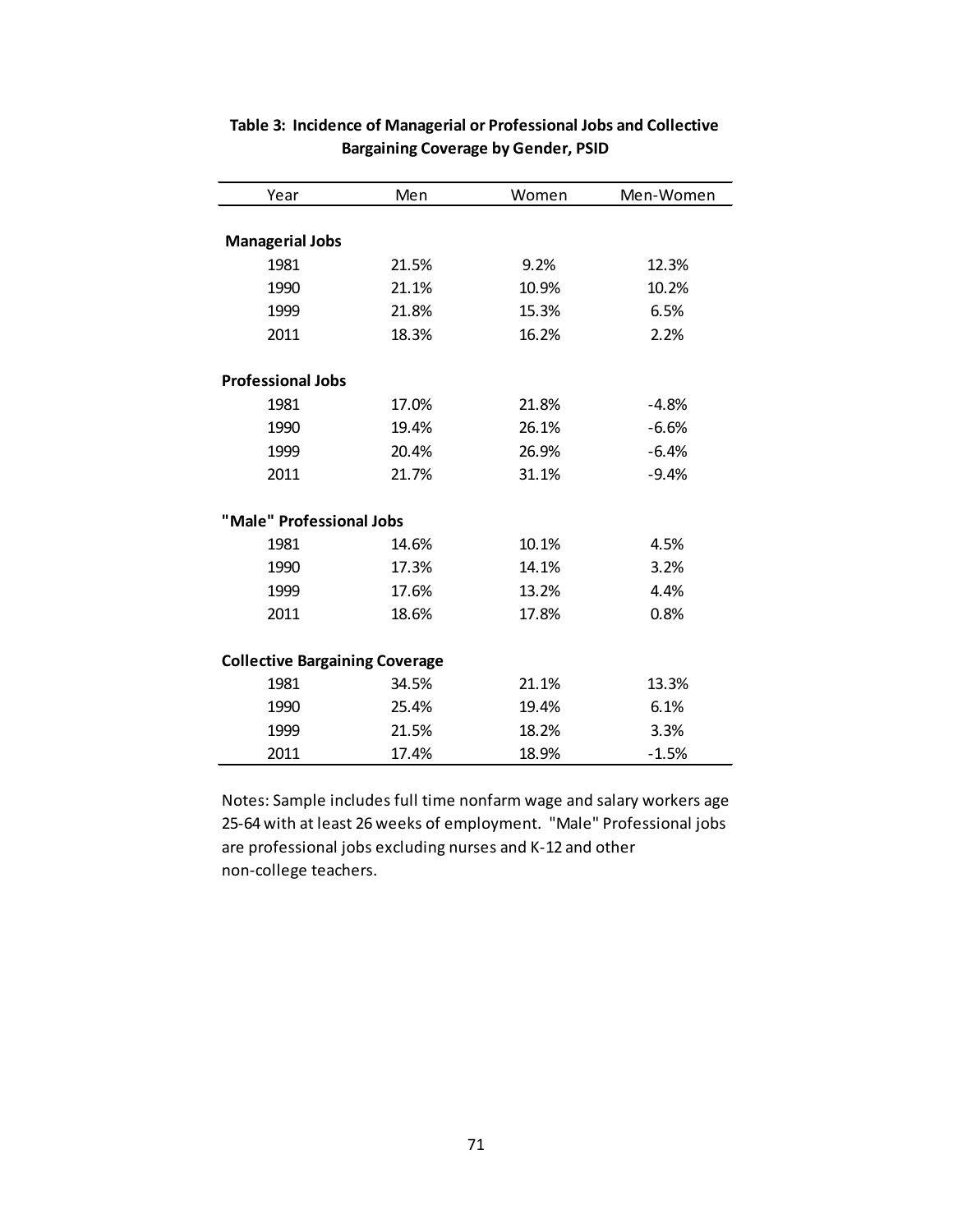|                                |                              | 1980                           | 2010              |                                |  |  |
|--------------------------------|------------------------------|--------------------------------|-------------------|--------------------------------|--|--|
|                                |                              | <b>Effect of Gender Gap in</b> |                   | <b>Effect of Gender Gap in</b> |  |  |
|                                | <b>Explanatory Variables</b> |                                |                   | <b>Explanatory Variables</b>   |  |  |
|                                |                              | <b>Percent of</b>              |                   | <b>Percent of</b>              |  |  |
|                                |                              | <b>Gender Gap</b>              |                   | <b>Gender Gap</b>              |  |  |
| <b>Variables</b>               | <b>Log Points</b>            | <b>Explained</b>               | <b>Log Points</b> | <b>Explained</b>               |  |  |
|                                |                              |                                |                   |                                |  |  |
| A. Human Capital Specification |                              |                                |                   |                                |  |  |
| <b>Education Variables</b>     | 0.0129                       | 2.7%                           | $-0.0185$         | $-7.9%$                        |  |  |
| <b>Experience Variables</b>    | 0.1141                       | 23.9%                          | 0.0370            | 15.9%                          |  |  |
| <b>Region Variables</b>        | 0.0019                       | 0.4%                           | 0.0003            | 0.1%                           |  |  |
| Race Variables                 | 0.0076                       | 1.6%                           | 0.0153            | 6.6%                           |  |  |
| <b>Total Explained</b>         | 0.1365                       | 28.6%                          | 0.0342            | 14.8%                          |  |  |
| <b>Total Unexplained Gap</b>   | 0.3405                       | 71.4%                          | 0.1972            | 85.2%                          |  |  |
| <b>Total Pay Gap</b>           | 0.4770                       | 100.0%                         | 0.2314            | 100.0%                         |  |  |
| <b>B. Full Specification</b>   |                              |                                |                   |                                |  |  |
| <b>Education Variables</b>     | 0.0123                       | 2.6%                           | $-0.0137$         | $-5.9%$                        |  |  |
| <b>Experience Variables</b>    | 0.1005                       | 21.1%                          | 0.0325            | 14.1%                          |  |  |
| <b>Region Variables</b>        | 0.0001                       | 0.0%                           | 0.0008            | 0.3%                           |  |  |
| Race Variables                 | 0.0067                       | 1.4%                           | 0.0099            | 4.3%                           |  |  |
| Unionization                   | 0.0298                       | 6.2%                           | $-0.0030$         | $-1.3%$                        |  |  |
| <b>Industry Variables</b>      | 0.0457                       | 9.6%                           | 0.0407            | 17.6%                          |  |  |
| <b>Occupation Variables</b>    | 0.0509                       | 10.7%                          | 0.0762            | 32.9%                          |  |  |
| <b>Total Explained</b>         | 0.2459                       | 51.5%                          | 0.1434            | 62.0%                          |  |  |
| <b>Total Unexplained Gap</b>   | 0.2312                       | 48.5%                          | 0.0880            | 38.0%                          |  |  |
| <b>Total Pay Gap</b>           | 0.4770                       | 100.0%                         | 0.2314            | 100.0%                         |  |  |

## **Table 4: Decomposition of Gender Wage Gap, 1980 and 2010 (PSID)**

Notes: Sample includes full time nonfarm wage and salary workers age 25-64 with at least 26 weeks of employment. Entries are the male-female differential in the indicated variables multiplied by the current year male log wage coefficients for the corresponding variables. The total unexplained gap is the mean female residual from the male log wage equation.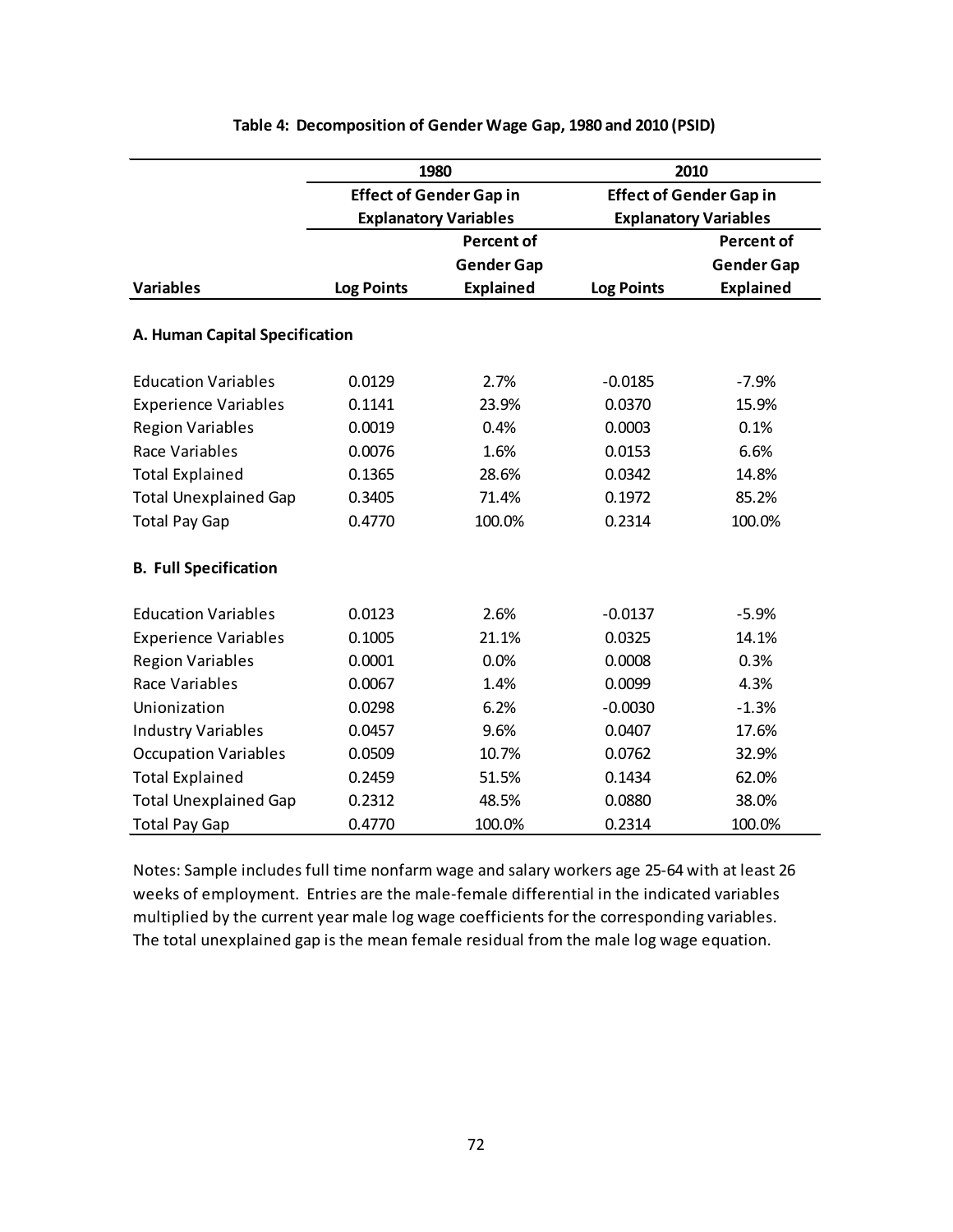|                                                               | Base: 1980 Male Wage Equation; |               | Base: 2010 Male Wage Equation; |                              |  |  |
|---------------------------------------------------------------|--------------------------------|---------------|--------------------------------|------------------------------|--|--|
|                                                               | 2010 Male-Female Gap in        |               | 1980 Male-Female Gap in        |                              |  |  |
|                                                               | <b>Explanatory Variables</b>   |               |                                | <b>Explanatory Variables</b> |  |  |
|                                                               | <b>Human Capital</b>           | Full          | <b>Human Capital</b>           | Full                         |  |  |
| <b>Variables</b>                                              | Specification                  | Specification | Specification                  | Specification                |  |  |
|                                                               |                                |               |                                |                              |  |  |
| <b>Effect of Changing Means</b><br><b>Education Variables</b> | $-0.0219$                      | $-0.0219$     | $-0.0461$                      | $-0.0343$                    |  |  |
| <b>Experience Variables</b>                                   | $-0.0767$                      | $-0.0674$     | $-0.0460$                      | $-0.0433$                    |  |  |
| <b>Region Variables</b>                                       | $-0.0058$                      | $-0.0030$     | $-0.0004$                      | 0.0002                       |  |  |
| Race Variables                                                | $-0.0018$                      | $-0.0017$     | 0.0006                         | 0.0003                       |  |  |
| Unionization                                                  |                                |               |                                |                              |  |  |
|                                                               | $-$                            | $-0.0331$     | $-$                            | $-0.0303$                    |  |  |
| <b>Industry Variables</b>                                     |                                | $-0.0080$     | $-$                            | 0.0032                       |  |  |
| <b>Occupation Variables</b>                                   |                                | $-0.0253$     | $-$                            | $-0.0369$                    |  |  |
| All X's                                                       | $-0.1062$                      | $-0.1603$     | $-0.0920$                      | $-0.1411$                    |  |  |
| <b>Effect of Changing Coefficients</b>                        |                                |               |                                |                              |  |  |
| <b>Education Variables</b>                                    | $-0.0095$                      | $-0.0041$     | 0.0148                         | 0.0083                       |  |  |
| <b>Experience Variables</b>                                   | $-0.0004$                      | $-0.0006$     | $-0.0310$                      | $-0.0246$                    |  |  |
| <b>Region Variables</b>                                       | 0.0042                         | 0.0037        | $-0.0011$                      | 0.0005                       |  |  |
| Race Variables                                                | 0.0096                         | 0.0049        | 0.0071                         | 0.0030                       |  |  |
| Unionization                                                  |                                | 0.0003        | $-$                            | $-0.0025$                    |  |  |
| <b>Industry Variables</b>                                     |                                | 0.0031        | $-$                            | $-0.0082$                    |  |  |
| <b>Occupation Variables</b>                                   |                                | 0.0506        | $-$                            | 0.0622                       |  |  |
| All B's                                                       | 0.0039                         | 0.0579        | $-0.0103$                      | 0.0386                       |  |  |
| <b>Effect of Changing</b>                                     |                                |               |                                |                              |  |  |
| <b>Unexplained Gaps</b>                                       | $-0.1433$                      | $-0.1432$     | $-0.1433$                      | $-0.1432$                    |  |  |
|                                                               |                                |               |                                |                              |  |  |
| <b>Change in the Total Wage Gap</b>                           | $-0.2456$                      | $-0.2456$     | $-0.2456$                      | $-0.2456$                    |  |  |

**Table 5: Effect of Changes in Explanatory Variables and Male Wage Coefficients on the Change in the Gender Wage Gap, 1980-2010**

Notes: Effect of Changing Means is the change over the 1980-2010 period in the male-female difference in the indicated variables multiplied by the indicated male log wage coefficients for the corresponding variables. Effect of Changing Coefficients is the the change over the 1980-2010 period in the male wage coefficients for the indicated variables, multiplied by the corresponding male-female difference in the means of the indicated variables.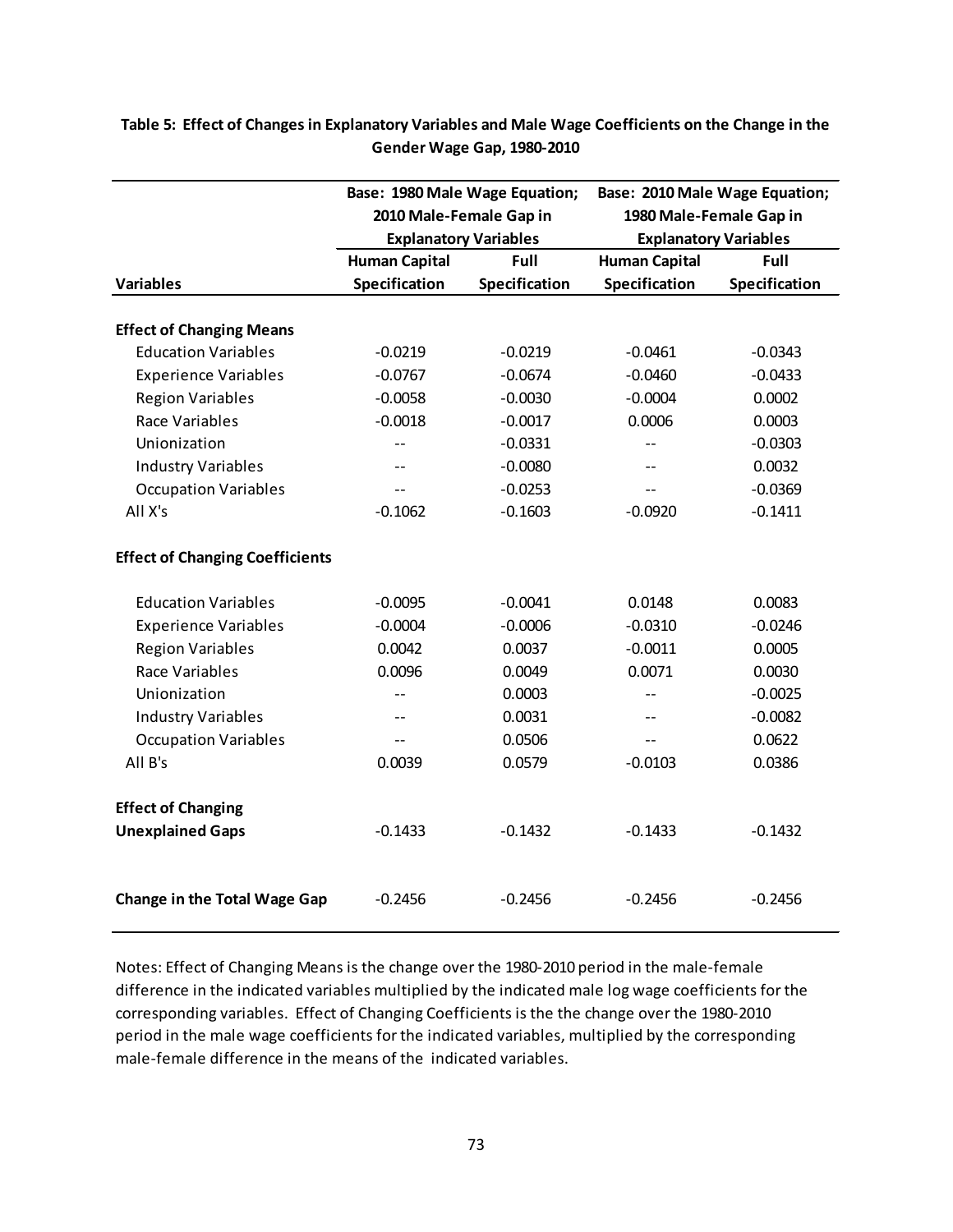## **Table 9**

## **Gender Wage Gap Among the NLSY Cohort, Ages 35-43 in 2000, Controlling for Different Sets of Explanatory Variables: Results for All Men and Women and Specified Sub-groups**

|     |                                                                        |          |                           | <b>By Schooling Level</b>  | Never had a<br>child and |  |
|-----|------------------------------------------------------------------------|----------|---------------------------|----------------------------|--------------------------|--|
|     |                                                                        | All      | <b>HS Grad</b><br>or less | <b>COL Grad</b><br>or more | never<br>married         |  |
|     | Unadjusted log hourly wage gap                                         | $-0.235$ | $-0.229$                  | $-0.287$                   | $0.076$ <sup>ns</sup>    |  |
|     | Log wage differential controlling for:                                 |          |                           |                            |                          |  |
| 1). | Age, SMSA, region and race, schooling, AFQT                            | $-0.231$ | $-0.230$                  | $-0.244$                   | $-0.019$ <sup>ns</sup>   |  |
| 2). | Variables in 1) plus life time work experience                         | $-0.121$ | $-0.074$                  | $-0.182$                   | $-0.065$ <sup>ns</sup>   |  |
| 3). | Variables in 2) plus<br>L.F. withdrawal due to family responsibilities | $-0.102$ | $-0.058$                  | $-0.155$                   | $-0.054$ <sup>ns</sup>   |  |
| 4). | Variables in 3) plus class of worker                                   | $-0.095$ | $-0.060$                  | $-0.120$                   | $-0.042$ <sup>ns</sup>   |  |
| 5). | Variables in 4) plus occupational characteristics                      | $-0.084$ | $-0.073$                  | $-0.078$                   | $-0.013$ <sup>ns</sup>   |  |
| 6). | Variables in 5) plus percent female in occupation                      | $-0.079$ | $-0.054$                  | $-0.078$                   | $-0.027$ <sup>ns</sup>   |  |

\* All female coefficients are significant at the 10% level or lower unless indicated with "ns".

Note: The log wage differentials are partial regression coefficients of a dummy (0,1) variable for "female" from a series of OLS log wage regressions containing the explanatory variables noted. Separate regressions were conducted for each population group shown. For further information on the individual variables included see the text and Table 10.

Source: National Longitudinal Survey of Youth (NLSY79) merged with measures of occupational characteristics (3-digit level) from the September 2001 CPS, the CPS March, and the Dictionary of Occupational Titles (1991).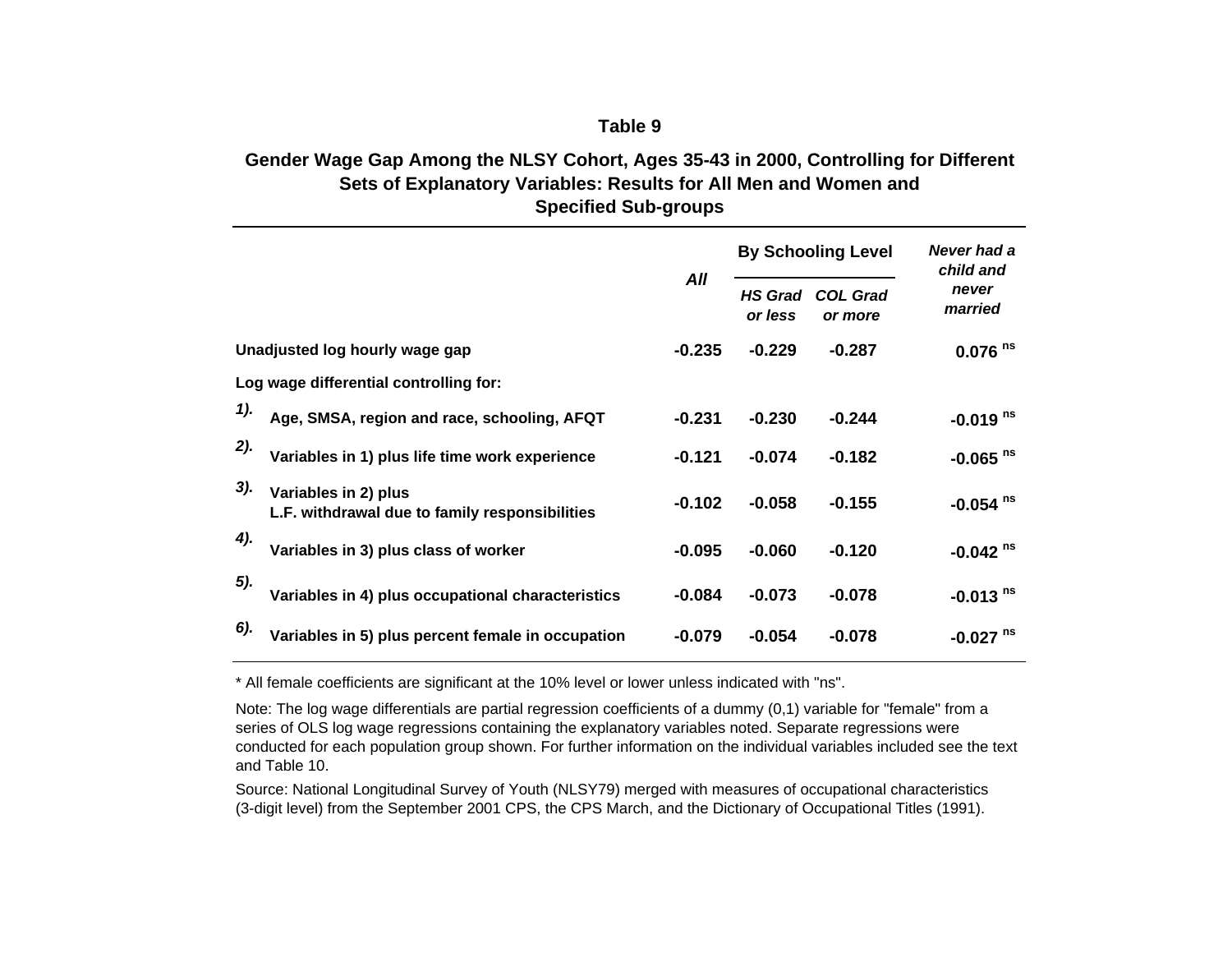#### **Table 10**

| Means and Partial Regression Coefficients of Explanatory Variables <sup>1)</sup> from Separate NLSY Log Wage Regressions |
|--------------------------------------------------------------------------------------------------------------------------|
| for Men and Women Ages 35-43 in 2000                                                                                     |

|                                                        | <b>Means</b> |               |                | Female      |                 |              | <b>Male</b>    |         |                |         |
|--------------------------------------------------------|--------------|---------------|----------------|-------------|-----------------|--------------|----------------|---------|----------------|---------|
|                                                        |              |               | M <sub>2</sub> |             | M4              |              | M <sub>2</sub> |         | M4             |         |
|                                                        | Female       | Male          | Coef.          | t-stat      | Coef.           | t-stat       | Coef.          | t-stat  | Coef.          | t-stat  |
| Race                                                   |              |               |                |             |                 |              |                |         |                |         |
| Hispanic $(0,1)$                                       | 0.182        | 0.193         | 0.063          | 2.57        | 0.060           | 2.61         | $-0.025$       | $-1.02$ | $-0.018$       | $-0.75$ |
| <b>Black</b> (0,1)                                     | 0.316        | 0.282         | 0.053          | 2.42        | 0.066           | 3.14         | $-0.022$       | $-0.92$ | 0.005          | 0.20    |
| <b>Education and skill level</b>                       |              |               |                |             |                 |              |                |         |                |         |
| $<$ 10 yrs.                                            | 0.031        | 0.052         | $-0.089$       | $-1.76$     | $-0.078 - 1.64$ |              | $-0.028$       | $-0.65$ | $-0.025$       | $-0.60$ |
| 10-12 yrs (no diploma or GED) *                        | 0.103        | 0.124         | $---$          | ---         | $-$ --          | ---          | $\overline{a}$ | $---$   | $---$          | ---     |
| HS grad (diploma)                                      | 0.300        | 0.326         | $-0.003$       | $-0.10$     | $-0.008 - 0.27$ |              | $-0.018$       | $-0.65$ | $-0.013$       | $-0.50$ |
| HS grad (GED)                                          | 0.045        | 0.056         | $-0.015$       | $-0.34$     | $-0.046 -1.12$  |              | 0.027          | 0.63    | 0.015          | 0.38    |
| Some college                                           | 0.308        | 0.232         | 0.090          | 2.99        | 0.060           | 2.09         | 0.166          | 5.31    | 0.123          | 4.08    |
| BA or equiv. degree                                    | 0.153        | 0.155         | 0.276          | 7.61        | 0.216           | 6.19         | 0.373          | 10.23   | 0.260          | 7.08    |
| MA or equiv. degree                                    | 0.053        | 0.041         | 0.391          | 8.49        | 0.348           | 7.76         | 0.562          | 10.84   | 0.446          | 8.62    |
| Ph.D or prof. Degree                                   | 0.007        | 0.015         | 0.758          | 7.47        | 0.654           | 6.71         | 0.806          | 10.60   | 0.639          | 8.53    |
| AFQT percentile score (x.10)                           | 3.981        | 4.238         | 0.042          | 9.92        | 0.032           | 7.84         | 0.042          | 9.92    | 0.029          | 7.04    |
| L.F. withdrawal due to family responsibilities $(0,1)$ | 0.549        | 0.130         | $-0.081$       | $-4.16$     | $-0.082 -4.46$  |              | $-0.080$       | $-3.14$ | $-0.066$       | $-2.74$ |
| <b>Lifetime Work Experience</b>                        |              |               |                |             |                 |              |                |         |                |         |
| Weeks worked in civilian job since age $18 \div 52$    |              | 15.565 17.169 |                | 0.030 13.85 |                 | 0.023 11.13  | 0.038          | 12.54   | 0.034          | 11.39   |
| Weeks worked in military since $1978 \div 52$          | 0.062        | 0.573         | 0.046          | 3.53        | 0.040           | 3.22         | 0.025          | 5.15    | 0.020          | 4.46    |
| Weeks PT ÷ total weeks workd since age 22              | 0.137        | 0.050         | $-0.203$       | $-4.24$     | $-0.084 - 1.81$ |              | $-0.779$       | $-7.90$ | $-0.540$       | $-5.70$ |
| <b>Employment type</b>                                 |              |               |                |             |                 |              |                |         |                |         |
| Gov't employer (0,1)                                   | 0.215        | 0.144         |                |             | $-0.030 -1.50$  |              |                |         | $-0.027$       | $-1.13$ |
| Non-profit employer (0,1)                              | 0.100        | 0.049         |                |             | $-0.056 -2.13$  |              |                |         | $-0.121$       | $-3.20$ |
| OCC. Characteristics of Person's 3-digit OCC.          |              |               |                |             |                 |              |                |         |                |         |
| SVP required in occup. (months) (DOT)                  | 26.961       | 28.773        |                |             | 0.001           | 2.44         |                |         | 0.003          | 5.43    |
| Hazards (0,1) (DOT)                                    | 0.013        | 0.084         |                |             | 0.327           | 4.66         |                |         | 0.131          | 3.97    |
| Fumes (0,1) (DOT)                                      | 0.004        | 0.043         |                |             | $-0.293 -2.27$  |              |                |         | $-0.075$       | $-1.72$ |
| Noise (0,1) (DOT)                                      | 0.080        | 0.307         |                |             | 0.005           | 0.18         |                |         | 0.019          | 0.83    |
| Strength (0,1) (DOT)                                   | 0.092        | 0.215         |                |             | 0.011           | 0.37         |                |         | $-0.049$       | $-1.99$ |
| Weather extreme (0,1) (DOT)                            | 0.033        | 0.188         |                |             | 0.120           | 2.56         |                |         | 0.000          | $-0.01$ |
| Prop. using computers (CPS)                            | 0.557        | 0.415         |                |             | 0.157           | 2.19         |                |         | 0.045          | 0.49    |
| Prop. using computer for analysis (CPS)                | 0.143        | 0.139         |                |             | 0.497           | 4.62         |                |         | 0.258          | 2.22    |
| Prop. using computer for word proc. (CPS)              | 0.345        | 0.236         |                |             | $-0.255 -3.19$  |              |                |         | $-0.007$       | $-0.06$ |
| Relative rate of transition to unemployment            | 0.772        | 1.092         |                |             | $-0.022 -1.11$  |              |                |         | $-0.023$       | $-1.91$ |
| Relative rate of transition to OLF                     | 1.046        | 0.789         |                |             | $-0.144 - 7.30$ |              |                |         | $-0.073$       | $-3.57$ |
| % female in OCC. X 0.1. (CPS ORG)                      | 6.348        | 2.695         |                |             |                 | $0.005$ 1.08 |                |         | $-0.019 -3.55$ |         |
| Adj. R-Square                                          |              |               | 0.392          |             | 0.464           |              | 0.403          |         | 0.467          |         |
| Dependent mean (Log Hourly Wage)<br>Sample size        |              |               |                |             | 2.529<br>2704   |              |                |         | 2.764<br>2694  |         |

 $\frac{1}{1}$  Model also controls for age, central city, MSA, region, and occupation missing.

\* Reference group.

Source: National Longitudinal Survey of Youth (NLSY79) merged with measures of occupational characteristics (3-digit level) from the September 2001 CPS, the March CPS, the CPS ORG, and the Dictionary of Occupational Titles (1991).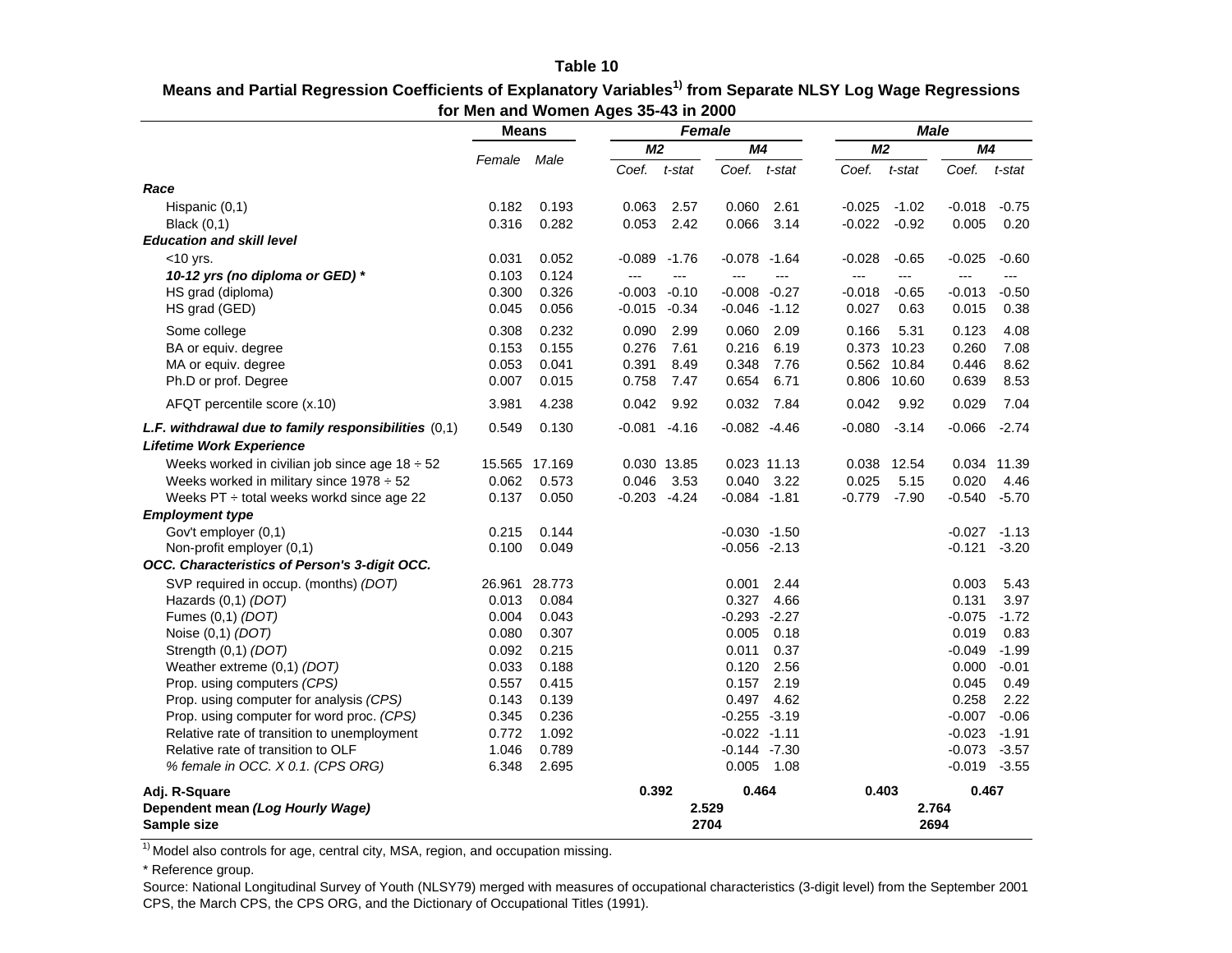|                                                | <b>Using male coefficients</b> |                |                |           |           | <b>Using female coefficients</b> |           |           |  |
|------------------------------------------------|--------------------------------|----------------|----------------|-----------|-----------|----------------------------------|-----------|-----------|--|
|                                                | M1                             | M <sub>2</sub> | M <sub>3</sub> | M4        | M1        | M <sub>2</sub>                   | M3        | M4        |  |
| Log Wage Gap (Male-Female) Attributable to:    |                                |                |                |           |           |                                  |           |           |  |
| Age, race, region, central city, MSA           | 0.0044                         | 0.0112         | 0.0089         | 0.0089    | 0.0040    | 0.0089                           | 0.0064    | 0.0064    |  |
| <b>AFQT</b>                                    | 0.0132                         | 0.0107         | 0.0073         | 0.0074    | 0.0143    | 0.0107                           | 0.0081    | 0.0081    |  |
| <b>Education level</b>                         | $-0.0138$                      | $-0.0128$      | $-0.0094$      | $-0.0096$ | $-0.0147$ | $-0.0068$                        | $-0.0054$ | $-0.0052$ |  |
| L.F. withdrawal due to family responsibilities |                                | 0.0335         | 0.0272         | 0.0277    |           | 0.0340                           | 0.0344    | 0.0343    |  |
| Lifetime work experience                       |                                | 0.1425         | 0.1135         | 0.1116    |           | 0.0901                           | 0.0649    | 0.0655    |  |
| Nonprofit, government                          |                                |                | 0.0088         | 0.0081    |           |                                  | 0.0048    | 0.0050    |  |
| Occupational characteristics:                  |                                |                |                |           |           |                                  |           |           |  |
| <b>Investment related</b>                      |                                |                |                |           |           |                                  |           |           |  |
| SVP (Specific Vocational Preparation)          |                                |                | 0.0062         | 0.0053    |           |                                  | 0.0020    | 0.0021    |  |
| Computer usage                                 |                                |                | 0.0122         | $-0.0040$ |           |                                  | $-0.0054$ | $-0.0024$ |  |
| <b>Compensating differences</b>                |                                |                |                |           |           |                                  |           |           |  |
| Disamenities (physical)                        |                                |                | 0.0167         | 0.0040    |           |                                  | 0.0252    | 0.0267    |  |
| Unemployment risk; labor force turnover        |                                |                | 0.0116         | 0.0028    |           |                                  | 0.0226    | 0.0259    |  |
| TYP: % female in occupation                    |                                |                |                | 0.0721    |           |                                  |           | $-0.0137$ |  |
| Unadjusted log wage gap                        | 0.2351                         | 0.2351         | 0.2351         | 0.2351    | 0.2351    | 0.2351                           | 0.2351    | 0.2351    |  |
| <b>Total explained by model</b>                | 0.0037                         | 0.1851         | 0.2030         | 0.2342    | 0.0036    | 0.1370                           | 0.1578    | 0.1526    |  |
| Unexplained log wage gap                       | 0.2314                         | 0.0500         | 0.0321         | 0.0009    | 0.2315    | 0.0981                           | 0.0773    | 0.0825    |  |
| Unadjusted hourly wage ratio (Female/Male) :   | 79.0                           | 79.0           | 79.0           | 79.0      | 79.0      | 79.0                             | 79.0      | 79.0      |  |
| Adjusted hourly wage ratio (Female/Male) :     | 79.3                           | 95.1           | 96.8           | 99.9      | 79.3      | 90.7                             | 92.6      | 92.1      |  |

# **Table 11**

**Gender Wage Gap: Decomposition Results (NLSY, 2000)**

Note: Decomposition results shown are derived from results of separate regressions for men and women. See Table 10 for variable means and coefficients using Model 2 and 4. Wage ratios are based on the exponentiated log hourly wage.

Source: National Longitudinal Survey of Youth (NLSY79) merged with measures of occupational characteristics (3-digit level) from the September 2001 CPS, the March CPS, the CPS ORG, and the Dictionary of Occupational Titles (1991).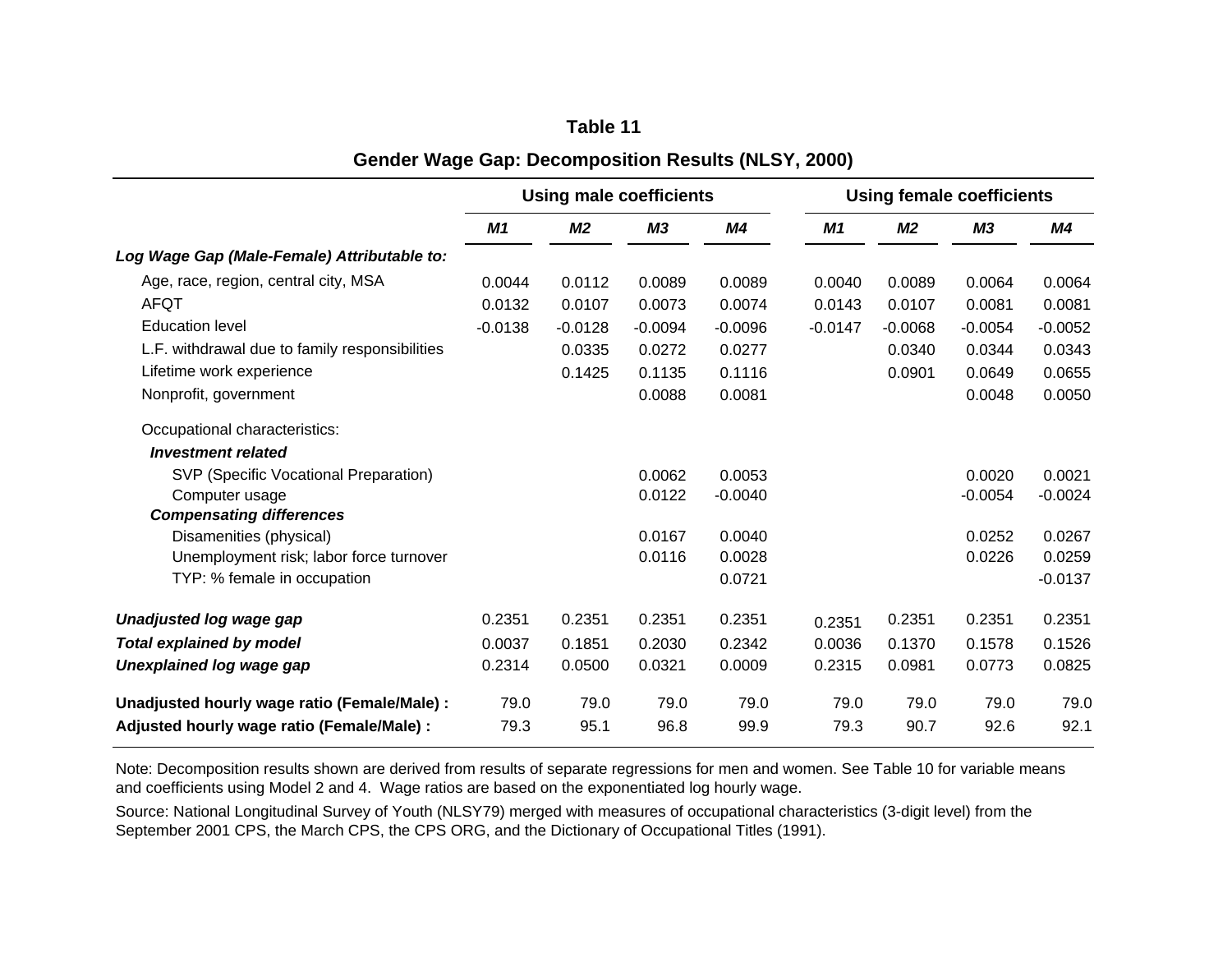Supplementary Figure 1



Selected majors only. Data from ACS.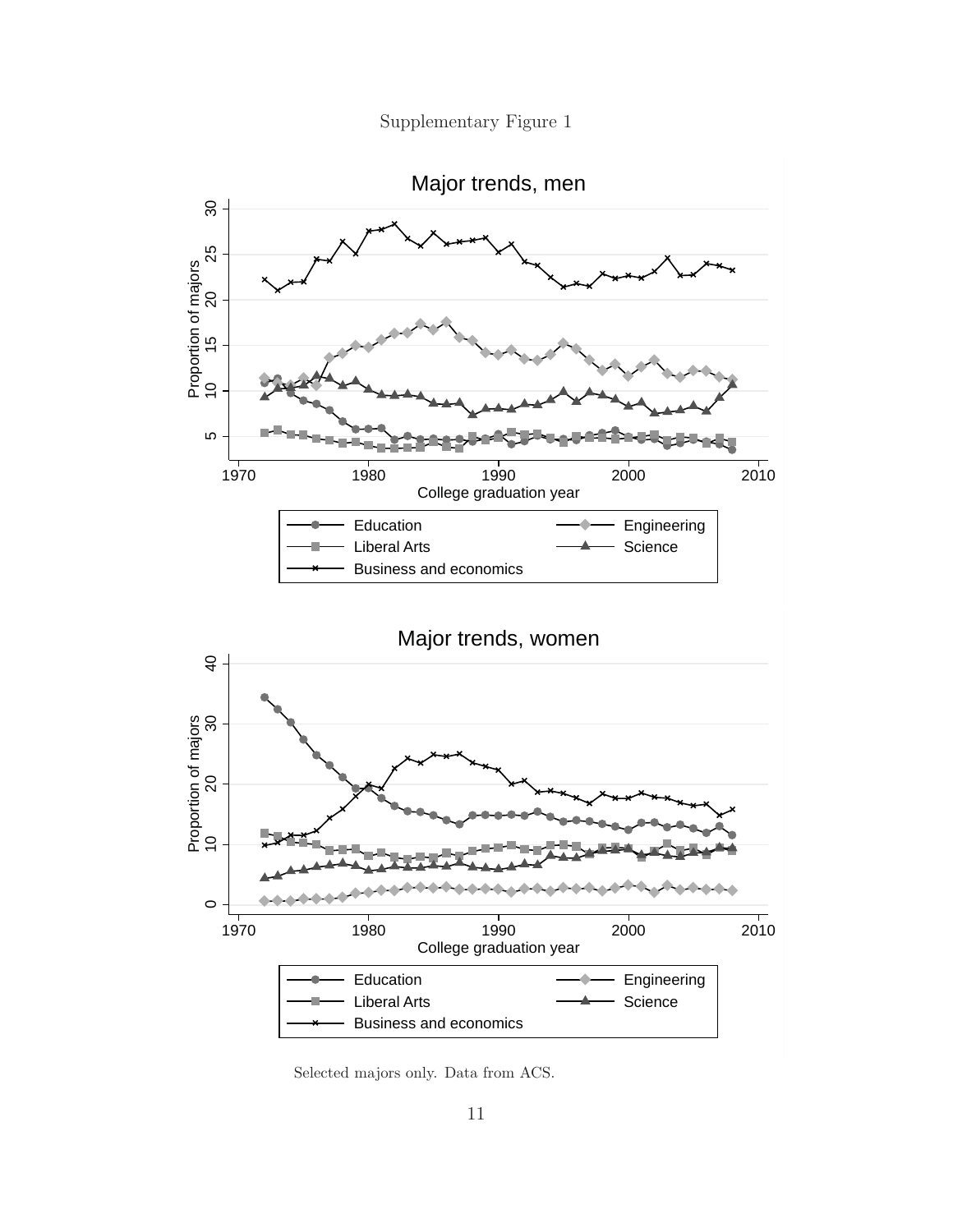| Major                                  | Major dummies only             |                        | With occupation controls |                        |  |
|----------------------------------------|--------------------------------|------------------------|--------------------------|------------------------|--|
|                                        | Female                         | Male                   | Female                   | Male                   |  |
| Communications                         | $0.202***$                     | $0.207***$             | $0.063***$               | $0.058**$              |  |
| Computer Science                       | $0.441***$                     | $0.531***$             | $0.161***$               | $0.242***$             |  |
| Elementary Education                   | $-0.024\ensuremath{^*}\xspace$ | $-0.009$               | $-0.015$                 | 0.009                  |  |
| <b>Electrical Engineering</b>          | $0.556***$                     | $0.561^{***}\;$        | $0.258^{***}\,$          | $0.293***$             |  |
| Mechanical Engineering                 | $0.554***$                     | $0.524^{***}\,$        | $0.265***$               | $0.264^{***}\,$        |  |
| English Language And Literature        | $0.107***$                     | $0.152***$             | $0.026*$                 | $0.063^{***}\,$        |  |
| Liberal Arts                           | $0.073***$                     | $0.154^{***}\,$        | 0.021                    | $0.055*$               |  |
| <b>Biology</b>                         | $0.196***$                     | $0.302^{***}\,$        | $0.068***$               | $0.114^{***}\;$        |  |
| Mathematics                            | $0.288***$                     | $0.426***$             | $0.143***$               | $0.224^{***}\,$        |  |
| Chemistry                              | $0.250***$                     | $0.366^{\ast\ast\ast}$ | $0.101***$               | $0.193^{***}\,$        |  |
| Criminal Justice And Fire Protection   | $0.076***$                     | $0.226***$             | $-0.013$                 | $0.076^{\ast\ast\ast}$ |  |
| Economics                              | $0.400***$                     | $0.517^{***}\,$        | $0.224***$               | $0.275^{***}\,$        |  |
| Anthropology And Archeology            | $0.069**$                      | $0.135^{***}\,$        | $-0.001$                 | 0.053                  |  |
| Political Science And Government       | $0.246***$                     | $0.327***$             | $0.112***$               | $0.158***$             |  |
| Sociology                              | $0.077***$                     | $0.165***$             | 0.012                    | $0.075***$             |  |
| Fine Arts                              | $-0.021$                       | 0.017                  | $-0.067**$               | $-0.035$               |  |
| <b>Nursing</b>                         | $0.391***$                     | $0.408***$             | $0.172***$               | $0.243***$             |  |
| General Business                       | $0.218***$                     | $0.339^{***}\,$        | $0.077***$               | $0.142^{***}\,$        |  |
| Accounting                             | $0.310***$                     | $0.431***$             | $0.143***$               | $0.199^{***}\;$        |  |
| Business Management And Administration | $0.199***$                     | $0.292***$             | $0.054^{***}\,$          | $0.104^{***}\;$        |  |
| Marketing And Marketing Research       | $0.256***$                     | $0.356^{\ast\ast\ast}$ | $0.089^{***}\,$          | $0.150^{***}\,$        |  |
| Finance                                | $0.342***$                     | $0.518^{***}\,$        | $0.151***$               | $0.243^{***}\,$        |  |
| History                                | $0.105***$                     | $0.167***$             | $0.033*$                 | $0.064^{***}\,$        |  |
| $R^2$                                  | 0.200                          | 0.217                  | 0.330                    | 0.337                  |  |
| SD of major coefficients               | 0.146                          | 0.177                  | 0.074                    | 0.098                  |  |
| N                                      | 125794                         | 140706                 | 124858                   | 139493                 |  |

Table 3: Effects of college major on log wages by gender, with and without occupation

Notes: \*\*\* p<0.01, \*\* p<0.05, \* p<0.10

All specifications include dummy variables for highest level of education attained, a cubic in potential experience, and race dummies. Bachelor's degrees are 4-digit; only a selected sample of the 171 are shown. Wages are top- and bottom-coded at 5 and 400 USD per hour, respectively. General Education is the excluded category. Occupation controls are 5-digit. SD is calculated over all majors using ACS weights.

Sample selection: Observations are included if the individual has at least a bachelor's degree, is working >34 hours per week and >40 weeks per year, and is 23-59 years old.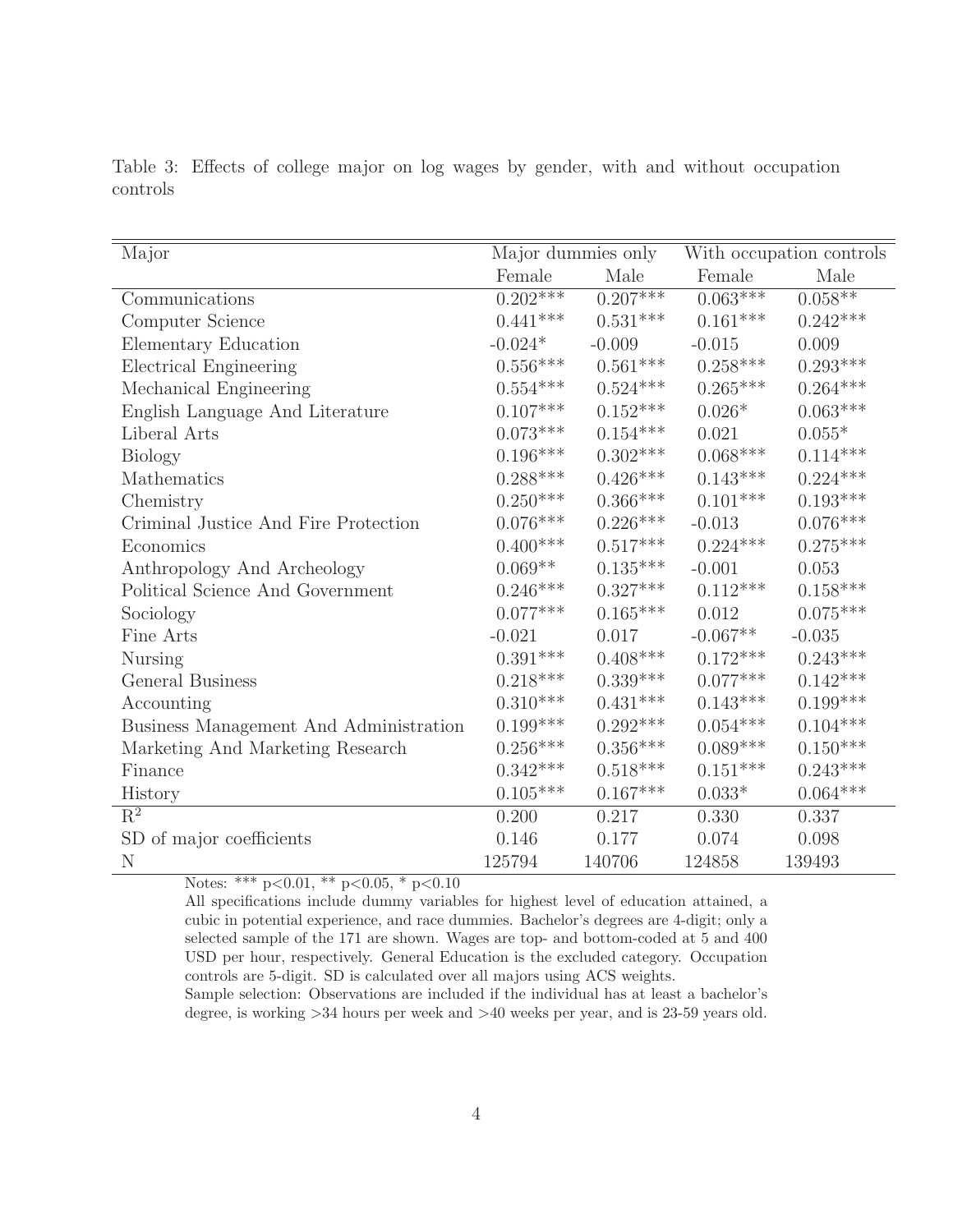

Figure 2: Average of major coefficients by age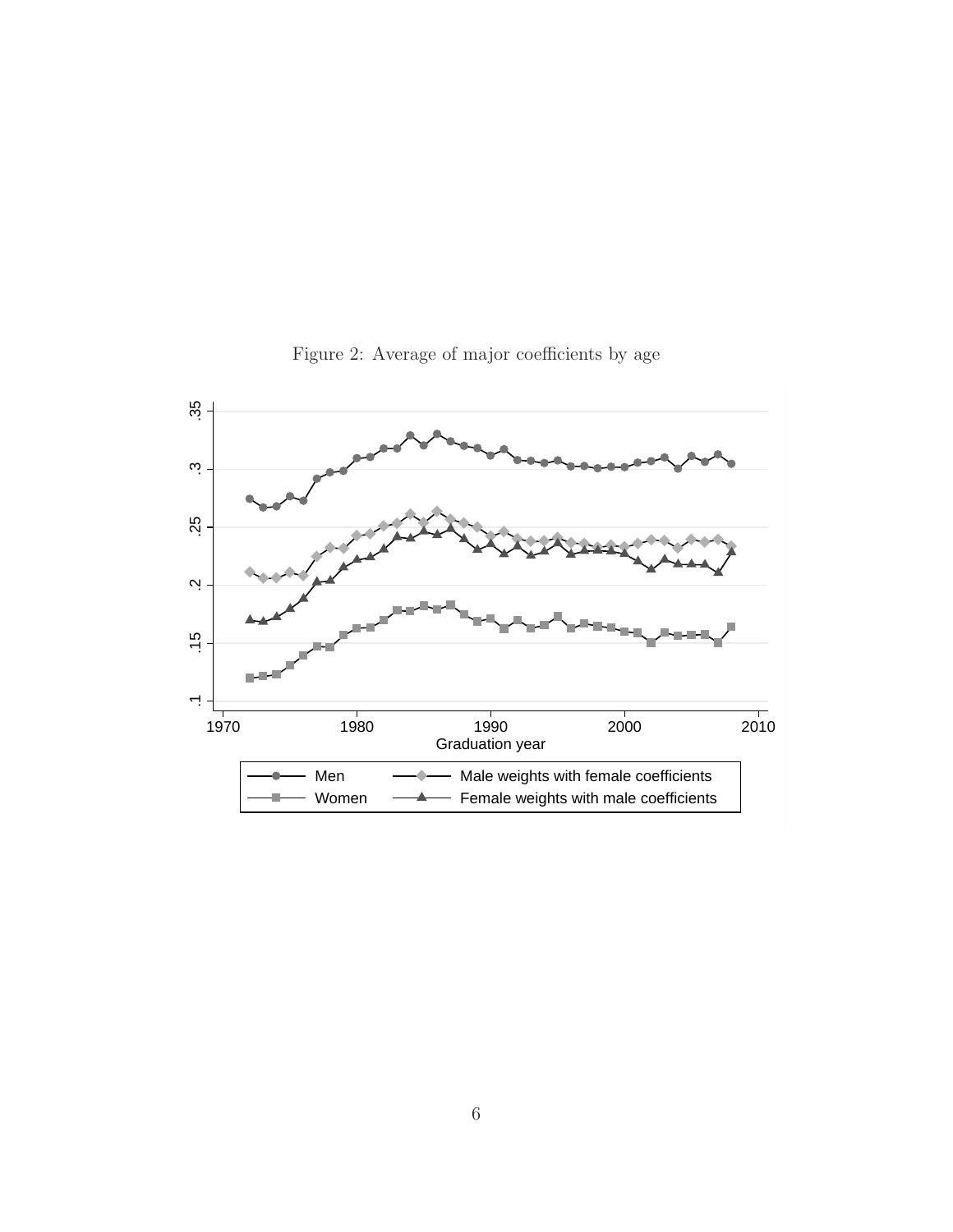#### QUARTERLY JOURNAL OF ECONOMICS

| <b>TABLE I</b> |
|----------------|
|                |
|                |

CORRECTING THE GENDER WAGE GAP USING THE HECKMAN TWO-STEP ESTIMATOR

|           |                           | Method   |             |
|-----------|---------------------------|----------|-------------|
| Period    | <b>OLS</b>                | Two-Step | <b>Bias</b> |
|           | Panel A: Variable Weights |          |             |
| 1975-1979 | $-0.414$                  | $-0.337$ | $-0.077$    |
|           | (0.003)                   | (0.014)  | (0.015)     |
| 1995-1999 | $-0.254$                  | $-0.339$ | 0.085       |
|           | (0.003)                   | (0.014)  | (0.015)     |
| Change    | 0.160                     | $-0.002$ | 0.162       |
|           | (0.005)                   | (0.020)  | (0.021)     |
|           | Panel B: Fixed Weights    |          |             |
| 1975-1979 | $-0.404$                  | $-0.330$ | $-0.075$    |
|           | (0.003)                   | (0.014)  | (0.014)     |
| 1995-1999 | $-0.264$                  | $-0.353$ | 0.089       |
|           | (0.004)                   | (0.015)  | (0.016)     |
| Change    | 0.140                     | $-0.024$ | 0.164       |
|           | (0.005)                   | (0.021)  | (0.021)     |

*Notes.* Each table entry summarizes regression results (reported in full in Appendix II). The entries are female minus male log wages, which differ from each other in terms of (a) rows, i.e., time period used for estimat pool both time periods (fixed).

The regressions control for demographics interacted with gender and use our CPS wage sample of white sons aged 25-54, trimming outliers and adjusting topcodes as described in Appendix I

Bootstrap standard errors are in parentheses

estimator), separately for every cross section. First, we estimate  $P_t(\mathbf{Z})$  as the fitted values from the probit equation above, estimated on a CPS sample of all prime-age white women. The dependent variable for the probit is working FTFY.  $P_t(\mathbf{Z})$  is set to 1 for men. Second, for a sample of persons employed FTFY, the log wage equation (14) is estimated using least squares, with a value for the inverse Mill's ratio assigned to each person according to estimates from the probit equation.<sup>13</sup> Tables I and II display the results from the CPS data (information about data processing and the samples used in the CPS regressions is provided in Appendix I). The tables are based on four wage regressions, which differ according to the years sampled (1975-1979 vs. 1995-1999) and whether the inverse Mills ratio is included as a regressor.

13. Standard errors are calculated with the nonparametric pairwise bootstrap method (1,000 replications), and thereby account for the facts that estimation occurs in two stages and that the regression equation error terms are heteroscedastic.

1076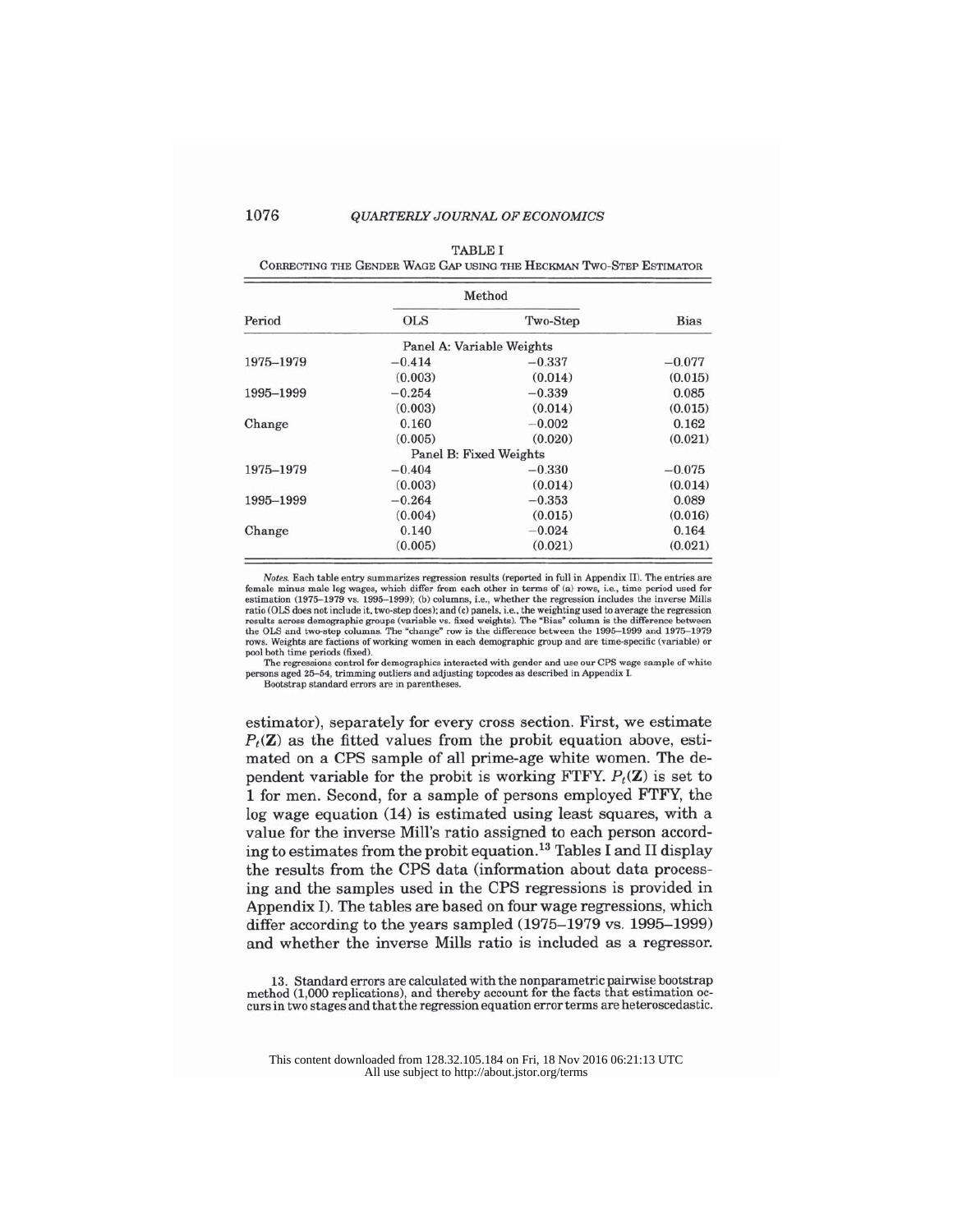|                              | 1              | $\overline{2}$ | 3         | $\overline{4}$ | 5          | 6          |
|------------------------------|----------------|----------------|-----------|----------------|------------|------------|
|                              | Men            | Women          | Men       | Women          | Men        | Women      |
| 0 yrs of experience          | 0.145          | 0.120          | 0.161     | 0.131          | 0.160      | 0.160      |
|                              | (0.013)        | (0.012)        | (0.013)   | (0.011)        | (0.019)    | (0.016)    |
| 5 yrs of experience          | 0.068          | 0.040          | 0.070     | 0.046          | 0.074      | 0.041      |
|                              | (0.005)        | (0.004)        | (0.004)   | (0.004)        | (0.008)    | (0.006)    |
| 10 yrs of experience         | 0.013          | 0.009          | 0.030     | 0.035          | 0.018      | 0.020      |
|                              | (0.010)        | (0.006)        | (0.007)   | (0.007)        | (0.015)    | (0.011)    |
| No. of obs                   | 5.015          | 5.535          | 4.833     | 5.208          | 5.015      | 5,535      |
| $R^2$                        | 0.076          | 0.051          | 0.077     | 0.058          | 0.020      | 0.015      |
| <b>Fixed Effects</b>         | N <sub>o</sub> | No.            | No        | N <sub>o</sub> | <b>Yes</b> | Yes        |
|                              |                |                |           |                | $P = 1.00$ | $P = 1.00$ |
| Sample                       | All            | All            | $Gap = 1$ | $Gap = 1$      | All        | All        |
| Implied Gender Gap at 5 yrs  |                | 0.144          |           | 0.149          |            | 0.096      |
|                              |                | (0.044)        |           | (0.041)        |            | (0.062)    |
| Implied Gender Gap at 10 yrs |                | 0.248          | 0.222     |                | 0.216      |            |
|                              |                | (0.054)        |           | (0.044)        |            | (0.066)    |

Table 2 'Reduced Form' Estimates of Wage Growth Equation

Notes. These estimates are derived from the estimation of (4) where experience is modelled as a quadratic. Standard errors in parentheses. These are robust standard errors with clustering on the individual.

the right-hand side of which is simply two one-period sets of wage growth. One can readily extend this formula to any value of  $g$  in which case it will be given by:

$$
E(\Delta w_{it}) = \sum_{j=0}^{g-1} \phi(e_{it} + j).
$$
 (3)

Using the specific functional form in (1), this can be written as:

$$
E(\Delta w_{it}) = \beta_0 g + \beta_1 \sum_{j=0}^{g-1} (e_{it} + j) + \beta_2 \sum_{j=0}^{g-1} (e_{it} + j)^2.
$$
 (4)

Thus one can readily estimate wage growth on a consistent basis for individuals with different gaps by computing the 'adjusted' levels of experience in (4) and using these as regressors in a wage growth equation. Note that there is no constant in this regression – the constant in  $(1)$  gets multiplied by g. If wage growth does not vary with experience this approach is equivalent to the simple-minded approach of just dividing wage growth by the interval between wage observations as the gap would be the only remaining regressor and the coefficient on it can be interpreted as annual wage growth.

Table 2 reports estimates of the reduced-form wage growth equations. The first two columns of Table 2 report estimates of (4) for men and women separately. We report the estimates of earnings growth at 0, 5 and 10 years of experience together with their standard errors. Taking the coefficients for men, the estimates suggest that a man can expect 14.5% annual wage growth on entry into the labour market, falling to 6.8% after 5 years and 1.3% after 10 years. For women (the second column) earnings growth on entry is lower than for men (at 12.0% per annum) and still lower after 10 years though the gap in wage growth narrows.<sup>9</sup> These estimates are consistent with the finding that

<sup>&</sup>lt;sup>9</sup> One might wonder whether these gender differences are significantly different from each other. At each individual level of experience the answer is often 'no' but one can easily reject the joint hypothesis that the returns to experience for men and women are equal in the first 10 years.

<sup>©</sup> The Author(s). Journal compilation © Royal Economic Society 2008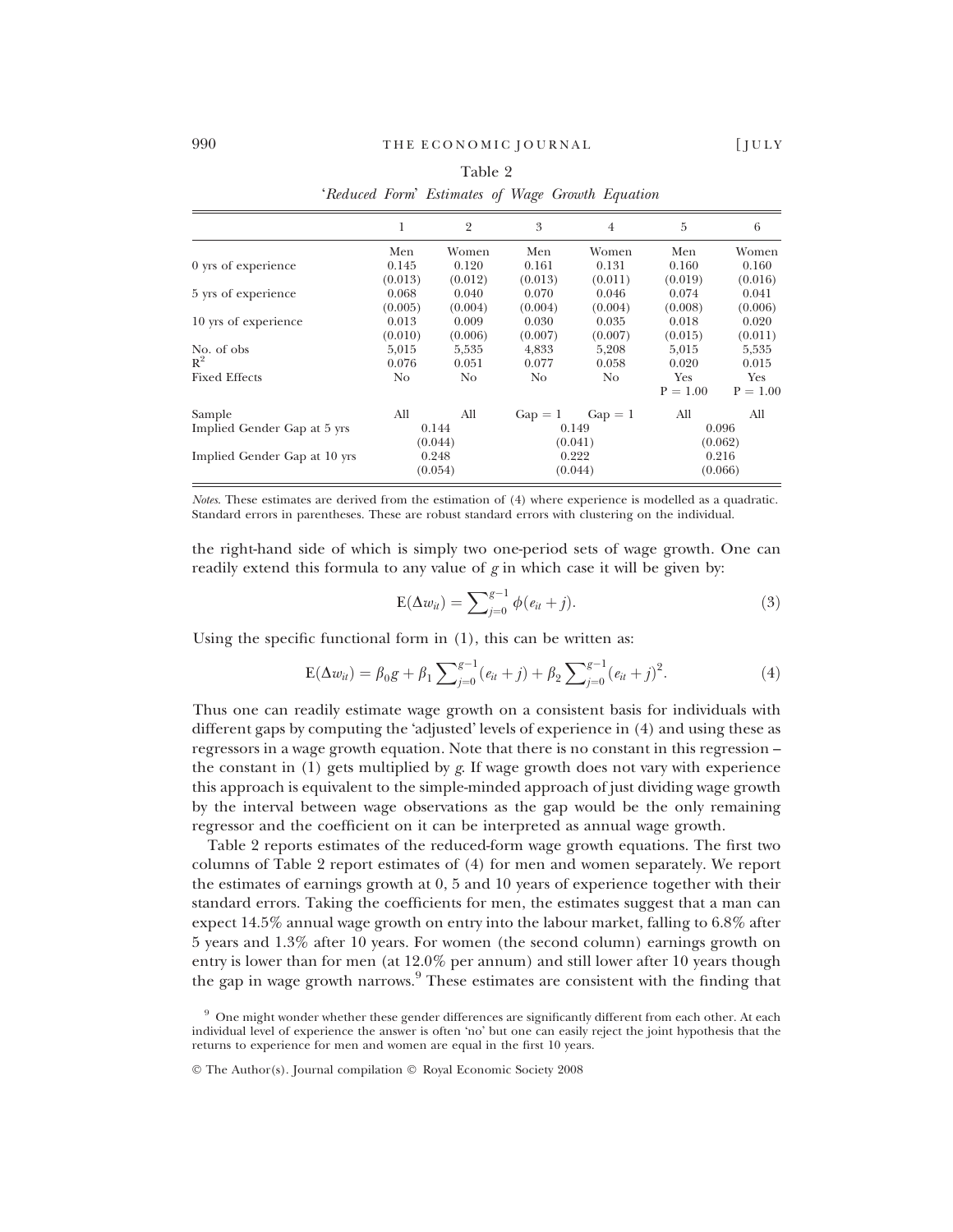

Fig. 8. Job Mobility Rates: for Better Job Notes. As for Figure 7 but with mobility defined as being for a better job.



Fig. 9. Job Mobility Rates: not for Better Job Notes. As for Figure 7 but with mobility not being defined as being for a better job.

Now let us consider the extent to which wage changes are related to different sorts of mobility. There is an existing literature on the impact of different sorts of moves on wage changes that starts with a series of papers in the early 1980s (Bartel, 1980, 1982; Borjas, 1981; Bartel and Borjas, 1981). More recent papers are Topel and Ward (1992) and, with a specific focus on gender differences, Loprest (1992), Crossley et al. (1994), Keith and McWilliams (1997, 1999) and Cobb-Clark (2001).

We examine the impact of job mobility by simply including dummy variables for different sorts of move.<sup>20</sup> There are a large number of reasons for moves given in

© The Author(s). Journal compilation © Royal Economic Society 2008

<sup>&</sup>lt;sup>20</sup> There are reasons to doubt whether this specification is adequate. For example, theory predicts some variation in the returns to job mobility both in observables (like experience, job tenure and the current level of wages) and unobservables (because individuals are less likely to leave jobs with high wage growth). However, experimentation with the specification did not lead to any substantive change in the results and we only report the simplest specification here.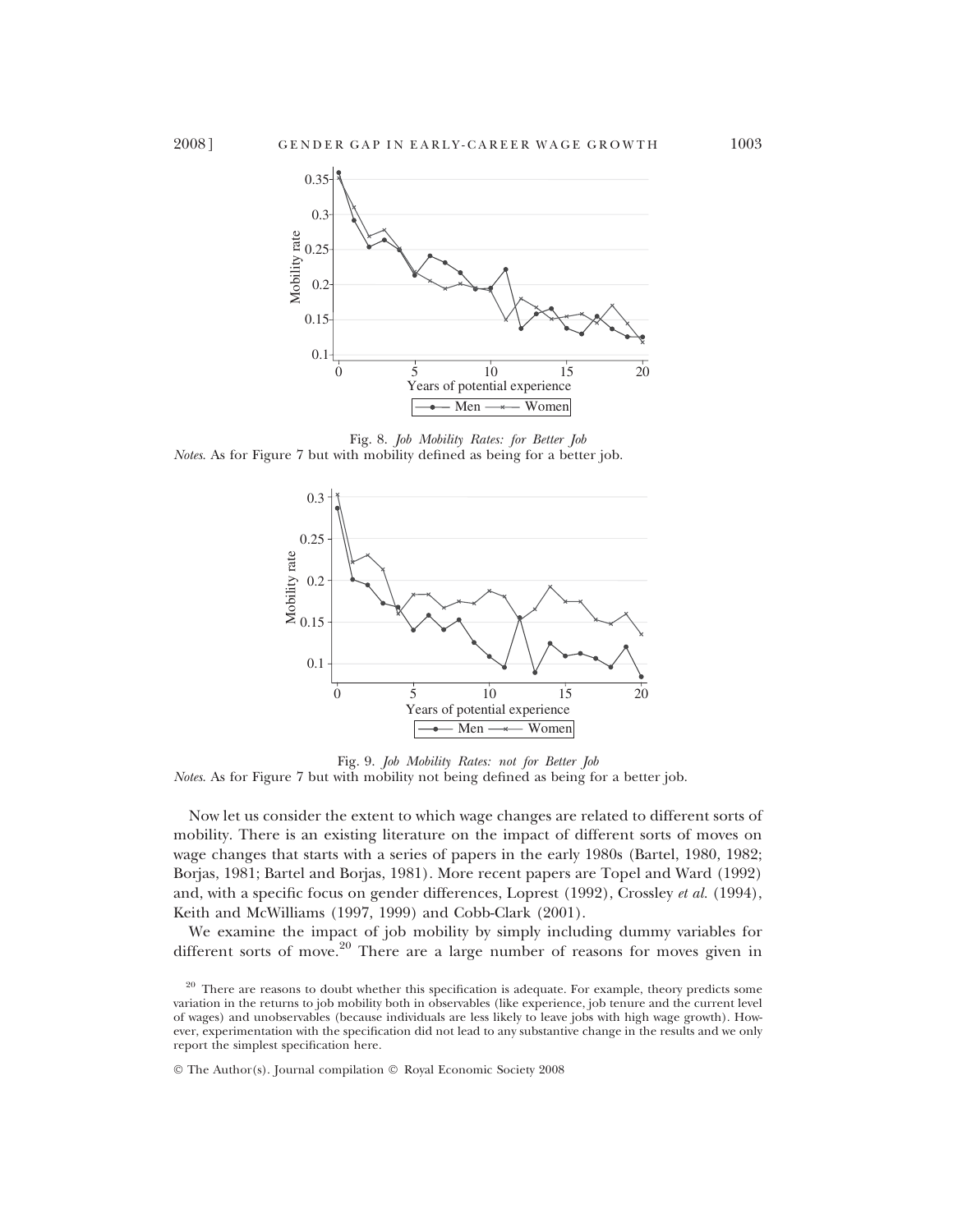|                                             |                     |                           | Wage Gap<br>evaluated at<br>10 yrs of actual<br>exp with: | Sample size   |                |
|---------------------------------------------|---------------------|---------------------------|-----------------------------------------------------------|---------------|----------------|
|                                             | Raw Log<br>Wage gap | Wage Gap<br>with controls | Female<br>chars                                           | Male<br>chars | Women<br>(Men) |
| 1. Basic equation without                   | 0.181               | 0.163                     | 0.163                                                     | 0.163         | 3,281          |
| fertility or experience controls            | (0.016)             | (0.015)                   | (0.015)                                                   | (0.015)       | (3,681)        |
| 2. Row 1 plus expected fertility controls   | 0.181               | 0.163                     | 0.163                                                     | 0.163         | 3,281          |
|                                             | (0.016)             | (0.015)                   | (0.015)                                                   | (0.015)       | (3,681)        |
| 3. Row 2 plus actual experience             | 0.181               | 0.159                     | 0.169                                                     | 0.152         | 3,281          |
|                                             | (0.016)             | (0.015)                   | (0.002)                                                   | (0.002)       | (3,681)        |
| 4. Row 2 plus actual full-time              | 0.181               | 0.119                     | 0.127                                                     | 0.115         | 3,281          |
| and part-time experience                    | (0.016)             | (0.016)                   | (0.002)                                                   | (0.003)       | (3,681)        |
| 5. Row 4 plus 1-digit occupation            | 0.181               | 0.125                     | 0.121                                                     | 0.142         | 3,281          |
|                                             | (0.016)             | (0.017)                   | (0.002)                                                   | (0.002)       | (3,681)        |
| 6. Basic equation with sample restricted    | 0.081               | 0.110                     | 0.121                                                     | 0.115         | 1,310          |
| to 'always in FT employment' with 'no kids' | (0.025)             | (0.023)                   | (0.004)                                                   | (0.004)       | (1,589)        |
| 7. Row 5 plus 1-digit occupation            | 0.081               | 0.095                     | 0.086                                                     | 0.107         | 1,310          |
|                                             | (0.025)             | (0.025)                   | (0.005)                                                   | (0.005)       | (1,589)        |

## Table 7 The Gender Gap at Age 30 (BCS wage data at age 30)

Notes: The basic equation for each row includes controls for whether there are any children in the household, quadratic in actual full-time and part-time labour market experience, age left full-time education, quadratic for current tenure, qualifications, marital status, ethnic, establishment size, whether a supervisor and future plans for (further) children.

Average wage gaps are evaluated at the means of the full-time only workers.

and women are estimated and the gender pay gap evaluated for a full-time worker with 10 years of actual experience whose other characteristics match those of the average woman  $(man).^{24}$ 

The raw gender pay gap is approximately 18 log points for the wage levels as shown in the second column of the first row, somewhat lower than estimates from the BHPS.<sup>25</sup> When controls for whether there are children in the household, marital status, race, tenure and qualifications are introduced (but not fertility intentions or actual labour market experience) the estimated gender wage gap falls to approximately 16 log points (row 1, column 3). The second row adds in the expected future fertility controls – a dummy for whether the individual is planning (further) children in the future but the impact of this control is negligible.

In the third row a quadratic for total labour market experience is included. This has a relatively small impact on the wage gap estimates, reducing slightly the wage gap with controls and the wage gap evaluated with male characteristics. By comparison, the inclusion of full-time and part-time actual labour market experience in the row below (row 4) has a much greater impact on the wage gap estimates. The estimated gender

 $24$  Our reason for showing this particular gender gap is that this is closest to the cumulated gap that has been the focus of attention in the BHPS data.

 $25$  It is worth noting that throughout this Section we use wage levels rather than wage growth because they are the only data available to us. But, as the gender gap is approximately zero on labour market entry this should not make a huge difference.

<sup>©</sup> The Author(s). Journal compilation © Royal Economic Society 2008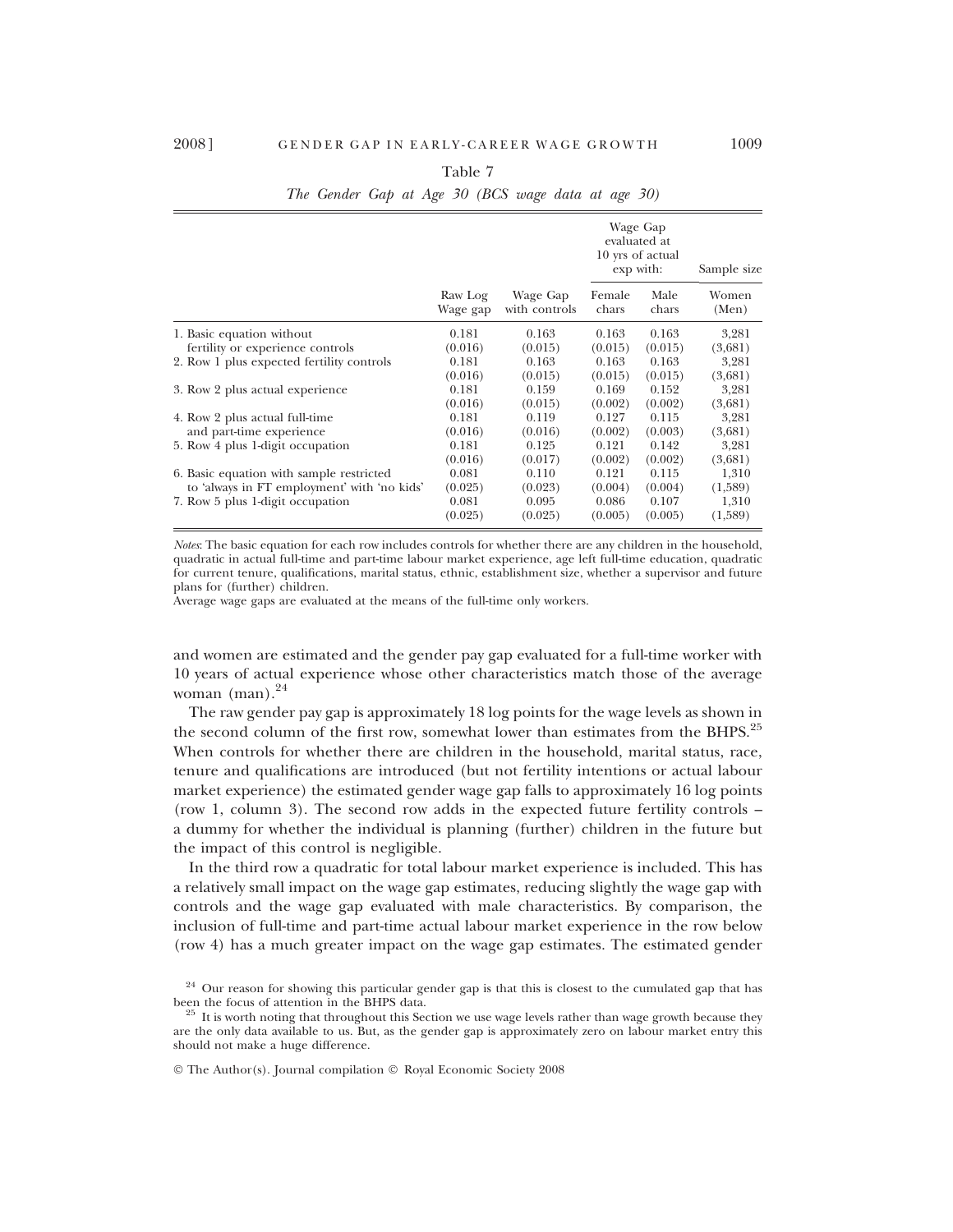

*Figure 1.* Store-Level Organization.



The most significant role of seniority appeared to be in the setting of work schedules. Part-time employees could claim the schedule of a less-senior part-time employee who was assigned to work more hours in a given week, provided that both employees worked in the same department. However, the contract made clear that the company could decide who was to fill any full-time position, although it required that the most senior part-time employee be considered.

There was some significance attached to working full-time, but this did not have a large impact on fringe benefits. Employees working at least 80 hours per month received the full employer contribution to the union's health and dental plan. Vacation and sick leave accrued roughly in proportion to the number of actual hours worked. (Thus, someone working 20 hours per week accrued vacation days at about half the rate of someone working 40 hours

per week.) Courtesy Clerks did not qualify for benefits, regardless of number of hours worked.

There were basically four "departments" in each store: meat, produce, grocery, and variety (non-foods). The produce and meat departments each had a manager. These managers were part of the collective bargaining unit, and they received a higher wage than other employees. The night crew chief supervised stocking of the store during the night, and also received a wage premium. The variety department did not have a manager. A few stores had specialized departments, such as a bakery; for our analysis, these employees are lumped together in the "other" category. Courtesy clerks bagged and carried groceries for customers.

Table 2 provides summary statistics for the job categories shown in Figure 1. The average wage (or salary), as of December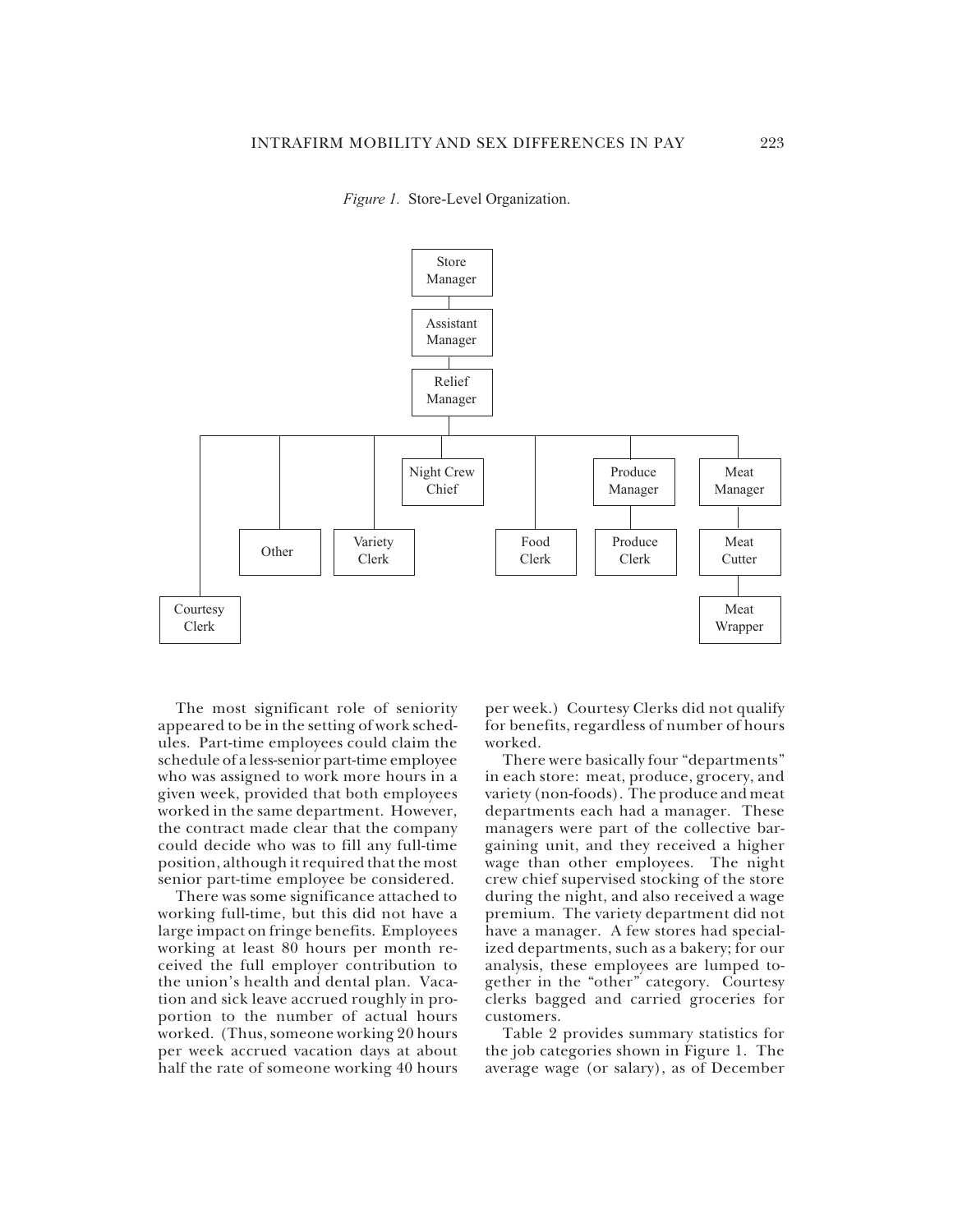|                   | Women    | Fraction | Men     | Fraction |
|-------------------|----------|----------|---------|----------|
|                   | Holding  | of All   | Holding | of All   |
| Job               | Title    | Women    | Title   | Men      |
| Store Manager     | $\theta$ | 0.000    | 58      | 0.038    |
| Assistant Manager | 3        | 0.003    | 55      | 0.036    |
| Relief Manager    | 3        | 0.003    | 55      | 0.036    |
| Food Clerk        | 599      | 0.623    | 507     | 0.334    |
| Night Crew Chief  | 3        | 0.003    | 53      | 0.035    |
| Courtesy Clerk    | 170      | 0.177    | 403     | 0.265    |
| Produce Manager   | $\theta$ | 0.000    | 58      | 0.038    |
| Produce Clerk     | 13       | 0.014    | 96      | 0.063    |
| Meat Manager      | $\theta$ | 0.000    | 57      | 0.038    |
| Meat Cutter       |          | 0.001    | 167     | 0.110    |
| Meat Wrapper      | 86       | 0.089    | 3       | 0.002    |
| Variety Clerk     | 74       | 0.077    | 4       | 0.003    |
| Other             | 10       | 0.010    | 3       | 0.002    |
| Total             | 962      | 1.000    | 1,518   | 1.000    |

*Table 3.* Distribution of Men and Women across Jobs in 1982.

wage scale as food clerks, but the variety clerks' scale was much lower. The average wage of variety clerks was \$1.75 per hour less than that of produce clerks and food clerks. Courtesy clerks worked for near the minimum wage. There was heavy turnover among courtesy clerks, with average seniority of only about one year. Courtesy clerks were about 10 years younger, on average, than food clerks and produce clerks.

#### **Segregation and Wage Differentials**

The distribution of men and women across job titles is reported in Table 3. Job titles within this company were highly segregated. For example, the store-level management and department management positions were occupied almost completely by male employees. (No woman had ever been a store manager for the firm as of December 31, 1982.) While 39% of the work force was composed of women, 95% of variety clerks and meat wrappers were women, compared to only  $12\%$  of produce clerks and less than 1% of meat cutters. Courtesy clerk jobs were disproportionately filled by men.

A convenient way to summarize the level

of segregation is to use the dissimilarity index, *D.* This index is widely attributed to Duncan and Duncan (1955), who described some of its properties. The Duncan index is defined as

$$
D = \frac{1}{2} \sum_{i=1}^{K} |p_{i}^{m} - p_{i}^{f}|,
$$

where  $p_i^f$  is the proportion of all women in job *i* and  $p^m$  is the proportion of all men in job *i.* The dissimilarity index is bounded between 0 and 1. Proportional representation of men and women in all job categories would yield a value of 0; completely segregated categories would yield a value of 1. *D* has a convenient interpretation—it is equal to the fraction of women (or men) who would have to change jobs in order for the proportions of men and women in each job to be equal. In this case, about 46% of women would have to change jobs to achieve proportional representation in all jobs. For other applications of the dissimilarity index to labor market segregation, see Albelda (1986) or Ransom (1990). Because the number and types of job titles can be quite different across studies, it is not really possible to compare our estimated measure of occupational segregation with those from other studies. Nevertheless, as we discussed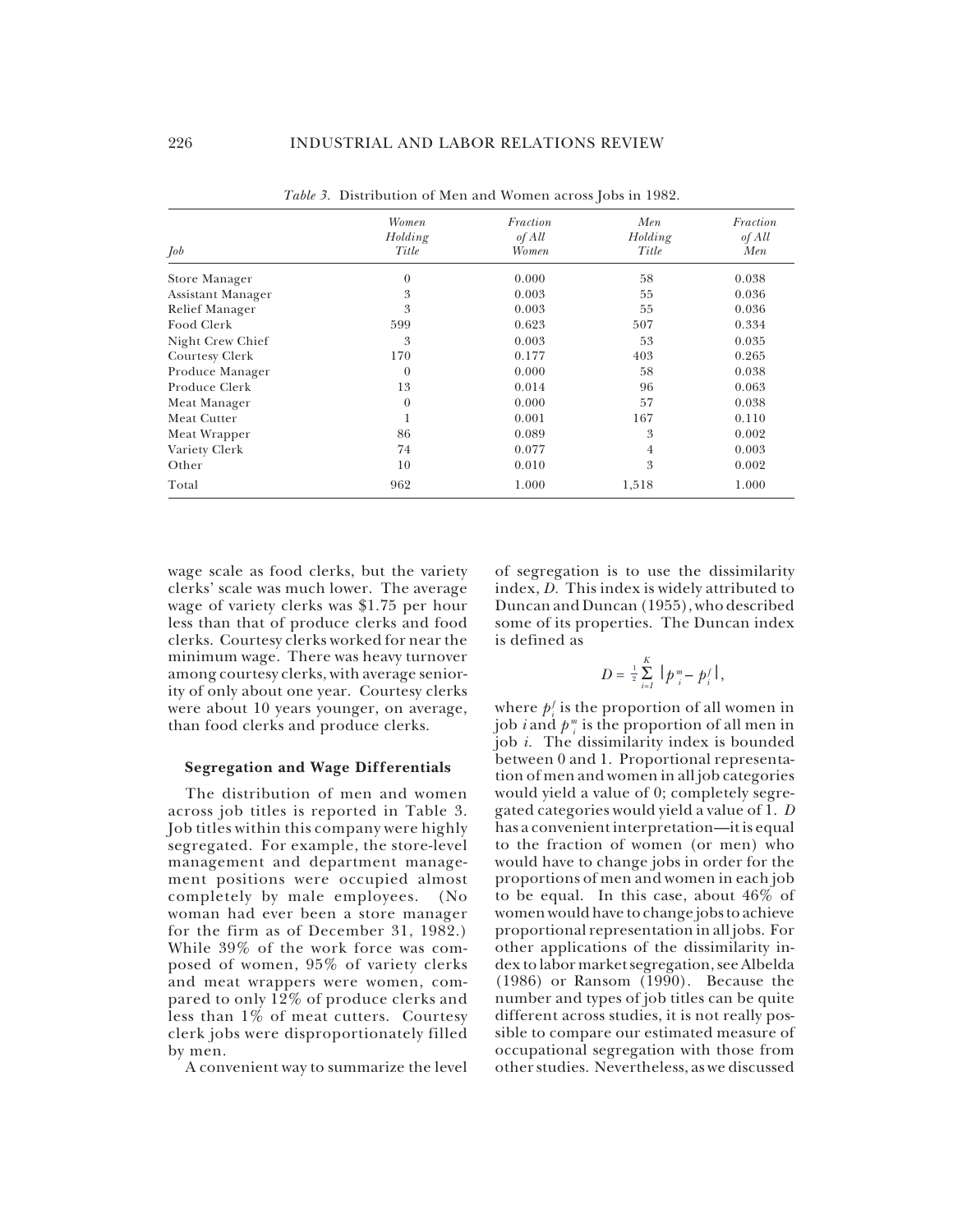in the introduction, occupational segregation is a well-documented feature of the contemporary work force.

Table 4 reports the average characteristics of men and women in the various hourly paid jobs. In most jobs, the average woman was paid more than the average man, reflecting the typically higher seniority and age of female employees. This is also demonstrated in Table 5.

Table 5 presents results of regression analysis of the natural logarithm of the hourly wage for employees present at the end of 1982. (Salaried employees are excluded.) The first column shows that women's wages were about 8.5% higher than men's, on average. However, this difference was due to the higher seniority and age of women. Column II shows that after we allow for these differences, women's wages were actually about 8.3% *less* than the wages of similarly qualified men.<sup>2</sup>

The third column of Table 5 includes indicators for the job title of the employee. Once these are included, the estimated male/female wage difference falls to only about 1.5%. Thus, virtually all sex differences in pay can be associated with the job assignment of the employee. In fact, column IV would suggest that job title variables explain about 95% of all of the variation in wages. However, the endogeneity between job title and wage rate is strongly manifest in these data. Of course, this result cannot be a surprise, since job titles were associated contractually with wage levels. But this makes the male/female wage difference that we observe all the more startling: among these workers, although wages were set by a collective bargaining agreement that was, ostensibly, gender-neu-

| Job Title          | Variable                 | Average<br>Male         | Average<br>Female |
|--------------------|--------------------------|-------------------------|-------------------|
| Food Clerk         | Wage                     | 9.03                    | 9.09              |
|                    | Seniority                | 5.84                    | 6.88              |
|                    | Age                      | 27.9                    | 37.99             |
| Night Crew Chief   | Wage                     | 9.66                    | 9.58              |
|                    | Seniority                | 6.10                    | 10.35             |
|                    | Age                      | 29.03                   | 41.17             |
| Courtesy Clerk     | Wage                     | 3.17                    | 3.23              |
|                    | Seniority                | 0.90                    | 0.99              |
|                    | Age                      | 18.95                   | 19.41             |
| Produce Manager    | Wage<br>Seniority<br>Age | 9.85<br>14.64<br>36.29  |                   |
| Produce Clerk      | Wage                     | 9.02                    | 8.48              |
|                    | Seniority                | 7.10                    | 2.95              |
|                    | Age                      | 30.56                   | 27.65             |
| Meat Manager       | Wage<br>Seniority<br>Age | 11.64<br>11.43<br>40.65 |                   |
| <b>Meat Cutter</b> | Wage                     | 11.28                   | 11.33             |
|                    | Seniority                | 7.22                    | 1.47              |
|                    | Age                      | 41.44                   | 28.7              |
| Meat Wrapper       | Wage                     | 9.76                    | 10.3              |
|                    | Seniority                | 2.15                    | 8.55              |
|                    | Age                      | 21.25                   | 42.63             |
| Variety Clerk      | Wage                     | 5.71                    | 7.35              |
|                    | Seniority                | 2.15                    | 8.55              |
|                    | Age                      | 18.31                   | 33.47             |
| Other              | Wage                     | 5.81                    | 6.77              |
|                    | Seniority                | 2.43                    | 6.88              |
|                    | Age                      | 29.33                   | 38.37             |

#### *Table 4.* Average Characteristics of Employees in Hourly Paid Jobs, by Sex. (December 31, 1982)

tral, a large wage differential arose because women were placed in jobs different from those assigned to similar men. (It is also worth noting that most of the management positions, which had the highest pay, are excluded from this analysis since they were salaried. Those positions were exclusively male in 1982.)

#### **Intrafirm Mobility**

The relatively disadvantageous job assignments for women could have arisen from two sources: (1) initial assignment at time of hire, and (2) promotions or other job changes during the employee's tenure

<sup>2</sup>Separate log hourly wage regressions were run for men and women that controlled only for age, age squared, seniority, and seniority squared. When evaluated at the combined sample mean, the cross-section rates of return to age and seniority were higher for men. This is consistent with the lower promotion rates and less desirable job assignments for the firm's female employees.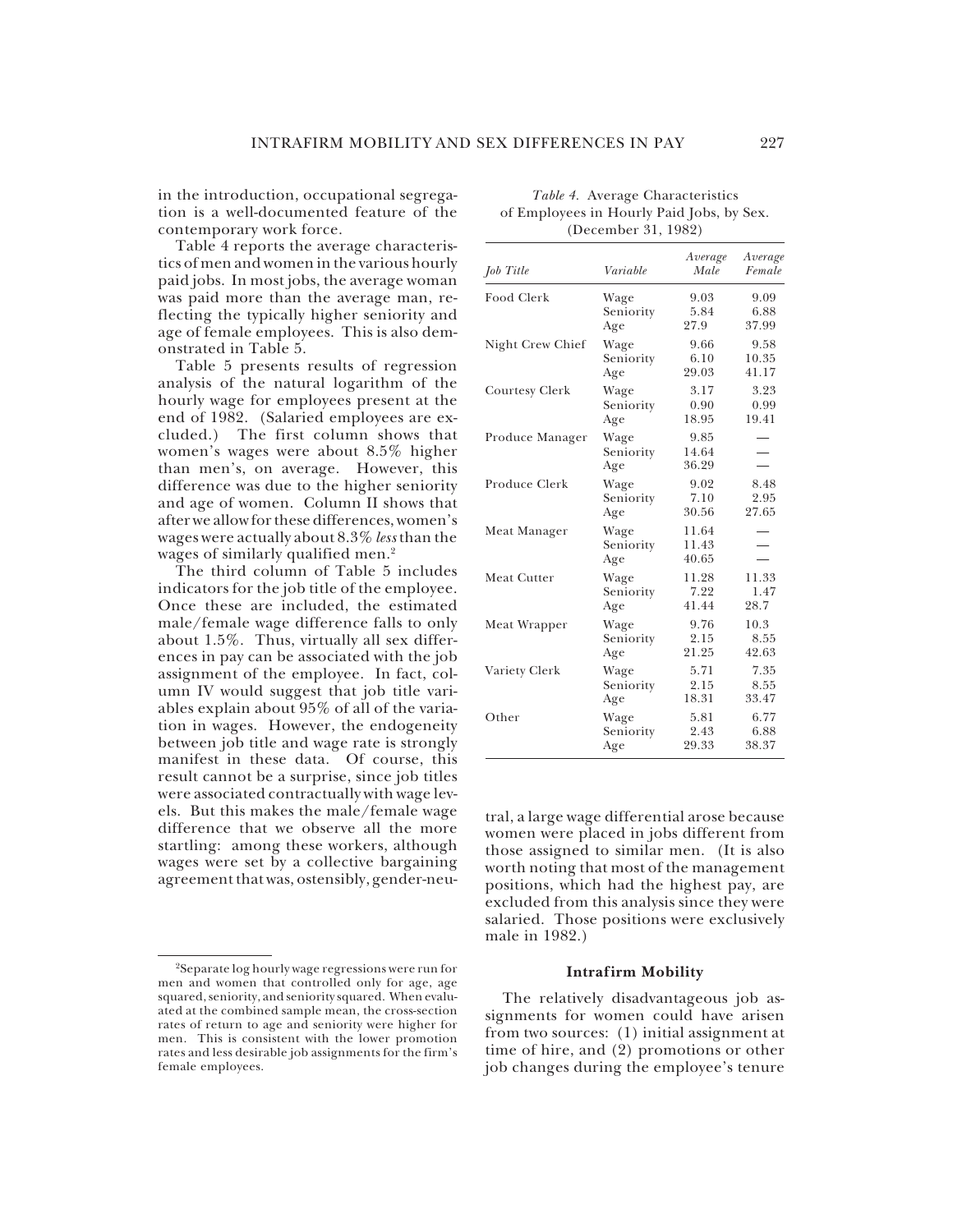| Variable         | (Dependent variable is Logarithm of Hourry Wage, Standard Errors in Farentheses)<br>$\overline{I}$ | II                          | Ш                           | IV               |
|------------------|----------------------------------------------------------------------------------------------------|-----------------------------|-----------------------------|------------------|
|                  |                                                                                                    |                             |                             |                  |
| Intercept        | 1.927<br>(0.013)                                                                                   | $-0.292$<br>(0.048)         | 0.856<br>(0.019)            | 1.152<br>(0.005) |
| Female           | 0.085<br>(0.021)                                                                                   | $-0.083$<br>(0.012)         | $-0.015$<br>(0.005)         | 0.011<br>(0.005) |
| Seniority        |                                                                                                    | 0.063<br>(0.003)            | 0.019<br>(0.001)            |                  |
| $(Seniority)^2$  |                                                                                                    | $-2.19e-03$<br>$(1.25e-04)$ | $-6.22e-04$<br>$(4.60e-05)$ |                  |
| Age              |                                                                                                    | 0.116<br>(0.003)            | 0.020<br>(0.001)            |                  |
| $(Age)^2$        |                                                                                                    | $-1.35e-03$<br>$(4.02e-05)$ | $-2.31e-04$<br>$(1.67e-05)$ |                  |
| Food Clerk       |                                                                                                    |                             | 0.900<br>(0.007)            | 1.038<br>(0.006) |
| Night Crew Chief |                                                                                                    |                             | 0.963<br>(0.015)            | 1.114<br>(0.015) |
| Produce Manager  |                                                                                                    |                             | 0.942<br>(0.015)            | 1.135<br>(0.015) |
| Produce Clerk    |                                                                                                    |                             | 0.900<br>(0.011)            | 1.029<br>(0.011) |
| Meat Manager     |                                                                                                    |                             | 1.095<br>(0.016)            | 1.302<br>(0.015) |
| Meat Cutter      |                                                                                                    |                             | 1.091<br>(0.011)            | 1.270<br>(0.010) |
| Meat Wrapper     |                                                                                                    |                             | 1.012<br>(0.013)            | 1.167<br>(0.013) |
| Variety Clerk    |                                                                                                    |                             | 0.687<br>(0.013)            | 0.811<br>(0.014) |
| Other            |                                                                                                    |                             | 0.594<br>(0.027)            | 0.710<br>(0.031) |
| Courtesy Clerk   |                                                                                                    |                             |                             |                  |
| $\mathbb{R}^2$   | 0.008                                                                                              | 0.680                       | 0.961                       | 0.949            |

*Table 5.* Regression Results, Hourly Workers, 1982. (Dependent Variable Is Logarithm of Hourly Wage; Standard Errors in Parentheses)

at the firm. We will examine both of these issues.

#### **A Markov Model of Mobility**

One way to capture intrafirm job movements is with a simple Markov model. Assume that there are *K* job categories. At any time *t,* the proportion of employees in each category can be represented by a  $1 \times K$  vector,  $P_i$ , where the i<sup>th</sup> element is  $P_{it}$ . We are interested in examining the relationship between  $P_{_{t}}$  and  $P_{_{t-1}}$ , as well as

the long-run value of  $P_t$  as *t* becomes very large.

Central to this model is a matrix of transition probabilities. We define a  $K \times K$ matrix, A, whose  $ij<sup>th</sup>$  element  $a<sub>ii</sub>$  represents the probability of moving from category *i* in period *t*–1 to category *j* in period *t.* The i *th* row contains the probabilities of moving from category  $i$  in  $t-1$  to each of the  $\bar{K}$ categories in period *t.* Thus, the elements of each row sum to 1. If the job mobility process is stationary, then the following relationship must hold: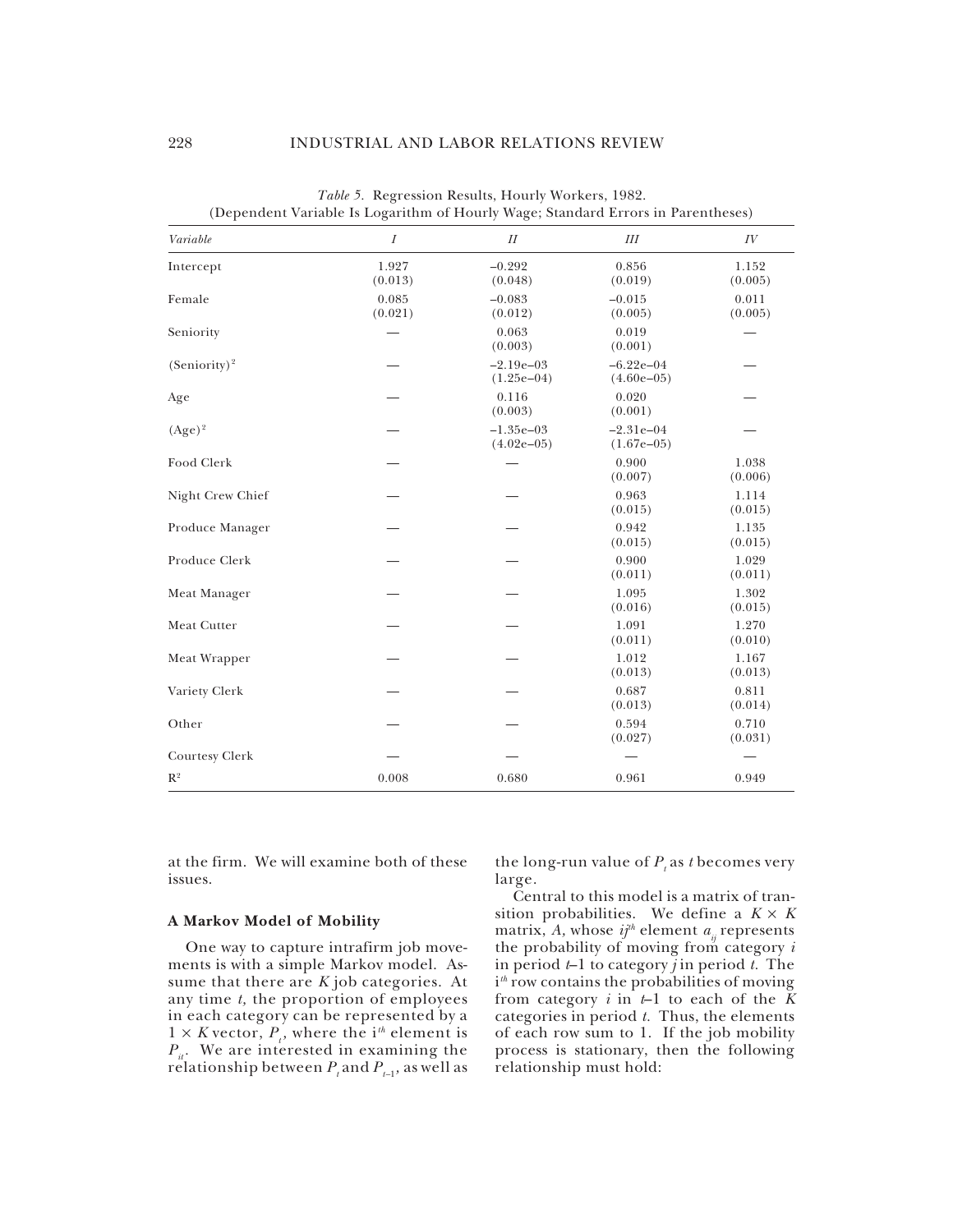Φ*f*

#### **Conclusions**

In our analysis of the employment records of a single firm, we have found a high level of segregation of jobs along gender lines. This segregation arose because some entrylevel jobs were assigned almost exclusively to women (and others to men), and because movements between jobs were much less likely to occur for women than for men. In particular, women were almost totally excluded from department-level and storelevel management positions during the early years of our study. These rates were more favorable for women in the later years of our data, perhaps due to the "shock effect" of a class-action lawsuit.

Our findings regarding turnover/quit rate behavior among food clerks are consistent with the findings in Blau and Kahn (1981), Viscusi (1980), and Weiss (1984) that women innately are no more likely and may even be less likely than men to quit. This is clearly relevant to the question of promotion to managerial positions within the firm. With regard to promotion rates and the existence of a glass ceiling, our results accord with those of Cannings and Montmarquette (1991), who found lower promotion rates among women and the presence of an invisible ceiling beyond which women cannot advance.

This segregation resulted in lower pay for women. Our analysis of hourly workers finds that in 1982, women's wage rates were about 8% lower than men's, after controlling for age and seniority and despite the fact that the hourly wage workers were unionized.6 This difference can be associated almost completely with the different job assignments for men and women. Fur-

| (Standard Effort III Farentheses) |                     |                       |                      |  |  |  |
|-----------------------------------|---------------------|-----------------------|----------------------|--|--|--|
| Variable                          | I                   | Н                     | Ш                    |  |  |  |
| Intercept                         | $-1.363$<br>(0.084) | $-0.952$<br>(1.063)   | $-1.299$<br>(1.185)  |  |  |  |
| Female                            | $-0.999$<br>(0.185) | $-0.755$<br>(0.217)   | $-0.791$<br>(0.225)  |  |  |  |
| Age                               |                     | $-0.018$<br>(0.072)   | $-0.007$<br>(0.075)  |  |  |  |
| Age <sup>2</sup>                  |                     | $-0.0001$<br>(0.0011) | $-0.0002$<br>(0.001) |  |  |  |
| Seniority                         |                     | 0.096<br>(0.092)      | 0.110<br>(0.093)     |  |  |  |
| Seniority <sup>2</sup>            |                     | $-0.013$<br>(0.011)   | $-0.013$<br>(0.0107) |  |  |  |
| Part-Time                         |                     |                       | 0.156<br>(0.222)     |  |  |  |
|                                   |                     |                       |                      |  |  |  |

#### *Table 9.* Probit Regression Results— Food Clerks: Promotions to Store Level Management Positions, 1978–82. (Standard Errors in Parentheses)

| $Log Likelihood -161.21$                                                             | $-155.46$ | $-155.21$ |
|--------------------------------------------------------------------------------------|-----------|-----------|
| <i>Note:</i> $\Phi$ <sub>c</sub> and $\Phi$ <sub>m</sub> are the estimated promotion |           |           |
| probabilities for women and men, respectively. The                                   |           |           |
| estimated probabilities in column II are calculated                                  |           |           |
| using the overall sample mean age and seniority as of                                |           |           |
| December 31, 1978.                                                                   |           |           |

 $\Phi$ <sub>f</sub> 0.009 0.006 0.006 Φ*<sup>m</sup>* 0.086 0.038 0.044

 $-0.077$   $-0.032$   $-0.038$ Sample Size 1,001 1,001 1,001

thermore, the analysis understates the pay gap due to segregation, since the predominantly male, high-paying, store management positions were salaried, and thus were not included in our analysis.

An obvious question one might raise is why the firm's female employees did not seek alternative employment. The tautological answer is that this employment was their best alternative. There is no reason to believe that job prospects elsewhere in the local labor market were any different. This is consistent with the occupational crowding hypothesis, though we lack the data on the rest of the market that would enable us to test this hypothesis. Such data would have also permitted us to determine the impact of the class-action suit on other local employers similarly situated. We do

<sup>6</sup>Oaxaca and Ransom (1994) reported wage decompositions based on a 1986 sample from the same firm. Separate (log) earnings equations were estimated for men and women. Depending on the type of decomposition used, the unexplained earnings gap ranged from 28.8% to 33.1% in favor of men after accounting for age and seniority. Some of the unexplained gap may have resulted from different labor supply choices, but much had to do with job assignment.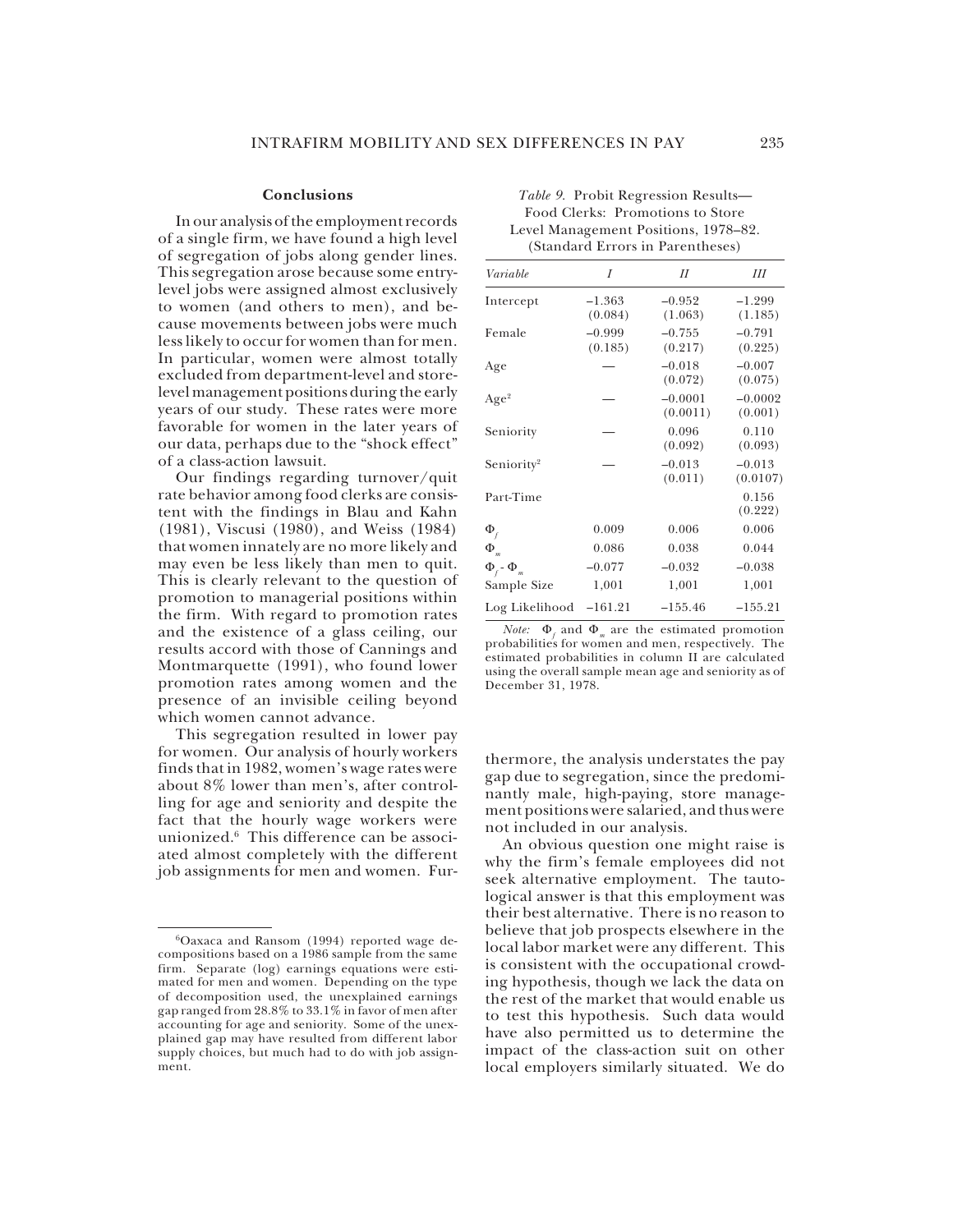|                            |       | Canada            |                   | <b>United States</b> |                   |                     |  |
|----------------------------|-------|-------------------|-------------------|----------------------|-------------------|---------------------|--|
|                            | Means | Coefficients      |                   | Means                | Coefficients      |                     |  |
| Intercept                  |       | $-.977$<br>(.079) | $-.994$<br>(.133) |                      | $-.965$<br>(.113) | $-.677$<br>(.219)   |  |
| $\hat{D}_i^1$              | .207  | $-.226$<br>(.182) |                   | .396                 | $-.428$<br>(.228) |                     |  |
| $\hat{D}_i^2$              | .207  |                   | $-.122$<br>(.542) | .396                 |                   | $-1.1628$<br>(.544) |  |
| RD, (dependent<br>variable | .154  |                   |                   | .131                 |                   |                     |  |
| Number of<br>observations  | 448   | 448               | 448               | 373                  | 373               | 373                 |  |
| Log likelihood             |       | $-191.72$         | $-192.44$         |                      | $-143.30$         | $-142.75$           |  |

TABLE 2-PROBIT ESTIMATES OF EFFECTS OF MEASURED DISCRIMINATION ON REPORTED DISCRIMINATION

nitude of the union status coefficients, which are considerably higher in the United States.

A convenient way to summarize the cross-sectional relationship between reported and measured discrimination in the two samples is to estimate a probit equation of the form:

(6) Prob 
$$
(RD_i = 1|\hat{D}_i)
$$
  
= Prob( $\epsilon_i \le m + n\hat{D}_i$ )

where  $\epsilon_i \sim N(0, 1)$  is an individual-specific random variable assumed to be independent of  $\ddot{D}_i$ , and m and n are unknown parameters. The extent to which the slope parameter  $n$  exceeds (is less than) zero then indicates the extent to which women with higher measured discrimination are more (less) likely to report being discriminated against.

Table 2 reports the results of the probit analyses in  $(6)$ , when performed on measures of discrimination calculated from the regressions in Table 1. The most striking feature of the table is its very clear rejection of the notion that traditional "calculated" measures of discrimination are positively related to reported discrimination-in fact, all estimates of the relationship are negative, although only one of them has a *t*-ratio greater than two in absolute value. Since the standard errors in Table 2 underestimate the true standard errors (see Adrian Pagan, 1985), it is likely that none of these coefficients differs significantly from zero.

To judge the magnitude of the estimated effects in Table 2, consider the largest in absolute value,  $-1.1628$ . For a women experiencing the average level of  $\hat{D}_i^2$  in the United States (.396), this implies that the marginal effect of  $\hat{D}_i^2$  on the probability of reporting is  $-2.422$ . In other words, a 10 percent decrease in the wage this woman receives, holding her qualifications (i.e., her wage "as a man") fixed, is estimated to lower her probability of reporting by 2.4 percentage points, from 12.7 to 10.3 percent. Thus none of the effects in Table 2 seem particularly large in magnitude.

#### II. Alternative Measures of Discrimination

Two possible objections to the technique of the previous section are as follows: 1) The statistical measures of discrimination used above are biased and inconsistent because the earnings functions on which they are based, especially for women, could be subject to selectivity bias; 2) The statistical measures of discrimination are biased and inconsistent because the earnings functions control for the wrong set of characteristics, some of which may be viewed as endogenous outcomes of discrimination.<sup>13</sup> This section

572

<sup>&</sup>lt;sup>13</sup>A third possible source of bias not analyzed here is classical measurement error in the  $X$ 's. While some analysts have proposed reverse regression techniques to supply an upper bound to the bias on overall discrimination (see, for example, R. A. Kamalich and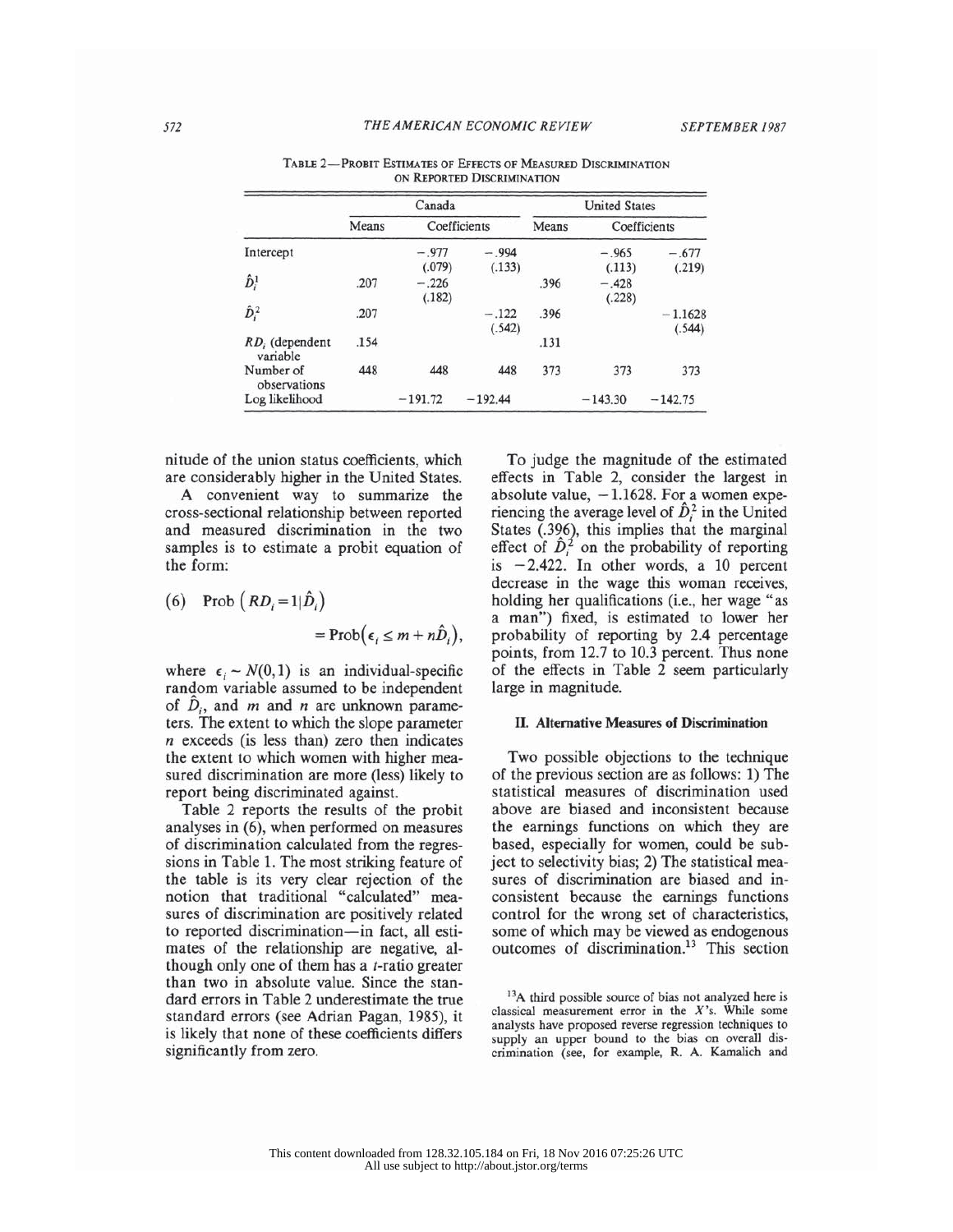## **Tables**

| TABLE I SUMMARY STATISTICS ON WAGE BIDS AND WAGE OFFERS |                            |                          |                     |                               |                          |                     |  |
|---------------------------------------------------------|----------------------------|--------------------------|---------------------|-------------------------------|--------------------------|---------------------|--|
|                                                         | <b>BMALE</b> <sup>†</sup>  | BFEM <sup>+</sup>        | Raw-<br>Wage<br>gap | PWMALE:                       | PWFEM <sub>1</sub>       | Raw-<br>Wage<br>gap |  |
| WAGE BID (SEK)                                          | 19 312***                  | 18 19 6                  | 0.942               |                               |                          |                     |  |
| ln. WAGE BID                                            | (3288.5)<br>$9.85***$      | (2663.9)<br>9.80         |                     |                               |                          |                     |  |
| WAGE OFFER (SEK)                                        | 18 628****                 | 17.517 <sup>a</sup>      | 0.938               | $16925***$                    | 16 047                   | 0.948               |  |
| In. WAGE OFFER<br>No of Obs                             | (3311.1)<br>9.82***<br>901 | (2560.2)<br>9.76<br>1222 |                     | (2.964.1)<br>$9.72***$<br>812 | (2337.6)<br>9.67<br>1030 |                     |  |

**TABLE 1** SUMMARY STATISTICS ON WAGE BIDS AND WAGE OFFERS

Note: Numbers in parentheses are standard deviations. ‡ "B" refers to those choosing a job involving individual wage bargaining and "PW" refers to those choosing a job with a posted wage. \*\*\*/\*\*/\* denote statistical gender differences at the  $1/5/10$  percent levels respectively in a t-test of equal variance. a/b/c denote statistical difference between bargainers and non-bargainers at the 1/5/10 percent levels respectively.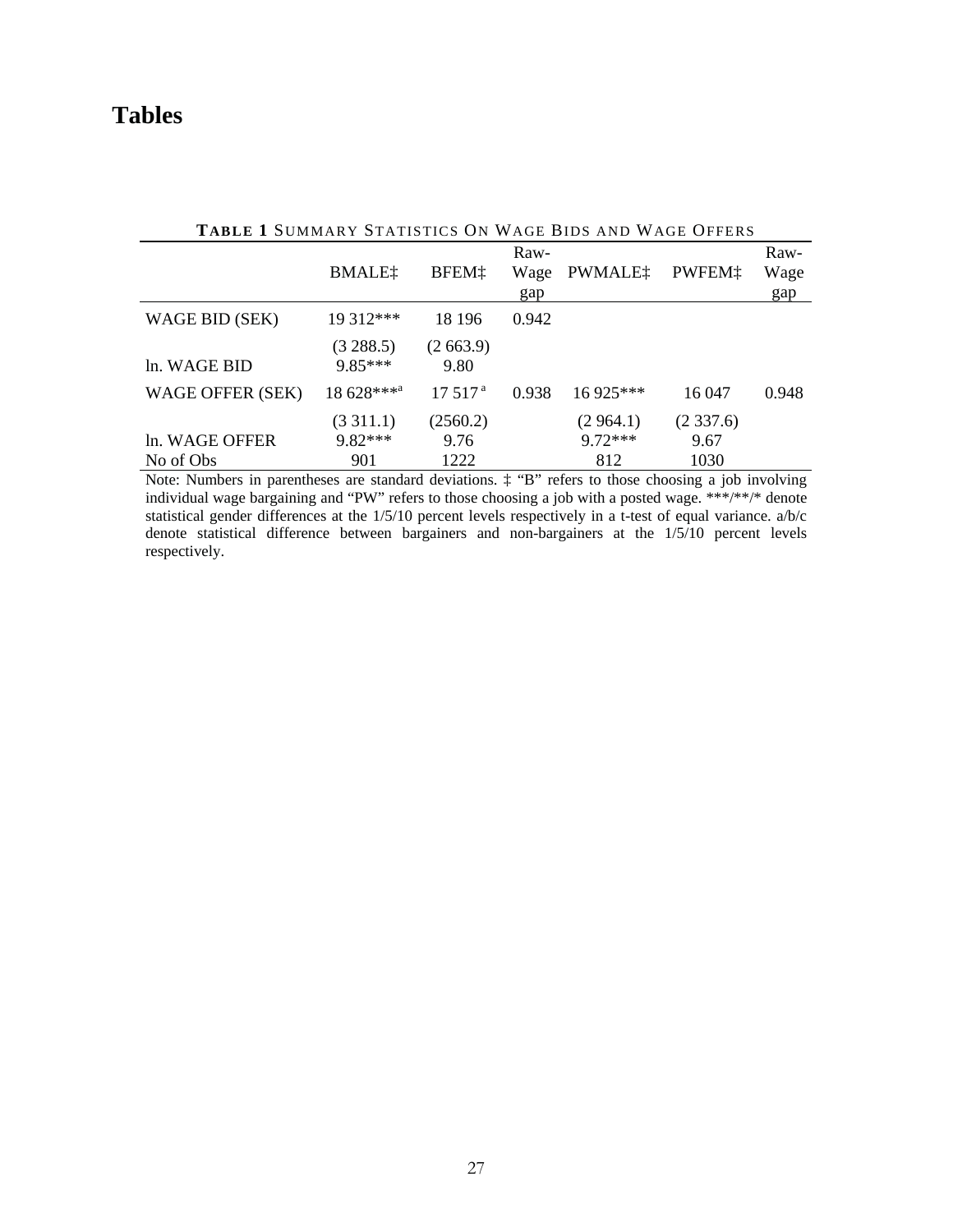

Figure V: Estimated Firm Effects for Female and Male Workers: Firm Groups Based on Mean Log Value Added per Worker

Note: figure shows bin scatter plot of estimated firm‐specific wage premiums for female workers against estimated firm‐specific wage premiums for male workers. Firm‐level data is grouped into 100 percentile bins based on mean log value added per worker at the firm. Estimated slope is estimated across percentile bins by OLS.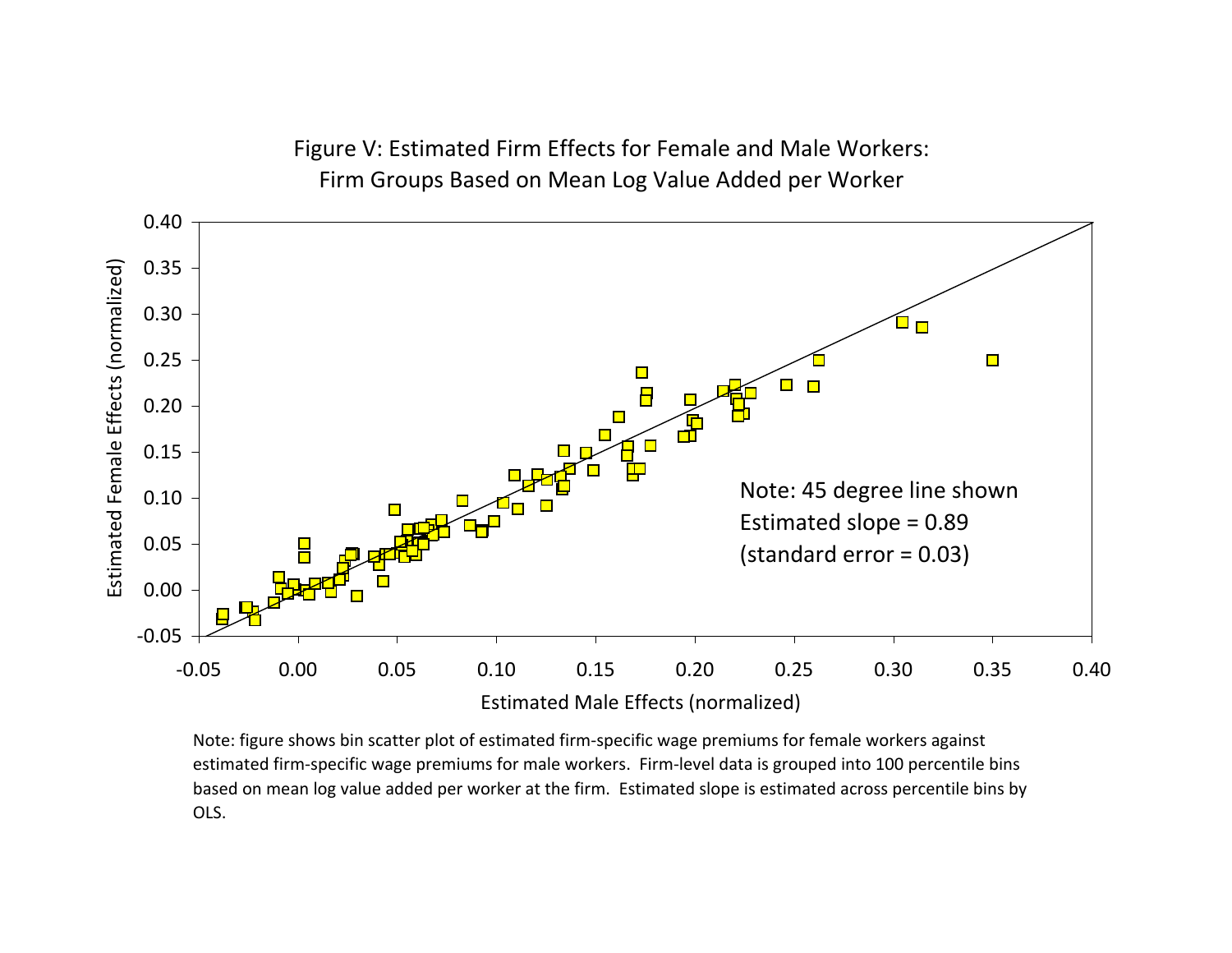|                            |          |                                |              | Total           |         |         | Decompositions of Contribution of Firm Component |              |
|----------------------------|----------|--------------------------------|--------------|-----------------|---------|---------|--------------------------------------------------|--------------|
|                            |          | <b>Means of Firm Premiums:</b> |              | Contribution of | Sorting |         | <b>Bargaining</b>                                |              |
|                            | Gender   | Male Prem.                     | Female Prem. | Firm            | Using M | Using F | Using M                                          | Using F      |
|                            | Wage Gap | Among Men                      | Among Women  | Components      | Effects | Effects | Distribution                                     | Distribution |
|                            | (1)      | (2)                            | (3)          | (4)             | (5)     | (6)     | (7)                                              | (8)          |
| All                        | 0.234    | 0.148                          | 0.099        | 0.049           | 0.035   | 0.047   | 0.003                                            | 0.015        |
|                            |          |                                |              | (21.2)          | (14.9)  | (19.9)  | (1.2)                                            | (6.3)        |
| By Age Group:              |          |                                |              |                 |         |         |                                                  |              |
| Up to age 30               | 0.099    | 0.114                          | 0.087        | 0.028           | 0.019   | 0.029   | $-0.001$                                         | 0.009        |
|                            |          |                                |              | (28.2)          | (18.9)  | (29.3)  | 1.2                                              | (9.3)        |
| Ages 31-40                 | 0.228    | 0.156                          | 0.111        | 0.045           | 0.029   | 0.040   | 0.004                                            | 0.016        |
|                            |          |                                |              | (19.7)          | (12.6)  | (17.8)  | (1.9)                                            | (7.0)        |
| Over Age 40                | 0.336    | 0.169                          | 0.099        | 0.069           | 0.050   | 0.064   | 0.005                                            | 0.019        |
|                            |          |                                |              | (20.6)          | (15.0)  | (19.1)  | (1.5)                                            | (5.6)        |
| <b>By Education Group:</b> |          |                                |              |                 |         |         |                                                  |              |
| < High School              | 0.286    | 0.115                          | 0.055        | 0.059           | 0.045   | 0.061   | $-0.002$                                         | 0.015        |
|                            |          |                                |              | (20.8)          | (15.6)  | (21.4)  | (0.6)                                            | (5.2)        |
| High School                | 0.262    | 0.198                          | 0.137        | 0.061           | 0.051   | 0.051   | 0.010                                            | 0.010        |
|                            |          |                                |              | (23.3)          | (19.6)  | (19.5)  | (3.8)                                            | (3.7)        |
| University                 | 0.291    | 0.259                          | 0.213        | 0.047           | 0.025   | 0.029   | 0.018                                            | 0.022        |
|                            |          |                                |              | (16.1)          | (8.7)   | (9.9)   | (6.2)                                            | (7.4)        |

| Table III: Contribution of Firm-Specific Pay Premiums to the Gender Wage Gap at Dual Connected Firms |  |  |  |
|------------------------------------------------------------------------------------------------------|--|--|--|
|------------------------------------------------------------------------------------------------------|--|--|--|

Notes: Sample includes male and female workers in "dual connected" set (Table I, columns 5‐6). Entry in column 1 is the difference in mean log wages of males and females, estimated over all workers in the subset of the dual connected set indicated by the row heading. Estimated firm effects are from models described in columns 1 and 2 of Table II. Entry in column 4 is the total contribution of firm‐specific wage premiums to the gender wage gap reported in column 1. Entries in columns 5‐8 are the contributions of sorting effect and bargaining effect to gender wage gap. Entries in parentheses represent the percent of the overall male female wage gap (in column 1) that is explained by the source described in column heading.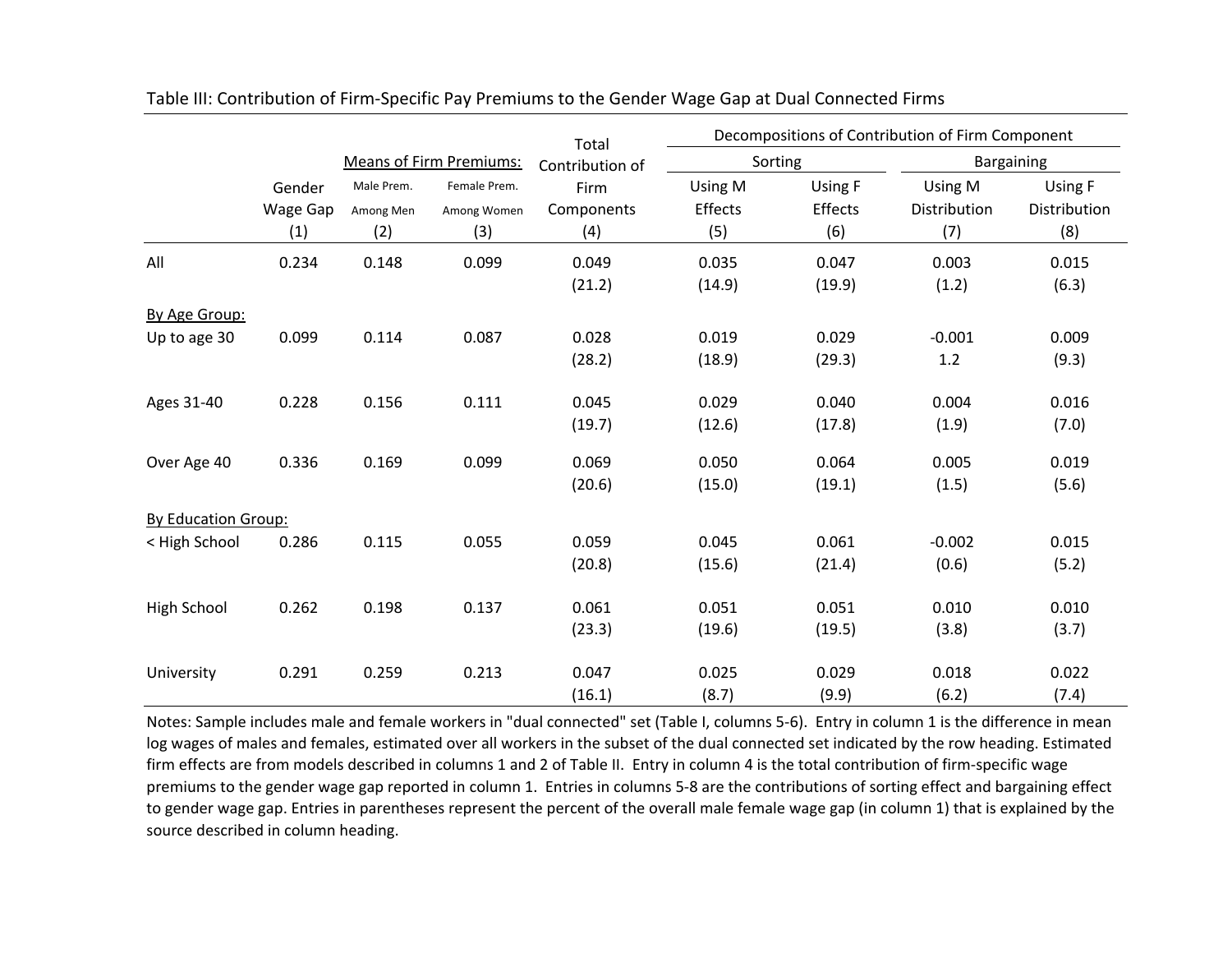|                                | Number | Regressions of Firm Effects on Measure of<br>Surplus |                  |                          |  |
|--------------------------------|--------|------------------------------------------------------|------------------|--------------------------|--|
|                                | Firms  | <b>Males</b>                                         | Females          | Ratio: Col (3) / Col (2) |  |
|                                | (1)    | (2)                                                  | (3)              | (4)                      |  |
| <b>Surplus Measure:</b>        |        |                                                      |                  |                          |  |
| 1. Excess Mean Log Value Added | 47,477 | 0.156                                                | 0.137            | 0.879                    |  |
| per Worker                     |        | (0.006)                                              | (0.006)          | (0.031)                  |  |
| 2. Mean Log Sales per Worker   | 75,163 | 0.072<br>(0.005)                                     | 0.064<br>(0.004) | 0.897<br>(0.036)         |  |
| 3. Excess Mean Log Sales per   | 75,163 | 0.092                                                | 0.081            | 0.883                    |  |
| Worker                         |        | (0.006)                                              | (0.006)          | (0.038)                  |  |

Table V: Estimated Relationship Between Gender‐specific Firm Effects and Measures of Surplus per Worker

Notes: Columns 2‐3 report coefficients of surplus measure indicated in row heading in regression models in which the dependent variables are the estimated firm effects for males or females. All specifications include <sup>a</sup> constant, and are estimated at the firm level, weighting by the total number of male and female workers at the firm. Ratios in column 4 are estimated by instrumental variables, treating average change in female wages as dependent variable, average change in male wages as endogenous explanatory variable, and change in surplus measure as the instrument. Robust standard errors in parentheses.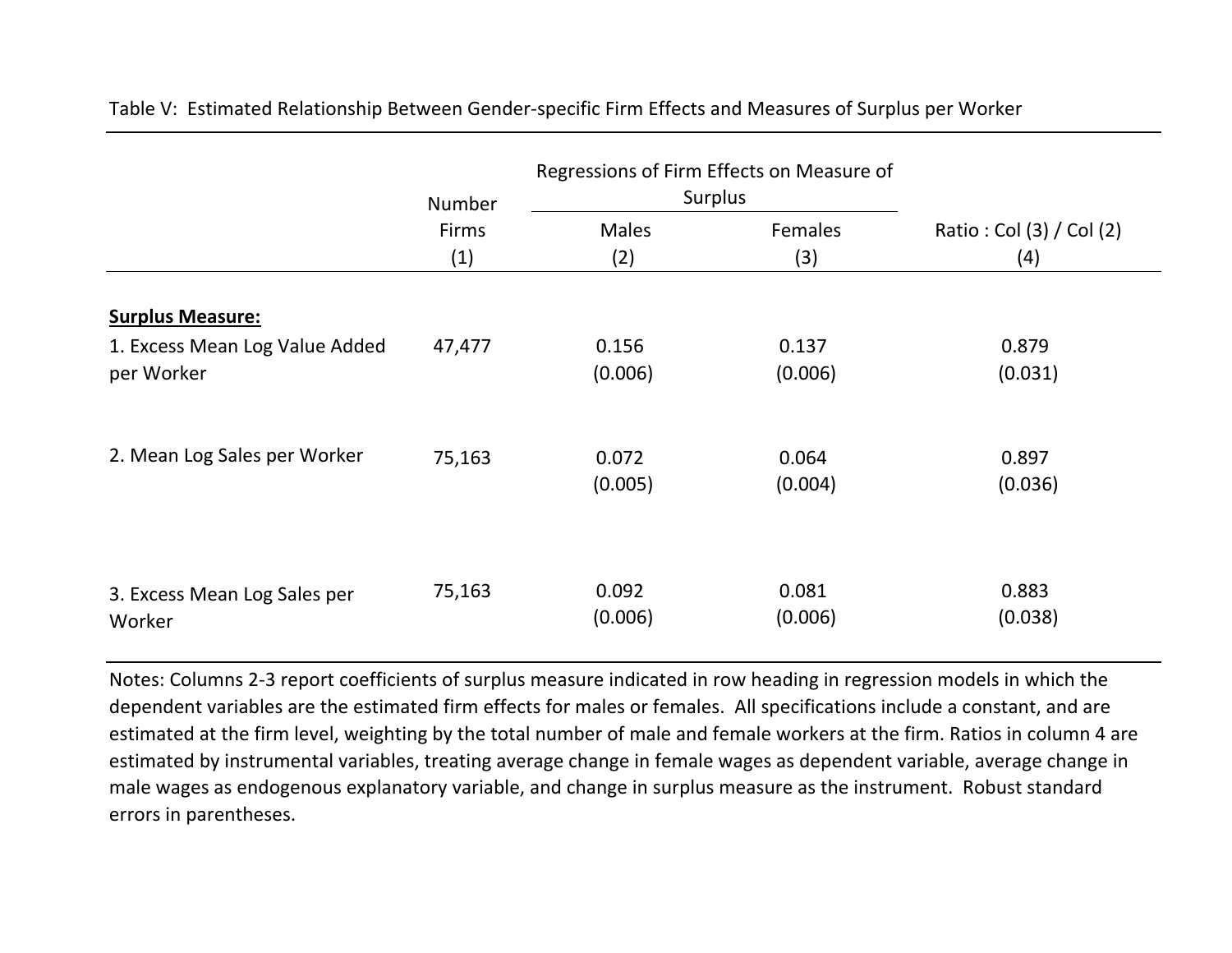|                                                                              | Number of years since MBA graduation |       |       |       |       |       |  |
|------------------------------------------------------------------------------|--------------------------------------|-------|-------|-------|-------|-------|--|
|                                                                              | $\mathbf{0}$                         | 1     | 3     | 6     | 9     | >10   |  |
| Share not working at all in current year                                     |                                      |       |       |       |       |       |  |
| Female                                                                       | 0.054                                | 0.012 | 0.027 | 0.067 | 0.129 | 0.166 |  |
| Male                                                                         | 0.028                                | 0.005 | 0.003 | 0.008 | 0.011 | 0.010 |  |
| Share working full time/full-year (52 weeks and $>$ 30 to 40 hours per week) |                                      |       |       |       |       |       |  |
| Female                                                                       | NA.                                  | 0.89  | 0.84  | 0.78  | 0.69  | 0.62  |  |
| Male                                                                         | <b>NA</b>                            | 0.93  | 0.94  | 0.93  | 0.93  | 0.92  |  |
| Cumulative share with any no work spell (until given year)                   |                                      |       |       |       |       |       |  |
| Female                                                                       | 0.064                                | 0.088 | 0.143 | 0.229 | 0.319 | 0.405 |  |
| Male                                                                         | 0.032                                | 0.040 | 0.064 | 0.081 | 0.095 | 0.101 |  |
| Cumulative years not working                                                 |                                      |       |       |       |       |       |  |
| Female                                                                       | 0                                    | 0.050 | 0.118 | 0.282 | 0.569 | 1.052 |  |
| Male                                                                         | $\Omega$                             | 0.026 | 0.045 | 0.069 | 0.098 | 0.120 |  |
| Mean weekly hours worked for the employed                                    |                                      |       |       |       |       |       |  |
| Female                                                                       | 59.1                                 | 58.8  | 56.2  | 54.7  | 51.5  | 49.3  |  |
| Male                                                                         | 60.9                                 | 60.7  | 59.5  | 57.9  | 57.5  | 56.7  |  |
| Share working part time ( $\leq 30$ to 40 hours per week)                    |                                      |       |       |       |       |       |  |
| Female                                                                       | 0.04                                 | 0.05  | 0.07  | 0.09  | 0.15  | 0.22  |  |
| Male                                                                         | 0.02                                 | 0.02  | 0.02  | 0.03  | 0.03  | 0.04  |  |
| Share working fewer than 52 weeks                                            |                                      |       |       |       |       |       |  |
| Female                                                                       | NA                                   | 0.07  | 0.07  | 0.09  | 0.06  | 0.06  |  |
| Male                                                                         | NA                                   | 0.05  | 0.04  | 0.03  | 0.03  | 0.03  |  |

Table 1—Labor Supply by Gender and Number of Years since MBA Graduation: Descriptive Statistics

*Note:* Individuals who do not work at all in a given year are excluded from those "working part time" and "working fewer than 52 weeks" and are included as zeros in the definition of "working full time/full year."

Gender differences in labor force participation translate into differences in actual post-MBA labor-market experience. The fraction of men who had at least one career interruption (a period of six months or more without working) is 4 percent a year after graduation, and 10 percent by 10 years out. In contrast, the fraction of women with at least one post-MBA career interruption is 9 percent a year after graduation, 32 percent by year 9, and 41 percent 10 to 16 years after graduation. Among all women in the sample, just 4 percent had children upon receiving their MBA, but more than one-half (56 percent) did nine years out.

Non-work spells are generally brief for both men and women, as indicated by the tabulations of cumulative years not working by years since graduation in Table 1. The average woman spends 0.28 years out of work by year six, and 0.57 years out of work by year nine; for men, the equivalent figures are 0.07 at year six and 0.10 at year nine. Ten years or more post-MBA, mean cumulative years not working are 1.05 for women and just 0.12 for men.

Weekly work hours are high for all MBAs, and highest among the newly minted. Men in their first year out average 61 hours per week; women average 59 hours, despite being less likely to start in investment banking where hours are especially long.<sup>19</sup> Hours of work decline for male and female MBAs in the years following graduation, but far more so for women. Three years after receiving their MBA,

<sup>&</sup>lt;sup>19</sup> See Renée M. Landers, James B. Rebitzer, and Taylor (1996) on the role of similarly long hours for law associates at large US law firms in the career dynamics of young lawyers.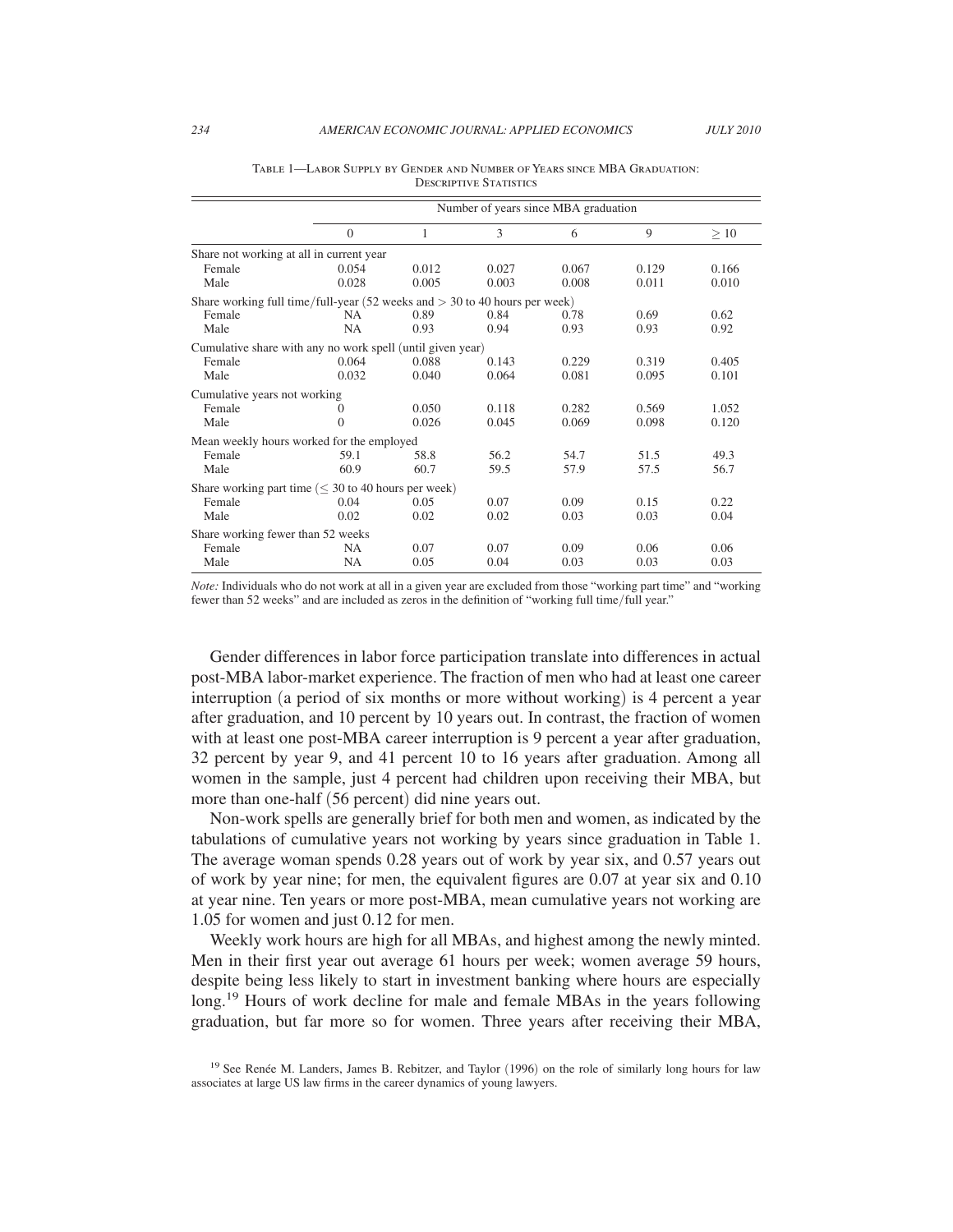

Figure 1. Male and Female Mean, Median, and Ninetieth Percentile Annual Salaries (2006 Dollars) by Years since MBA

*Notes:* Web Appendix Table A5 contains the data points for a selected group of years since MBA. Nominal earnings in each year are converted into real earnings in 2006 dollars using the Consumer Price Index for All Urban Consumers (CPI-U). The vertical axis uses a natural logarithm (ln) scale.

Mean differences in earnings between men and women (conditional on only cohort  $\times$  year dummies) are given in Table 2, arrayed by years since receipt of the MBA. The 11 log point gender earnings gap at graduation jumps to 31 log points at five years out, 40 log points at nine years out and nearly 60 log points at 10 or more years out (column 2). The time profile of the earnings gap is roughly similar for the subset that starts a new job in that year (column 3).

#### **III. Explaining the Gender Gap in Earnings**

To understand why female MBAs have lower incomes than male MBAs, we estimate (log) annual earnings equations that pool all individual-year observations; the observations include *all* job stages previously held by the individual. The impact of the various factors discussed, including pre-MBA characteristics, MBA courses, post-MBA job experience, and non-working spells, on the gender gap in earnings, is explored. The estimation in Table 3 is done with and without controlling for weekly hours worked.

The raw gap in mean log earnings between men and women in the pooled sample is about 31 log points. The gender earnings gap shrinks slightly to 29 log points conditioning only on (cohort  $\times$  year) dummies (column 1). The inclusion of pre-MBA characteristics, MBA GPA, and fraction of finance classes reduces the gender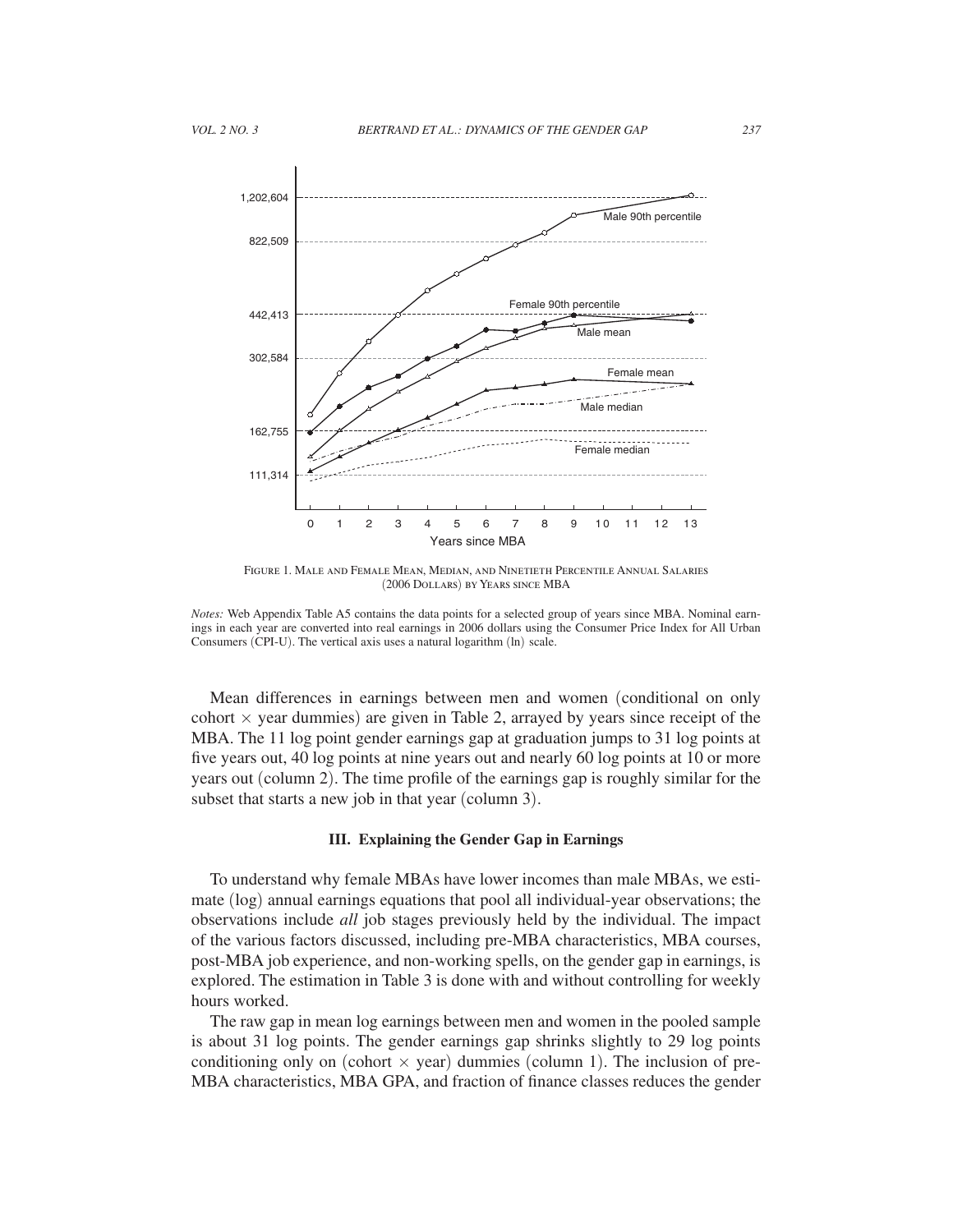|                                      |                           | Dependent variable: Log (annual earnings) |                           |                           |                           |                           |                           |                           |
|--------------------------------------|---------------------------|-------------------------------------------|---------------------------|---------------------------|---------------------------|---------------------------|---------------------------|---------------------------|
|                                      | (1)                       | (2)                                       | (3)                       | (4)                       | (5)                       | (6)                       | (7)                       | (8)                       |
| Female                               | $-0.287$<br>$[0.035]$ *** | $-0.190$<br>$[0.033]$ ***                 | $-0.146$<br>$[0.032]$ *** | $-0.173$<br>$[0.030]$ *** | $-0.094$<br>$[0.029]$ *** | $-0.064$<br>$[0.029]$ **  | $-0.054$<br>[0.028]       | $-0.038$<br>[0.025]       |
| <b>MBA GPA</b>                       |                           | 0.429<br>$[0.054]$ ***                    | 0.406<br>$[0.053]$ ***    |                           | 0.369<br>$[0.051]***$     | 0.351<br>$[0.051]$ ***    | 0.367<br>$[0.049]$ ***    | 0.347<br>$[0.043]$ ***    |
| Fraction<br>finance classes          |                           | 1.833<br>$[0.211]***$                     | 1.807<br>$[0.206]$ ***    |                           | 1.758<br>$[0.199]$ ***    | 1.737<br>$[0.194]$ ***    | 1.65<br>$[0.193]$ ***     | 0.430<br>$[0.180]$ **     |
| Actual post-<br>MBA exp              |                           |                                           | 0.046<br>[0.075]          |                           |                           | 0.085<br>[0.071]          | 0.056<br>[0.068]          | 0.029<br>[0.064]          |
| Actual post-<br>MBA exp <sup>2</sup> |                           |                                           | 0.010<br>$[0.004]$ ***    |                           |                           | 0.005<br>[0.004]          | 0.008<br>$[0.003]**$      | 0.007<br>$[0.003]**$      |
| Any no work spell                    |                           |                                           | $-0.290$<br>$[0.067]***$  |                           |                           | $-0.228$<br>$[0.062]$ *** | $-0.218$<br>$[0.061]$ *** | $-0.173$<br>$[0.054]$ *** |
| Dummy variables:                     |                           |                                           |                           |                           |                           |                           |                           |                           |
| Weekly hours<br>worked               | N <sub>0</sub>            | No                                        | N <sub>o</sub>            | Yes                       | Yes                       | Yes                       | Yes                       | Yes                       |
| Pre-MBA<br>characteristics           | N <sub>o</sub>            | Yes                                       | Yes                       | N <sub>o</sub>            | Yes                       | Yes                       | Yes                       | Yes                       |
| Reason for<br>choosing job           | N <sub>o</sub>            | No                                        | N <sub>0</sub>            | N <sub>o</sub>            | N <sub>o</sub>            | N <sub>o</sub>            | Yes                       | Yes                       |
| Job function                         | N <sub>o</sub>            | N <sub>0</sub>                            | N <sub>0</sub>            | N <sub>o</sub>            | N <sub>0</sub>            | N <sub>o</sub>            | No                        | Yes                       |
| Employer type                        | N <sub>o</sub>            | N <sub>o</sub>                            | N <sub>0</sub>            | N <sub>o</sub>            | N <sub>o</sub>            | N <sub>o</sub>            | N <sub>o</sub>            | Yes                       |
| Cohort $\times$ year                 | Yes                       | Yes                                       | Yes                       | Yes                       | Yes                       | Yes                       | Yes                       | Yes                       |
| Constant                             | 12.156<br>$[0.018]***$    | 9.493<br>$[0.585]$ ***                    | 8.809<br>$[0.667]***$     | 10.385<br>$[0.151]$ ***   | 8.08<br>$[0.603]***$      | 7.525<br>$[0.694]$ ***    | 8.229<br>$[0.733]***$     | 8.324<br>$[0.547]$ ***    |
| Observations<br>$R^2$                | 18,272<br>0.15            | 18,272<br>0.31                            | 18.272<br>0.34            | 18,272<br>0.26            | 18,272<br>0.40            | 18,272<br>0.41            | 18,272<br>0.43            | 18,272<br>0.54            |

Table 3—Wage Regressions for Pooled Sample

*Notes:* The unit of observation is a survey respondent in a given post-MBA year. Pre-MBA characteristics include: a dummy for US citizen, a "white" dummy, an Asian dummy, a dummy for "top 10" undergraduate institution and a dummy for a "top 10–20" undergraduate institution (from the *US News and World Report* rankings), undergraduate GPA, a dummy for missing undergraduate GPA, a quadratic in age, verbal GMAT score, quantitative GMAT score, a dummy for pre-MBA industry and a dummy for pre-MBA job function. "Any no work spell" is a dummy variable that equals 1 for a given individual in a given year if the individual experiences a period of at least six months without work between MBA graduation and that year. "Weekly hours worked" dummies include: < 20 hours, 20–29, 30–39, 40–49, 50–59, 60–69, 70–79, 80–89, 90–99, and ≥ 100 hours. "Reason for choosing job" dummies include: Compensation and other benefits; Career advancement or broadening; Prestige; Culture/people/environment; Flexible hours; Reasonable total hours per week; Limited travel schedule; Opportunity to work remotely; Location; Other. "Employer type" dummies include: Public for-profit, < 100 employees; Public for-profit, 100– 1,000 employees; Public for-profit, 1,000–15,000 employees; Public for-profit, > 15,000 employees; Private forprofit, < 100 employees; Private for-profit, 101–1,000 employees; Private for-profit, 1,000–15,000 employees; Private for-profit, > 15,000 employees; Not-for-profit; and Other. Standard errors (in brackets) are clustered at the individual level.

*\*\*\** Significant at the 1 percent level.

 *\*\** Significant at the 5 percent level.

one's current job, job function, and employer type further reduces the coefficient on the female dummy to a (statistically insignificant)  $-3.8$  log points (column 8).<sup>27</sup>

The estimates from our preferred specification in column 6 of Table 3 can be used to obtain the earnings penalty from taking time out. The loss is 23 log points from

 $27$  The basic findings are almost identical for log hourly wage regressions as for log annual earnings regressions that include controls for weekly hours worked. See Web Appendix Table A6 for log hourly wage regressions, comparable to the specifications in Table 3, for the full pooled sample.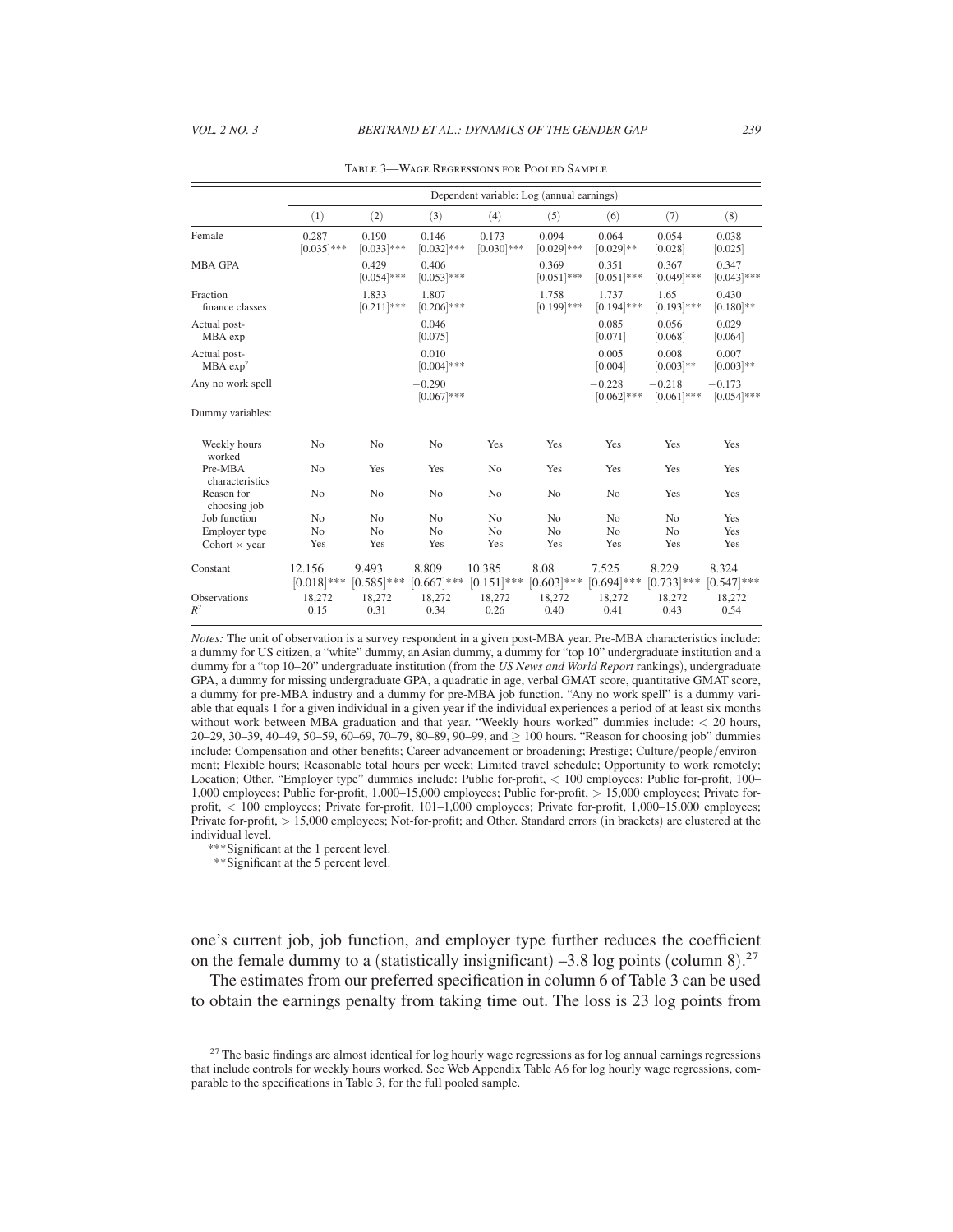|                                                                                        | Not working                              |                                          | Actual post-MBA<br>experience                      |                                                          | Log<br>(weekly hours worked)                                     |                                             |
|----------------------------------------------------------------------------------------|------------------------------------------|------------------------------------------|----------------------------------------------------|----------------------------------------------------------|------------------------------------------------------------------|---------------------------------------------|
| Dependent variable                                                                     | (1)                                      | $\left( 2\right)$                        | (3)                                                | (4)                                                      | (5)                                                              | (6)                                         |
| Female                                                                                 | 0.084<br>$[0.009]$ ***                   |                                          | $-0.286$<br>$[0.039]$ ***                          |                                                          | $-0.089$<br>$[0.013]***$                                         |                                             |
| Female with child                                                                      |                                          | 0.200<br>$[0.024]$ ***                   |                                                    | $-0.660$<br>$[0.094]$ ***                                |                                                                  | $-0.238$<br>$[0.031]$ ***                   |
| Female without child                                                                   |                                          | 0.034<br>$[0.007]***$                    |                                                    | $-0.126$<br>$[0.031]***$                                 |                                                                  | $-0.033$<br>$[0.012]$ ***                   |
| Pre-MBA characteristics<br>MBA performance<br>Cohort $\times$ year dummies<br>Constant | Yes<br>Yes<br>Yes<br>$-0.175$<br>[0.145] | Yes<br>Yes<br>Yes<br>$-0.111$<br>[0.126] | Yes<br>Yes<br><b>Yes</b><br>5.929<br>$[0.618]$ *** | <b>Yes</b><br>Yes<br><b>Yes</b><br>5.757<br>$[0.550]***$ | <b>Yes</b><br><b>Yes</b><br><b>Yes</b><br>3.951<br>$[0.462]$ *** | Yes<br>Yes<br>Yes<br>3.914<br>$[0.426]$ *** |
| <b>Observations</b><br>$R^2$                                                           | 19,366<br>0.07                           | 19.286<br>0.11                           | 19,366<br>0.98                                     | 19,286<br>0.98                                           | 18,611<br>0.14                                                   | 18,535<br>0.16                              |

Table 5—Determinants of the Gender Gap in Labor Supply: The Role of Children

*Notes:* The unit of observation is a survey respondent in a given post-MBA year. "Female with child" ("Female without child") is a dummy variable that equals 1 if the respondent is a female and has at least one child (no child) in that year. Pre-MBA characteristics include: a dummy for US citizen, a white dummy, an Asian dummy, a dummy for "top 10" undergraduate institution, a dummy for "top 10–20" undergraduate institution, undergraduate GPA, a dummy for missing undergraduate GPA, a quadratic in age, verbal GMAT score, quantitative GMAT score, a dummy for pre-MBA industry and a dummy for pre-MBA job function. MBA performance includes overall MBA GPA and fraction of finance classes. Standard errors (in brackets) are clustered at the individual level.

*\*\*\** Significant at the 1 percent level.

(column 4). Although there is a 9 log point mean difference in weekly hours worked between employed men and women, it is 24 log points for women with kids and only 3 log points for women without kids (column 6). And the "impact" of children on female labor supply differs substantially by spousal earnings (Table 6).

Because our survey asked for spousal earnings only in the current year, we use spousal earnings as of the survey date as a proxy for spousal earnings in any prior year. We then separate women into those with "lower" earnings (less than \$100K per year) spouses, "medium" earnings (between \$100K and \$200K per year) spouses, and "high" earnings (more than \$200K per year) spouses. These spousal earnings categories are then interacted with an indicator variable for whether or not a woman has at least one child in a given year, thereby comparing the average man to six different groups of women.36

The effect of motherhood on the likelihood that a woman is not working is more than twice as large if the woman has a high-earnings spouse rather than a lowerearnings spouse: these mothers are 30 percentage points less likely to work than the average man (Table 6, column 1;  $0.119 + 0.185$ ). Mothers with a medium-earnings spouse also work less than those with a lower-earnings spouse, but the difference is smaller and not statistically significant. Similarly, mothers with high-earnings spouses accumulate more than six months more in nonemployment spells following

<sup>36</sup> The Table 6 specifications include only women who were "married" at the survey date.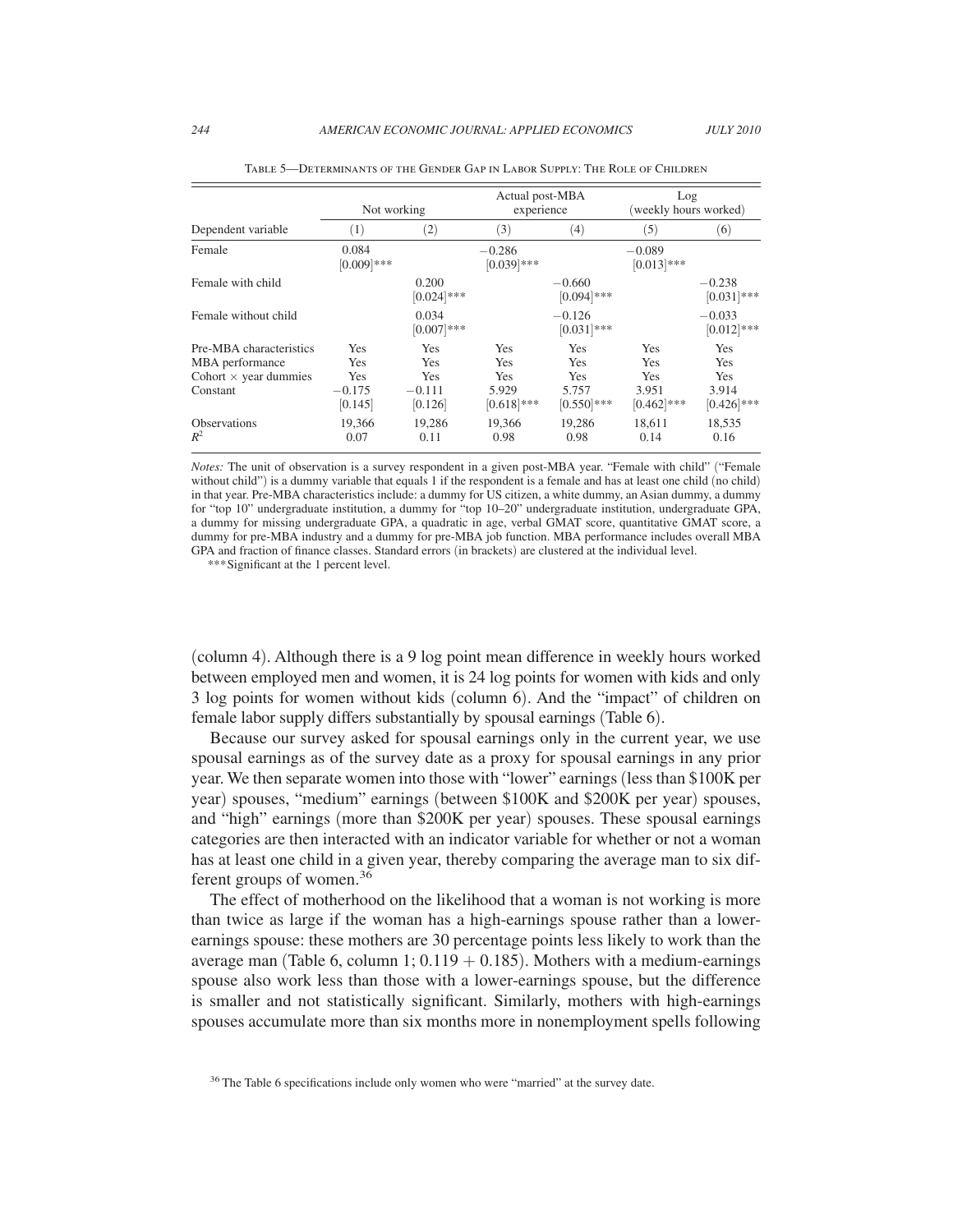|                                                 | <b>Not</b>          |                        | Log               |                          | Annual earnings    |                            | Log (weekly         |                           |
|-------------------------------------------------|---------------------|------------------------|-------------------|--------------------------|--------------------|----------------------------|---------------------|---------------------------|
|                                                 | working             |                        | (annual earnings) |                          | (0 if not working) |                            | hours worked)       |                           |
|                                                 | Male                | Female                 | Male              | Female                   | Male               | Female                     | Male                | Female                    |
|                                                 | (1)                 | (2)                    | (3)               | (4)                      | (5)                | (6)                        | (7)                 | (8)                       |
| Year of birth of                                | $-0.001$            | 0.096                  | 0.008             | $-0.096$                 | $-2,315$           | $-45,666$                  | $-0.006$            | $-0.126$                  |
| first child                                     | [0.007]             | $[0.032]$ ***          | [0.036]           | [0.054]                  | [20, 942]          | $[20,936]$ **              | [0.010]             | $[0.029]$ ***             |
| Years after birth<br>of first child:<br>1 or 2  | $-0.009$<br>[0.007] | 0.131<br>$[0.036]$ *** | 0.040<br>[0.040]  | $-0.164$<br>$[0.066]$ ** | 5,117<br>[24, 118] | $-64,586$<br>$[26,335]$ ** | $-0.013$<br>[0.011] | $-0.168$<br>$[0.036]$ *** |
| 3 or 4                                          | $-0.007$            | 0.178                  | 0.065             | $-0.292$                 | 9,721              | $-99,397$                  | $-0.011$            | $-0.238$                  |
|                                                 | [0.008]             | $[0.045]$ ***          | [0.049]           | $[0.092]$ ***            | [29, 915]          | $[34,839]$ ***             | [0.013]             | $[0.049]$ ***             |
| 5 or more                                       | 0.000               | 0.190                  | 0.162             | $-0.301$                 | 62,581             | $-101,719$                 | 0.000               | $-0.233$                  |
|                                                 | [0.0012]            | $[0.054]***$           | $[0.060]**$       | $[0.119]$ **             | [37, 872]          | $[44,384]$ **              | [0.017]             | $[0.071]$ ***             |
| Years before birth<br>of first child:<br>1 or 2 | $-0.006$            | $-0.015$               | $-0.008$          | $-0.051$                 | $-7,830$           | $-19,137$                  | $-0.005$            | $-0.043$                  |
|                                                 | [0.005]             | [0.021]                | [0.030]           | [0.041]                  | [16, 303]          | [15, 226]                  | [0.009]             | [0.023]                   |
| <b>Observations</b>                             | 14,490              | 5,070                  | 13,969            | 4,545                    | 14,523             | 5,070                      | 14,193              | 4,560                     |
| $R^2$                                           | 0.29                | 0.46                   | 0.77              | 0.73                     | 0.66               | 0.68                       | 0.72                | 0.68                      |

Table 8—Impact of First Birth on Employment Status, Salary, and Working Hours

*Notes:* The unit of observation is a survey respondent in a given post-MBA year. Individuals who had children prior to completing their MBA are not included in the regressions. Each column corresponds to a different regression. All regressions include (cohort  $\times$  year) dummies, person fixed effects, and a quadratic in age. Each row reports the coefficient on a dummy variable indicating the year of first birth or the number of years after or before the birth of the first child. Standard errors (in brackets) are clustered at the individual level.

*\*\*\** Significant at the 1 percent level.

 *\*\** Significant at the 5 percent level.

variables summarize the dynamics of labor supply and earnings responses to a first birth relative to the base period of three or more years prior to the first birth.<sup>41</sup>

MBA women reduce their labor supply on both the extensive and intensive margins after a birth. There is a large decline in labor force participation in the year of the first birth, and a further reduction over the next four years. A woman's likelihood of not working in a year is about 13 percentage points higher in the two years immediately following her first birth than in the base period, increasing to 18 to 19 percentage points higher at three years following the birth and beyond (Table 8, column 2). Similarly, weekly hours worked for the employed (column 8) decrease sharply in the year of a first birth and continue to decline over the next four years, reaching a 24 log-point deficit relative to the pre-birth base period. The reduction in weekly hours is associated with a large shift into part-time work and self-employment in the four years following a first birth.<sup>42</sup> In contrast, there is no decline in labor force participation, and only a modest (4 log points) decline in weekly hours worked in the one or two years before the first birth. MBA moms are,

<sup>&</sup>lt;sup>41</sup> The regression samples exclude individuals who had children prior to completing their MBA.  $42$  The share of MBA women working part time increases from 5 percent 2 years before a first birth to 34 percent 4 years after a first birth with about one-half of this increase accounted for by women shifting into self-employment. Jane L. Herr and Catherine Wolfram (2009) emphasize that corporate work environments contribute to MBA mothers' decisions to exit the labor force at motherhood. We find, in addition, that MBA mothers shift into self-employment, and also that self-employment enables part-time work.